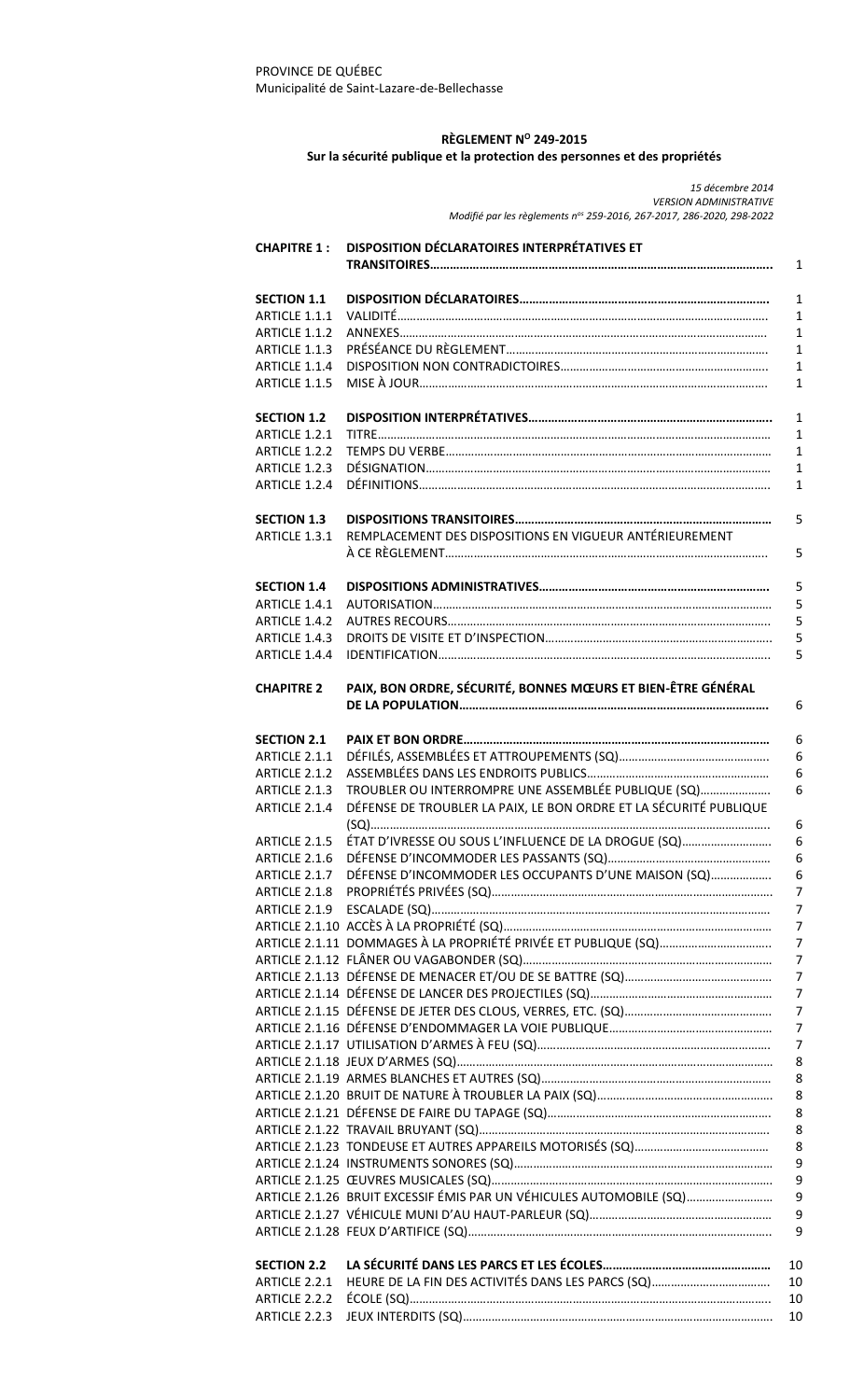| <b>SECTION 2.3</b>                             | 10                                                                       |  |  |
|------------------------------------------------|--------------------------------------------------------------------------|--|--|
| ARTICLE 2.3.1                                  | 10                                                                       |  |  |
| ARTICLE 2.3.2                                  | 10                                                                       |  |  |
| ARTICLE 2.3.3                                  | 10                                                                       |  |  |
| ARTICLE 2.3.4                                  | 10                                                                       |  |  |
| <b>CHAPITRE 3</b>                              | 10                                                                       |  |  |
| <b>ARTICLE 3.1</b>                             | 10                                                                       |  |  |
| <b>ARTICLE 3.2</b>                             | DÉFENSE D'INJURIER UN AGENT DE LA PAIX OU UN FONCTIONNAIRE<br>11         |  |  |
| ARTICLE 3.3                                    | ENTRAVE À UN FONCTIONNAIRE MUNICIPAL ET À UN AGENT DE LA PAIX (SQ)<br>11 |  |  |
| <b>ARTICLE 3.4</b>                             | 11                                                                       |  |  |
| <b>ARTICLE 3.5</b>                             |                                                                          |  |  |
| <b>CHAPITRE 4</b>                              | 11                                                                       |  |  |
| <b>ARTICLE 4.1</b>                             | 11                                                                       |  |  |
| <b>ARTICLE 4.2</b>                             | 11                                                                       |  |  |
| <b>ARTICLE 4.3</b>                             | 11                                                                       |  |  |
| <b>ARTICLE 4.4</b>                             | 12                                                                       |  |  |
| <b>ARTICLE 4.5</b>                             | 12                                                                       |  |  |
| <b>ARTICLE 4.6</b>                             | 12                                                                       |  |  |
| <b>ARTICLE 4.7</b>                             | 12                                                                       |  |  |
| <b>ARTICLE 4.8</b>                             | 12                                                                       |  |  |
| <b>CHAPITRE 5</b>                              | 12                                                                       |  |  |
| <b>ARTICLE 5.1</b>                             | 12                                                                       |  |  |
| ARTICLE 5.1.1                                  | 12                                                                       |  |  |
|                                                | 12                                                                       |  |  |
| ARTICLE 5.1.2<br>ARTICLE 5.1.3                 | 12                                                                       |  |  |
|                                                |                                                                          |  |  |
| ARTICLE 5.1.4                                  | 13                                                                       |  |  |
| ARTICLE 5.1.5                                  | 13                                                                       |  |  |
| ARTICLE 5.1.6                                  | 13                                                                       |  |  |
| ARTICLE 5.1.7                                  | 13                                                                       |  |  |
| ARTICLE 5.1.8                                  | 13                                                                       |  |  |
| ARTICLE 5.1.9                                  | 13                                                                       |  |  |
| <b>ARTICLE 5.1.10</b>                          | 13                                                                       |  |  |
| <b>ARTICLE 5.2</b>                             | 14                                                                       |  |  |
| <b>CHAPITRE 6</b>                              | 14                                                                       |  |  |
| ARTICLE 6.1                                    | 14                                                                       |  |  |
| ARTICLE 6.2                                    | 14                                                                       |  |  |
| ARTICLE 6.3                                    | 14                                                                       |  |  |
| <b>CHAPITRE 7</b>                              | 15<br>LA CIRCULATION, LES LIMITES DE VITESSE ET LE STATIONNEMENT         |  |  |
| <b>SECTION 7.1</b>                             | 15                                                                       |  |  |
| ARTICLE 7.1.1                                  | 15                                                                       |  |  |
| ARTICLE 7.1.2                                  | POUVOIR DE PROHIBER, LIMITER ET DÉTOURNER LA CIRCULATION<br>15           |  |  |
| ARTICLE 7.1.3                                  | 15                                                                       |  |  |
| ARTICLE 7.1.4                                  | POUVOIR DU DIRECTEUR DE LA SÛRETÉ DU QUÉBEC DE LIMITER ET PROHIBER       |  |  |
|                                                | 15                                                                       |  |  |
| ARTICLE 7.1.5                                  | POUVOIR DU RESPONSABLE DES TRAVAUX PUBLICS DE LIMITER ET PROHIBER<br>15  |  |  |
| <b>SECTION 7.2</b>                             | 16                                                                       |  |  |
| ARTICLE 7.2.1                                  | 16                                                                       |  |  |
| <b>ARTICLE 7.2.1.1</b>                         | 16                                                                       |  |  |
| ARTICLE 7.2.2                                  | 16                                                                       |  |  |
|                                                | 16                                                                       |  |  |
| ARTICLE 7.2.3                                  | 16                                                                       |  |  |
| ARTICLE 7.2.4                                  |                                                                          |  |  |
| ARTICLE 7.2.5                                  | 16                                                                       |  |  |
| ARTICLE 7.2.6                                  | 16                                                                       |  |  |
| ARTICLE 7.2.7                                  | 16                                                                       |  |  |
| ARTICLE 7.2.8                                  | 16                                                                       |  |  |
| ARTICLE 7.2.9                                  | 16                                                                       |  |  |
| <b>ARTICLE 7.2.10</b>                          | 17                                                                       |  |  |
| <b>ARTICLE 7.2.11</b>                          | PRÉSENCE DE MATIÈRE VÉGÉTALE OU MINÉRALE SUR LA VOIE PUBLIQUE (SQ)<br>17 |  |  |
| <b>ARTICLE 7.2.12</b><br><b>ARTICLE 7.2.13</b> | 17                                                                       |  |  |
|                                                | 17                                                                       |  |  |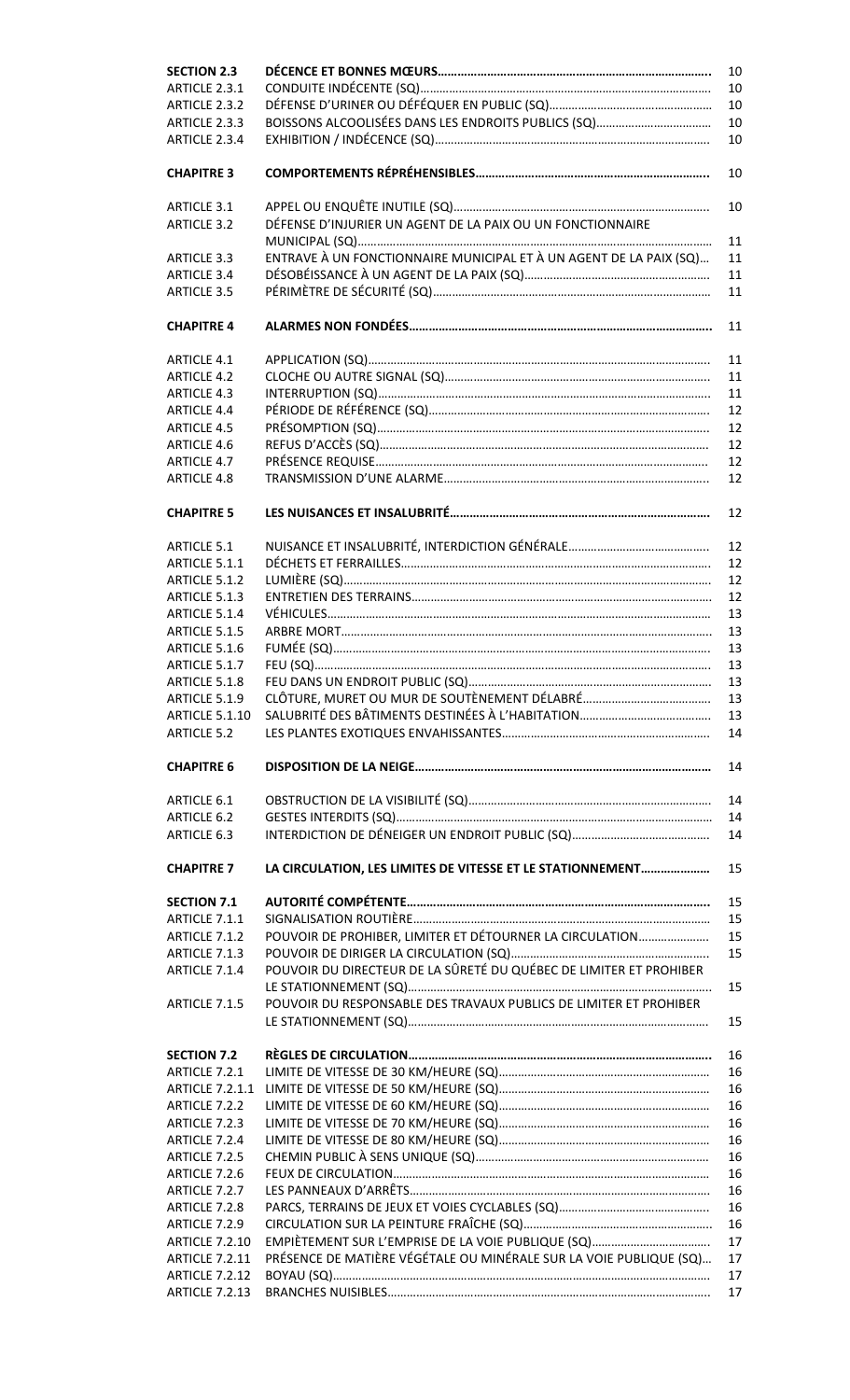| <b>SECTION 7.3</b>                  | 17                                                               |
|-------------------------------------|------------------------------------------------------------------|
| ARTICLE 7.3.1                       | 17                                                               |
| ARTICLE 7.3.2                       | 17                                                               |
| <b>SECTION 7.4</b>                  | 17                                                               |
| ARTICLE 7.4.1                       | INTERDICTION DE CIRCULATION POUR LES VÉHICULES LOURDS (SQ)<br>17 |
| ARTICLE 7.4.2                       | EXCEPTION POUR CERTAINS VÉHICULES LOURDS (SQ)<br>17              |
| <b>SECTION 7.5</b>                  | 18                                                               |
| ARTICLE 7.5.1                       | 18                                                               |
| ARTICLE 7.5.2                       | 18                                                               |
| ARTICLE 7.5.3                       | STATIONNEMENT INTERDIT AUX VÉHICULES LOURDS ET AUX               |
|                                     | 18                                                               |
| ARTICLE 7.5.4                       | 18                                                               |
| ARTICLE 7.5.5                       | 18                                                               |
| ARTICLE 7.5.6                       | PROHIBITION DE STATIONNER DANS CERTAINS ENDROITS (SQ)<br>18      |
| ARTICLE 7.5.7                       | STATIONNEMENT INTERDIT LA NUIT DURANT L'HIVER (SQ)<br>18         |
| ARTICLE 7.5.8                       | SOLLICITATION - NETTOYAGE ET RÉPARATION DES VÉHICULES            |
|                                     | 19                                                               |
| ARTICLE 7.5.9                       | 19                                                               |
| <b>ARTICLE 7.5.10</b>               | STATIONNEMENT RÉSERVÉ AUX PERSONNES HANDICAPÉES<br>19            |
|                                     |                                                                  |
| <b>CHAPITRE 8</b>                   | 19                                                               |
| <b>ARTICLE 8.1</b>                  | 19                                                               |
| <b>ARTICLE 8.2</b>                  | 19                                                               |
| <b>CHAPITRE 9</b>                   | 19                                                               |
| <b>SECTION 9.1</b>                  | DISPOSITIONS GÉNÉRALES RELATIVES AUX ANIMAUX DOMESTIQUES<br>19   |
|                                     |                                                                  |
| ARTICLE 9.1.1                       | 19                                                               |
| ARTICLE 9.1.2                       | 19                                                               |
| ARTICLE 9.1.3                       | 20                                                               |
| ARTICLE 9.1.4                       | 20                                                               |
| ARTICLE 9.1.5                       | 20                                                               |
| ARTICLE 9.1.6                       | 20                                                               |
| ARTICLE 9.1.7                       | 20                                                               |
| ARTICLE 9.1.8                       | 20                                                               |
| <b>SECTION 9.2</b>                  | DISPOSITIONS RÉGISSANT LES LICENCES POUR LES CHIENS<br>20        |
| ARTICLE 9.2.1                       | RENOUVELLEMENT DE L'ENREGISTREMENT D'UN CHIEN<br>20              |
| ARTICLE 9.2.2                       | 20                                                               |
| ARTICLE 9.2.3                       | 20                                                               |
| ARTICLE 9.2.4                       | 20                                                               |
| ARTICLE 9.2.5                       | CONDITIONS DE GARDE D'UN CHIEN SUR UNE PROPRIÉTÉ PRIVÉ<br>20     |
|                                     |                                                                  |
| <b>SECTION 9.3</b>                  | DISPOSITIONS PARTICULIÈRES APPLICABLES AUX CHIENS<br>21          |
| ARTICLE 9.3.1                       | 21                                                               |
| ARTICLE 9.3.2                       | 21                                                               |
| ARTICLE 9.3.4                       | 21                                                               |
| <b>SECTION 9.4</b>                  | 21                                                               |
| <b>SECTION 9.5</b>                  | 21                                                               |
|                                     |                                                                  |
| <b>SECTION 9.6</b><br>ARTICLE 9.6.1 | 21<br>21                                                         |
|                                     |                                                                  |
| <b>SECTION 9.7</b>                  | 21                                                               |
| ARTICLE 9.7.1                       | 21                                                               |
| ARTICLE 9.7.2                       | 22                                                               |
| ARTICLE 9.7.3                       | 22                                                               |
| <b>SECTION 9.8</b>                  | 22                                                               |
| ARTICLE 9.8.1                       | 22                                                               |
| ARTICLE 9.8.2                       | 22                                                               |
| ARTICLE 9.8.3                       | 22                                                               |
| ARTICLE 9.8.4                       | 22                                                               |
| ARTICLE 9.8.5                       | ANIMAL EXOTIQUE À L'EXTÉRIEUR DE LA PROPRIÉTÉ PRIVÉE (SQ)<br>22  |
|                                     |                                                                  |
| <b>SECTION 9.9</b>                  | 22                                                               |
| ARTICLE 9.9.1                       | 22                                                               |
| ARTICLE 9.9.2                       | 23                                                               |
| ARTICLE 9.9.3                       | 23                                                               |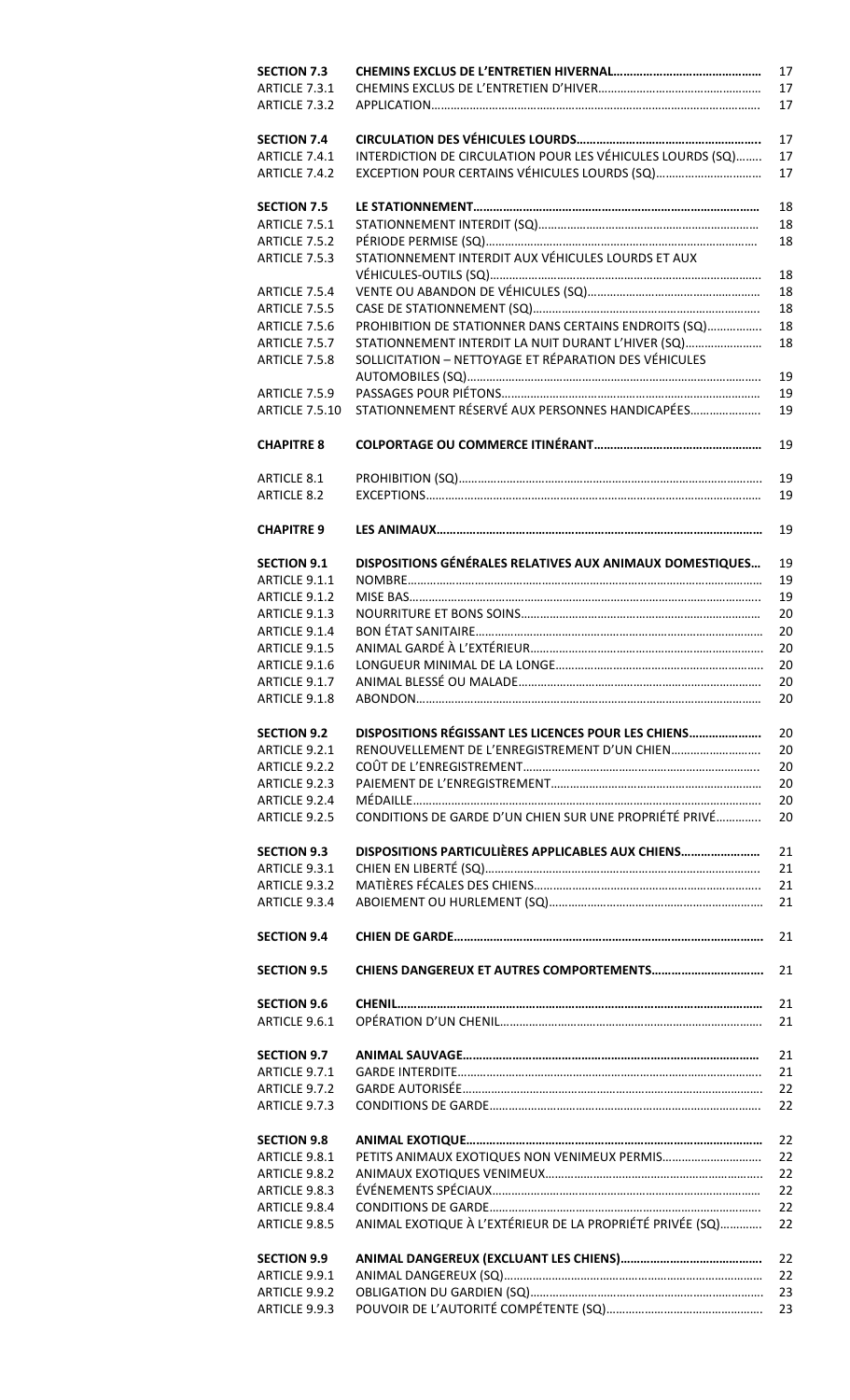| <b>SECTION 9.10</b>   |                                                              | 23 |
|-----------------------|--------------------------------------------------------------|----|
| <b>ARTICLE 9.10.1</b> |                                                              | 23 |
| <b>ARTICLE 9.10.2</b> | POUVOIRS SPÉCIAUX - ANIMAL BLESSÉ, MALADE OU MALTRAITÉ       | 23 |
| <b>ARTICLE 9.10.3</b> |                                                              | 23 |
| ARTICLE 9.10.4        | DÉLAI DE GARDE EN FOURRIÈRE SANS IDENTIFICATION DE L'ANIMAL  | 23 |
| <b>ARTICLE 9.10.5</b> | DÉLAI DE GARDE EN FOURRIÈRE AVEC IDENTIFICATION DE L'ANIMAL  | 23 |
| ARTICLE 9.10.6        | EUTHANASIE OU VENTE POUR ADOPTION D'UN ANIMAL MIS EN         |    |
|                       |                                                              | 23 |
| ARTICLE 9.10.7        |                                                              | 23 |
|                       |                                                              |    |
| <b>SECTION 9.11</b>   |                                                              | 24 |
| <b>ARTICLE 9.11.1</b> |                                                              | 24 |
| ARTICLE 9.11.2        |                                                              | 24 |
| ARTICLE 9.11.3        |                                                              | 24 |
| ARTICLE 9.11.4        |                                                              | 24 |
|                       |                                                              |    |
| <b>CHAPITRE 10</b>    | DISPOSITIONS RELATIVES AUX INFRACTIONS, AMENDES ET PÉNALITÉS | 24 |
|                       |                                                              |    |
| ARTICLE 10.1          |                                                              | 24 |
| ARTICLE 10.2          |                                                              | 24 |
|                       |                                                              |    |
| <b>CHAPITRE 11</b>    |                                                              | 24 |
|                       |                                                              |    |
| ARTICLE 11.1          |                                                              | 24 |
| ARTICLE 11.2          |                                                              | 25 |

# **LISTE DES ANNEXES**

| <b>ANNEXE A</b> | Localisation des endroits où l'utilisation d'armes est interdite  |
|-----------------|-------------------------------------------------------------------|
| ANNFXF B        | Limite de vitesse sur les chemins publics                         |
| ANNEXE C        | Chemins publics à sens unique                                     |
| ANNEXE D        | Feux de circulation et autres signaux lumineux de la circulation  |
| <b>ANNEXE E</b> | Les arrêts obligatoires                                           |
| <b>ANNEXE F</b> | Chemins exclus de l'entretien hivernal                            |
| ANNEXE G        | Liste des chemins interdits à la circulation des véhicules lourds |
| <b>ANNEXE H</b> | Passages pour piétons                                             |
| <b>ANNEXE I</b> | Endroits publics identifiés dans le cadre du présent règlement    |
| <b>ANNEXE I</b> | Stationnement interdit                                            |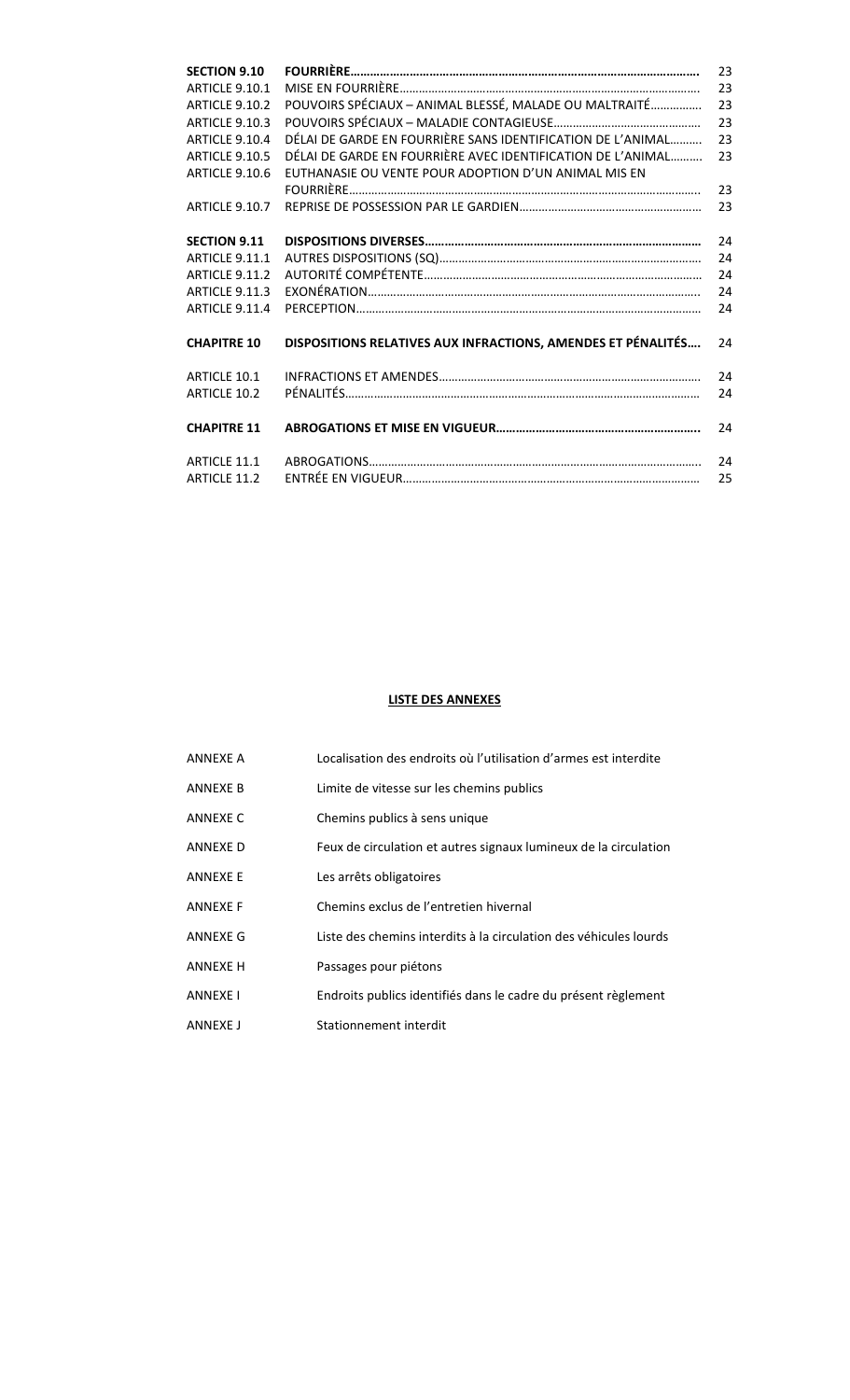# **CHAPITRE 1 DISPOSITION DÉCLARATIONS INTERPRÉTATIVES ET TRANSITOIRES**

#### **SECTION 1.1 DISPOSITION DÉCLARATOIRES**

#### **ARTICLE 1.1.1 VALIDITÉ**

Le présent règlement est adopté dans son ensemble, chapitre par chapitre, section par section, article par article, paragraphe par paragraphe et alinéa par alinéa, de manière à ce que si un chapitre, section, article, paragraphe ou alinéa de celui-ci était ou devait être un jour déclaré nul, les autres dispositions du présent règlement continueront de s'appliquer.

#### **ARTICLE 1.1.2 ANNEXES**

Toutes les annexes identifiées à la liste des annexes jointes au présent règlement en font partie intégrante, et toutes normes, obligations ou indications se retrouvant aux annexes font partie intégrante du présent règlement comme si elles y avaient été édictées.

# **ARTICLE 1.1.3 PRÉSÉANCE DU RÈGLEMENT**

Le présent règlement a préséance sur tout règlement ou disposition règlementaire en vigueur sur le territoire de la Municipalité visant le même objet.

#### **ARTICLE 1.1.4 DISPOSITION NON CONTRADICTOIRES**

Les dispositions du présent règlement ne doivent pas être interprétées comme restreignant l'application des dispositions du *Code de la sécurité routière* ou du *Code criminel* ou de toute autre Loi fédérale ou provinciale.

#### **ARTICLE 1.1.5 MISE À JOUR**

Les modifications apportées à toutes lois ou règlements auxquels référent le présent règlement en font partie intégrante.

## **SECTION 1.2 DISPOSITIONS INTERPRÉTATIVES**

#### **ARTICLE 1.2.1 TITRE**

Les titres des articles du présent règlement en font partie intégrante. En cas de contradiction entre le texte et les titres, le texte prévaut.

# **ARTICLE 1.2.2 TEMPS DU VERBE**

Quelque soit le temps du verbe employé dans une disposition, cette disposition est tenue pour être en vigueur à toutes les époques et dans toutes les circonstances où elle peut s'appliquer.

# **ARTICLE 1.2.3 DÉSIGNATION**

Dans le présent règlement lorsqu'un pouvoir, une autorité, une compétence ou une responsabilité est attribué à un fonctionnaire municipal, un membre de la Sûreté du Québec, ou toute autre personne autorisée, il doit être interprété que ce pouvoir, autorité, compétence ou responsabilité est également dévolu au remplaçant de ce fonctionnaire municipal, membre de la Sûreté du Québec ou autre personne.

#### **ARTICLE 1.2.4 DÉFINITIONS**

Aux fins d'interprétation du présent règlement, à moins que le contexte ne comporte un sens différent ou à moins qu'il y ait une disposition interprétative particulière dans un chapitre, les mots employés ont la signification ci-après mentionnée. À défaut de définition précisée, les expressions et termes devront être interprétés dans leurs sens commun.

#### **« Activités »**

Tout événement réalisé et tenu sur le territoire de la Municipalité notamment : assemblées, parades, manifestations, compétitions, défilés, spectacles, représentations, activités sportives ou théâtrales ou autres démonstrations du même genre.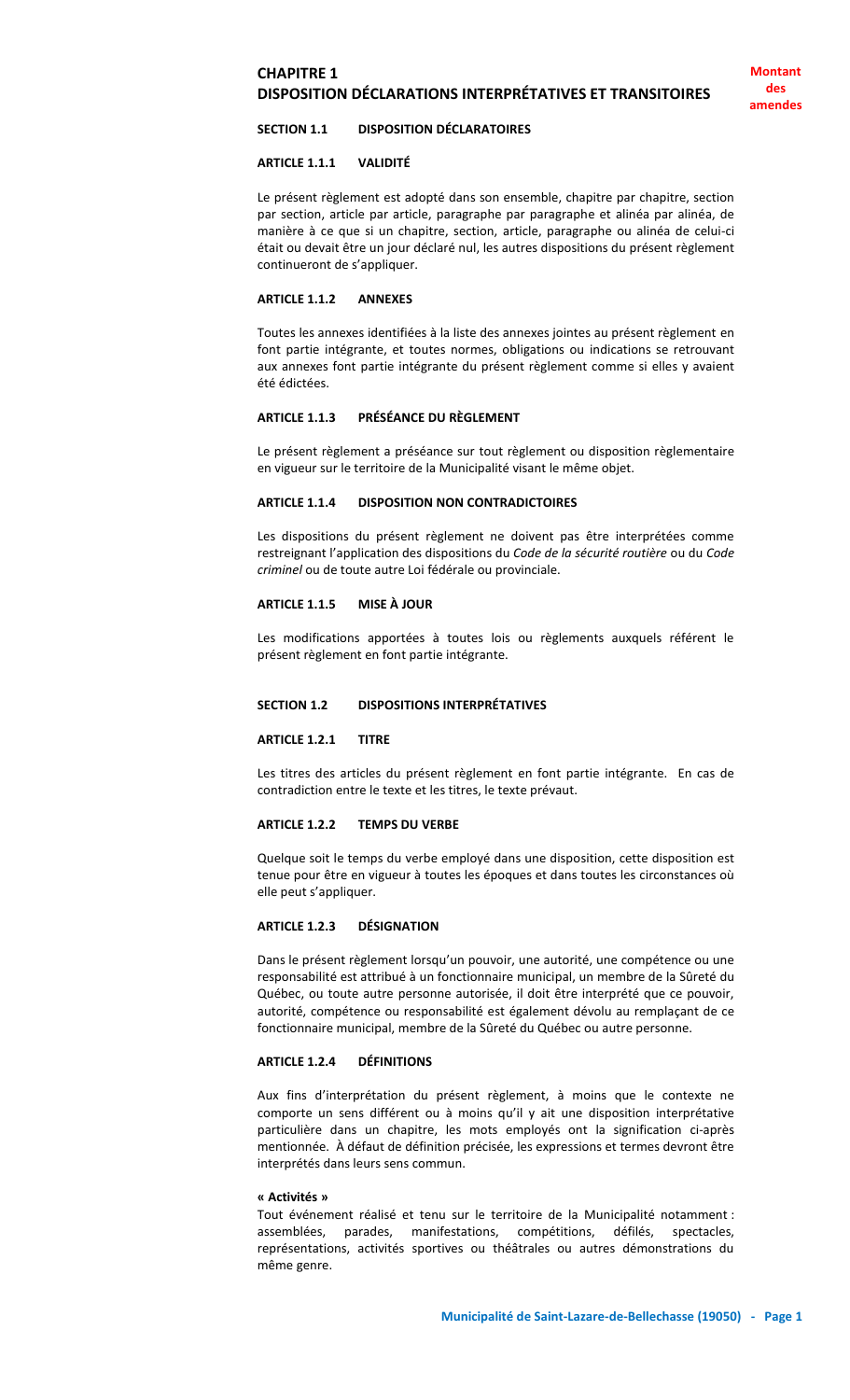#### **« Agent de la paix »**

#### **« Aire de jeux »**

Partie d'un terrain accessible au public destinée à une activité récréative.

#### **« Animal domestique »**

Tous les animaux domestiques qui vivent auprès de l'être humain pour l'aider ou le distraire. De façon non limitative, le chien, le chat, le hamster, le lapin, le furet, le cochon d'Inde, la souris, l'oiseau sont considérés comme animaux domestiques.

#### **« Animal errant »**

Un animal qui n'est pas sous le contrôle immédiat de son gardien et qui est à l'extérieur de la propriété de celui-ci.

#### **« Animal exotique »**

Tout animal dont l'espèce ou la sous-espèce ne se retrouve pas à l'état naturel au Canada. De façon non limitative, sont considérés comme animaux exotiques les animaux suivants : tarentule, scorpion, lézard, singe, serpent et autres.

#### **« Animal sauvage »**

Tout animal dont l'espèce ou la sous-espèce n'a pas été apprivoisée par l'être humain et qui normalement peut être trouvé dans les forêts du Canada.

#### **« Carcasse »**

Tout véhicule tel que auto, camion, tout-terrain, moto, remorque, roulotte, motoneige, bateau, hors d'usage ou dépourvu d'une ou plusieurs pièces essentielles à son fonctionnement tel que, de façon non limitative, le moteur, la transmission, un train de roues, un élément de direction ou de freinage.

#### **« Centre équestre »**

Comprend tout endroit ouvert au public où on utilise des chevaux principalement pour faire de l'équitation.

#### **« Chaussée »**

Partie d'un chemin public ou privé compris entre les accotements, les bordures, les trottoirs, les terre-pleins ou une combinaison de ceux-ci et composée de voies destinées à la circulation publique des véhicules automobiles.

#### **« Chemin public »**

Surface totale de terrain ou d'un ouvrage d'art sur une partie de laquelle sont aménagées une ou plusieurs chaussées ouvertes à la circulation publique des véhicules automobiles.

#### **« Chenil »**

Établissement où se pratique l'élevage, la vente, le gardiennage des chiens ainsi que l'entretien hygiénique ou esthétique des animaux.

#### **« Chien de garde »**

Chien dressé ou utilisé pour le gardiennage et qui attaque un intrus à vue ou sur ordre.

#### **« Chien d'élevage »**

Chien élevé pour la vente ou pour la reproduction.

#### **« Chien dangereux »**

Chien qui remplit une des conditions suivantes :

- 1. Il a mordu ou attaqué une personne ou un animal.
- 2. Alors qu'il se trouvait à l'extérieur du terrain où est situés le bâtiment dans lequel il vit habituellement ou celui occupé par son gardien ou qu'il se trouvait à l'extérieur du véhicule de son gardien, il a manifesté autrement de l'agressivité envers une personne en grondant, en montrant les crocs, en aboyant férocement ou en agissant de toute manière qui indique qu'il pourrait mordre ou attaquer.

# **« Chien de traîneau »**

Chien faisant partie d'un attelage et servant à tirer un traîneau ou un autre type de véhicule.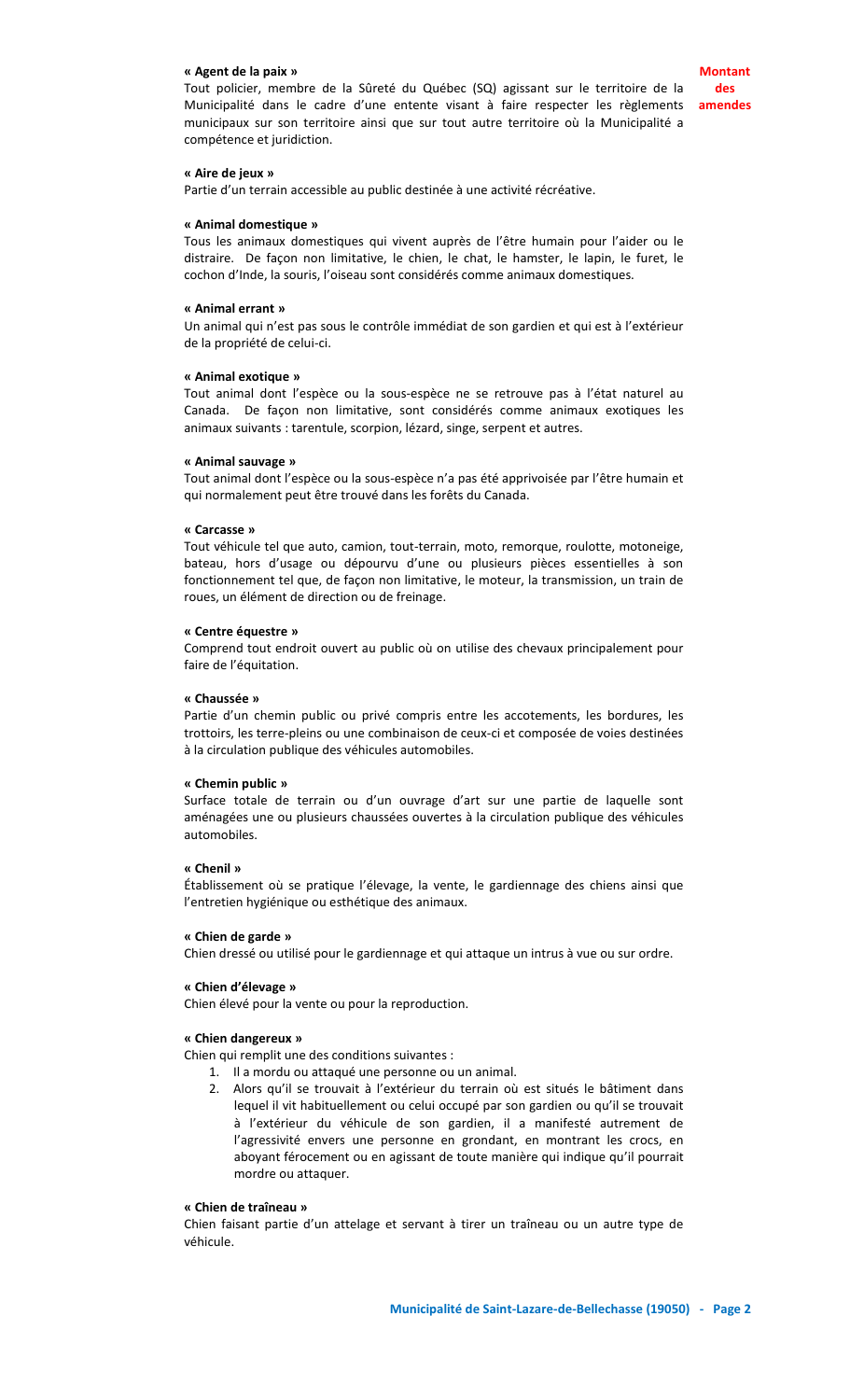#### **« Colportage »**

Le fait, pour une personne, de porter ou de transporter avec elle des objets, effets ou marchandises, et d'offrir de les vendre ou d'offrir des services sur le territoire de la Municipalité.

# **« Commerce itinérant »**

Le fait, pour un commerçant, en personne ou par un représentant, ailleurs qu'à son adresse, de solliciter un consommateur en vue de conclure un contrat ou de lui vendre un produit ou un service.

#### **« Contrôleur »**

Personne nommée par résolution à qui la Municipalité confie le contrôle des animaux domestiques sur son territoire.

#### **« Endroit public »**

Lieu destiné au public et/ou accessible au public identifié à l'annexe I. Cette notion comprend également les voies publiques.

#### **« Évènement spécial »**

Les cirques, expositions, les installations sportives, communautaires, culturelles et autres usages temporaires comparables tels qu'édictés au règlement de zonage de la municipalité.

#### **« Expert de la Municipalité »**

Spécialiste en comportement animal désigné par la Municipalité.

#### **« Flâner »**

Le fait de traînasser à un endroit, en mouvement ou non, sans justification.

#### **« Fourrière »**

Refuge pour les animaux.

#### **« Gardien »**

Personne qui est propriétaire, qui a la garde d'un animal, qui donne refuge, qui nourrit ou qui entretient un animal domestique ainsi que le père, mère, le tuteur ou le répondant chez qui réside une personne mineure qui est propriétaire, qui a la garde ou qui donne refuge, nourrit ou entretient un animal.

#### **« Municipalité »**

Municipalité de Saint-Lazare-de-Bellechasse.

#### **« Officier nommé »**

Officier nommé par résolution du Conseil municipal pour appliquer le présent règlement.

#### **« Parc »**

Tout terrain possédé ou occupé par la Municipalité pour y établir un parc public, un îlot de verdure, un sentier multifonctionnel, un terrain de jeux ou un terrain de sport, qu'il soit aménagé ou non.

#### **« Passage pour écoliers »**

Partie d'un chemin destinée à la circulation des piétons, particulièrement des écoliers, et identifiée comme telle par des signaux de circulation ou la partie d'une chaussée comprise entre le prolongement imaginaire des trottoirs à une intersection.

#### **« Passage pour piétons »**

Partie d'un chemin destinée à la circulation des piétons et identifiée comme telle par des signaux de circulation ou la partie d'une chaussée comprise entre le prolongement imaginaire des trottoirs à une intersection.

#### **« Périmètre urbain »**

Périmètre délimitant le village identifié au plan d'urbanisme de la Municipalité.

#### **« Piéton »**

Personne qui circule à pied, dans une chaise roulante ou dans un landau. Les personnes utilisant des patins à roues alignées ou une planche à roulettes ou une trottinette ne sont pas considérées être des piétons.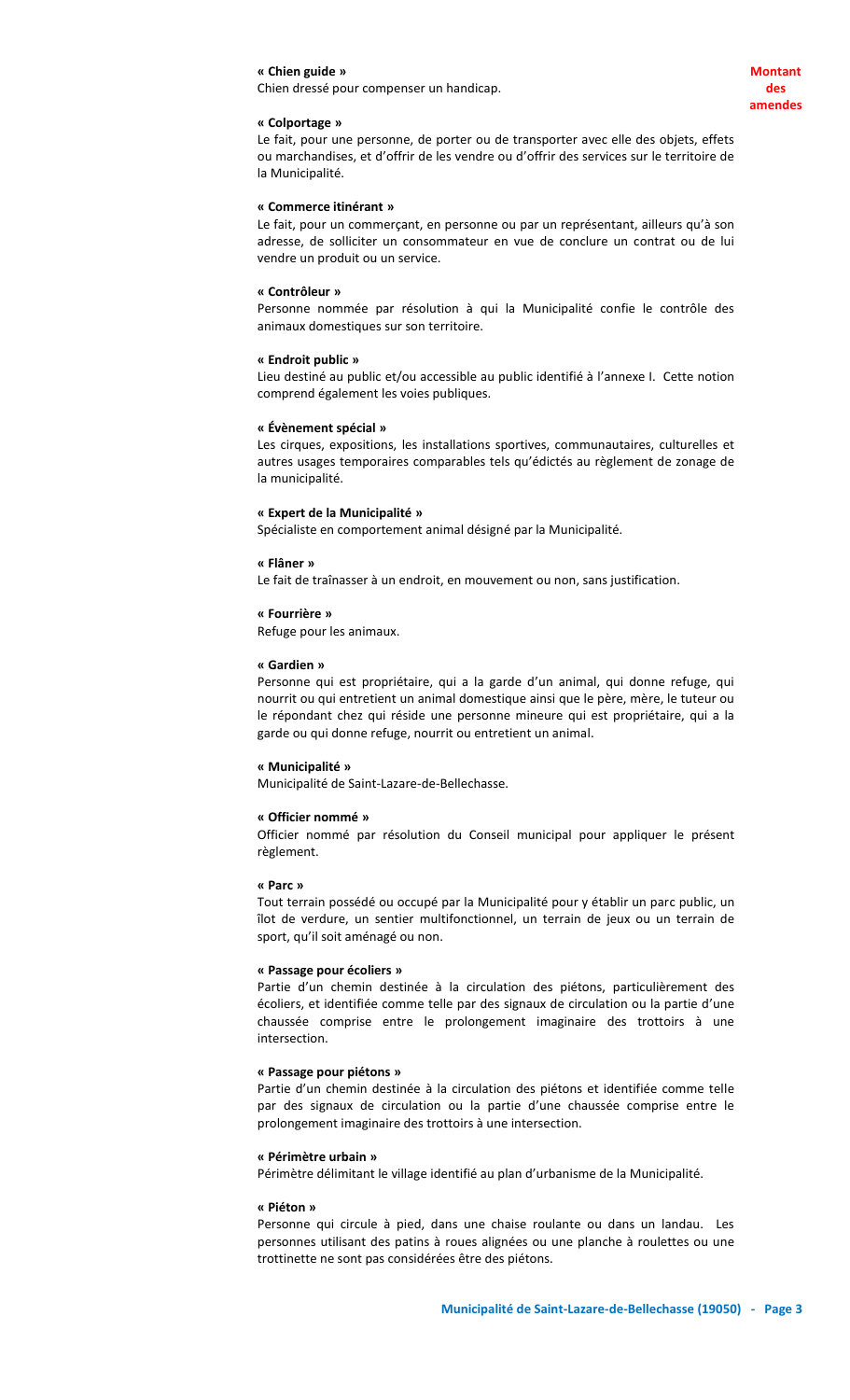#### **« Propriétaire d'un véhicule »**

Personne qui a acquis un véhicule ou qui le possède en vertu d'un titre soit absolu, soit conditionnel, qui lui donne le droit d'en devenir le propriétaire ou d'en jouir comme propriétaire. Il peut également s'agir de la personne au nom de laquelle le véhicule est immatriculé.

**Montant des amendes**

#### **« Rue »**

Toute avenue, tout chemin public ou privé ou boulevard situé dans la Municipalité et affecté à l'usage des véhicules.

#### **« Stationné »**

Fait pour un véhicule routier, occupé ou non, d'être immobilisé sur un chemin public pour un motif autre que celui de satisfaire aux exigences de la circulation, de charger ou de décharger de la marchandise ou de faire monter ou descendre des passagers. Il comprend également l'immobilisation dans un stationnement public.

#### **« Stationnement public »**

Tout terrain mis à la disposition du public dans le but de stationner des véhicules. Est assimilé à un stationnement public tout terrain privé dont le propriétaire a conclu une entente avec la Municipalité en vertu du présent règlement.

#### **« Système d'alarme »**

Tout appareil ou dispositif destiné à avertir de la présence d'un intrus, à avertir de la commission d'une effraction, d'une infraction ou d'une tentative d'effraction ou d'infraction ou le tout autre usage autre type d'urgence que celles visées par le Règlement concernant la création et les interventions du service municipal de sécurité incendie ainsi que de la prévention des incendies.

#### **« Véhicule »**

Tout moyen utilisé pour transporter des personnes ou des choses.

#### **« Véhicule automobile »**

Tout véhicule au sens du *Code de la sécurité routière du Québec* (R.L.R.Q. c. C-24.2).

#### **« Véhicule délabré »**

Véhicule endommagé, altéré, démantelé ou à l'abandon, immatriculé ou non, sur un immeuble ou une partie d'immeuble à l'extérieur d'un bâtiment principal.

#### **« Véhicule d'urgence »**

Un véhicule routier utilisé comme véhicule de police conformément à la *Loi sur la police* (R.L.R.Q., c. P-13.1), un véhicule routier utilisé comme ambulance conformément à la *Loi sur les services pré-hospitaliers d'urgence* (R.L.R.Q., c. S-6.2), un véhicule routier de service d'incendie ou tout autre véhicule routier satisfaisant aux critères établis par règlement pour être reconnu comme véhicule d'urgence par la Société de l'assurance automobile du Québec (SAAQ).

#### **« Véhicule lourd »**

Correspond à la définition qui se retrouve dans la loi concernant les propriétaires, les exploitants et les conducteurs de véhicules lourds.

#### **« Véhicule-outil »**

Un véhicule routier, autre qu'un véhicule monté sur un châssis de camion, fabriqué pour effectuer un travail et dont le poste de travail est intégré au poste de conduite du véhicule. Aux fins de cette définition, un châssis de camion est un cadre muni de l'ensemble des composantes mécaniques qui doivent se trouver sur un véhicule routier fabriqué pour le transport de personnes, de marchandises ou d'un équipement.

#### **« Véhicule routier »**

Un véhicule motorisé qui peut circuler sur un chemin. Sont exclus des véhicules routiers les véhicules pouvant circuler uniquement sur rails, les bicyclettes assistées et les fauteuils roulants mus électriquement. Les remorques, les semi-remorques et les essieux amovibles ainsi que les bateaux motorisés sont assimilés aux véhicules routiers.

#### **« Véhicule tout terrain »**

Un véhicule de promenade à deux roues ou plus, conçu principalement pour la conduite en dehors d'un chemin public.

#### **« Voie cyclable »**

Toute voie réservée exclusivement à la circulation cycliste.

#### **« Voie publique »**

Tout chemin ouvert au public, chaussée, route, rue, stationnement public, trottoir, voie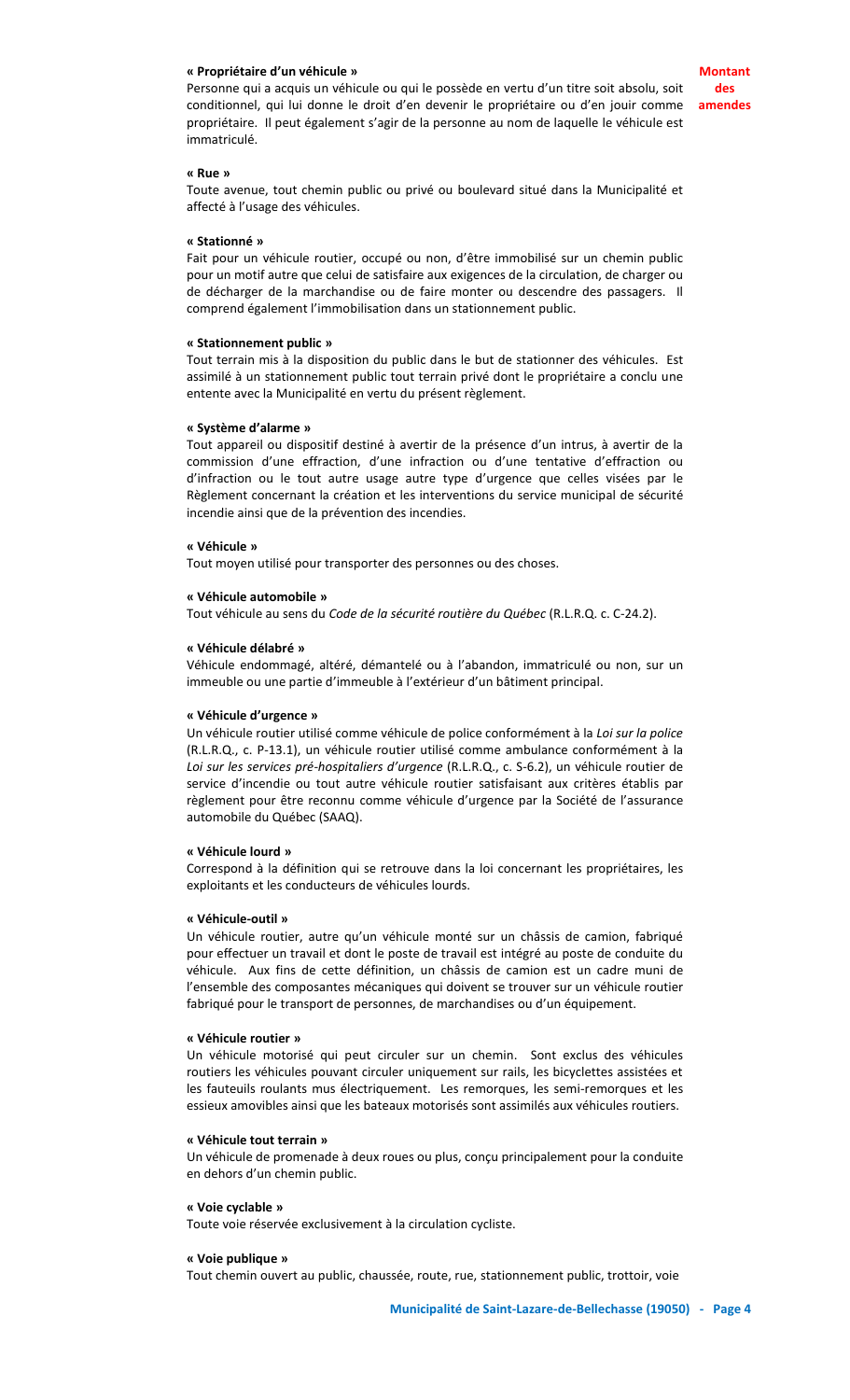de circulation à l'usage des piétons ou des bicyclettes ou des véhicules prévus comme tels aux plans de la Municipalité. Cette notion comprend aussi la partie de l'emprise d'un chemin public ouvert au public. **Montant des amendes**

**« Salubrité »**

Le caractère d'un bâtiment ou d'une partie de bâtiment qui est, de parla qualité de son état et de son environnement, favorable à la santé ou à la sécurité des résidents ou du public en raison de l'utilisation qui en est faite ou de l'état dans lequel il se trouve.

**« Insalubre »**

Caractère d'un bâtiment, d'une partie de bâtiment ou d'un terrain qui n'est pas salubre. Un bâtiment insalubre est considéré impropre à l'habitation.

#### **SECTION 1.3 DISPOSITIONS TRANSITOIRES**

# **ARTICLE 1.3.1 REMPLACEMENT DES DISPOSITIONS EN VIGUEUR ANTÉRIEUREMENT À CE RÈGLEMENT**

Les dispositions règlementaires qui s'appliquaient avant l'entrée en vigueur du présent règlement n'affecte pas les procédures intentées sous l'autorité des dispositions remplacées. Les infractions, pour lesquelles des procédures n'auraient pas encore été intentées, continueront sous l'autorité desdites dispositions réglementaires remplacées jusqu'à jugement final et exécution.

#### **SECTION 1.4 DISPOSITIONS ADMINISTRATIVES**

#### **ARTICLE 1.4.1 AUTORISATION**

Le conseil municipal autorise, de façon générale, les agents de la paix et les officiers autorisés à entreprendre des poursuites pénales au nom de la Municipalité contre tout contrevenant au présent règlement et à délivrer les constats d'infraction pour toute infraction au présent règlement.

Le conseil municipal peut autoriser également le contrôleur à délivrer les constats d'infraction pour toute infraction relative aux animaux indiquée dans le présent règlement.

Les agents de la paix, les officiers autorisés et le contrôleur peuvent être chargés de l'application de tout ou partie du présent règlement.

Lorsque le note (SQ) apparaît après le titre d'un article du présent règlement cela signifie que cette disposition est également applicable par un agent de la paix.

#### **ARTICLE 1.4.2 AUTRES RECOURS**

La Municipalité peut, aux fins de faire respecter les dispositions du présent règlement, exercer cumulativement ou alternativement les recours au présent règlement ainsi que tout autre recours approprié de nature civile ou pénale.

# **ARTICLE 1.4.3 DROITS DE VISITE ET D'INSPECTION**

Tout officier autorisé, tout agent de la paix, tout contrôleur ou toute personne avec qui la Municipalité a conclu une entente l'autorisant à appliquer certaines dispositions du présent règlement, est autorisé à visiter et à examiner, entre sept (7) et dix-neuf (19) heures, tout propriété immobilière ou mobilière, ainsi que l'extérieur ou l'intérieur du bâtiment, maison, ou édifice quelconque, pour constater si les dispositions du présent règlement y sont exécutées et respectées, pour vérifier tout renseignement ou pour constater tout fait nécessaire à l'exercice des pouvoirs qui lui sont conférés pour l'exécution de ce règlement.

Le propriétaire, le locataire ou l'occupant doit laisser pénétrer sur les lieux la personne visée au premier alinéa qui doit sur demande établir son identité.

#### **ARTICLE 1.4.4 IDENTIFICATION**

Toute personne, après avoir été préalablement informée de l'infraction qu'elle a commise, a l'obligation de déclarer son nom, prénom et adresse à un responsable de l'application du présent règlement qui a des motifs raisonnables de croire qu'elle a commis une infraction au présent règlement afin que soit dressé un constat d'infraction.

**200\$**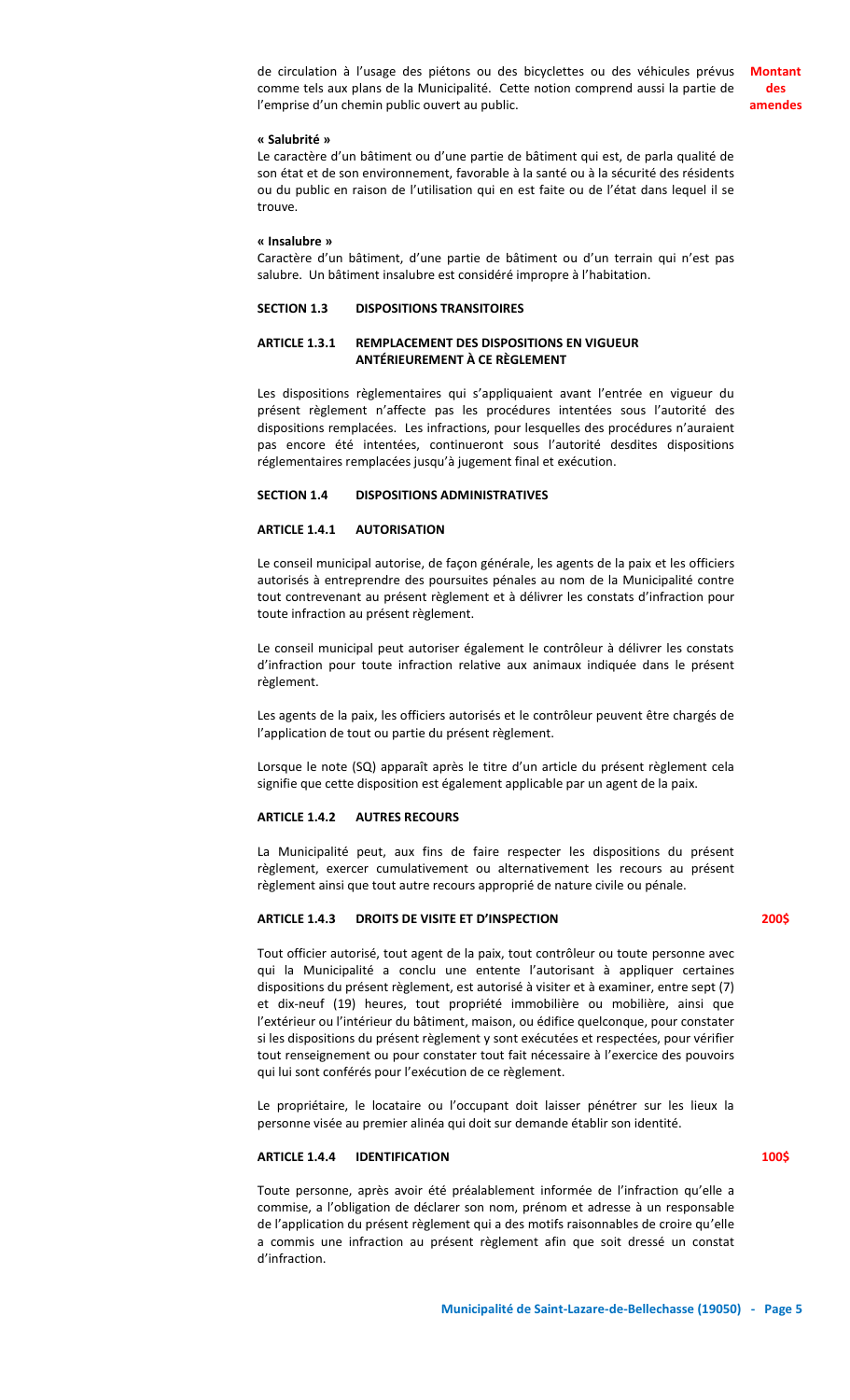# **CHAPITRE 2 PAIX, BON ORDRE, SÉCURITÉ, BONNES MŒURS ET BIEN-ÊTRE GÉNÉRAL DE LA POPULATION**

**SECTION 2.1 PAIX ET BON ORDRE**

#### **ARTICLE 2.1.1 DÉFILÉS, ASSEMBLÉES ET ATTROUPEMENTS (SQ)**

Les assemblées, défilés ou attroupements qui mettent en danger la paix, la sécurité, l'ordre public ou qui nuisent à la circulation sont interdits.

## **ARTICLE 2.1.2 ASSEMBLÉES DANS LES ENDROITS PUBLICS**

Nul ne peut organiser, diriger ou participer à une parade, une marche ou une course ou autres activités regroupant plus de 15 participants dans un endroit public sans avoir préalablement obtenu une autorisation de la Municipalité. Le directeur général de la Municipalité devra délivrer un permis autorisant la tenue d'une activité si les conditions suivantes sont respectées :

- 1. Le demandeur a présenté un plan détaillé de l'activité.
- 2. L'activité se situe dans le cadre d'une activité sportive ou d'une festivité (exemple : fête nationale, fête du Canada, festival, tournoi, etc.).
- 3. Le demandeur aura préalablement présenté au service de police desservant la Municipalité un plan détaillé de l'activité.
- 4. Le demandeur aura satisfait aux mesures de sécurité recommandées par le service de police et du service de la sécurité incendie.

Sont exempts d'obtenir un tel permis les cortèges funèbres, les mariages, les activités scolaires, les activités organisées par les organismes municipaux et les événements à caractère provincial déjà assujettis à une autre loi.

#### **ARTICLE 2.1.3 TROUBLER OU INTERROMPRE UNE ASSEMBLÉE PUBLIQUE (SQ)**

Il est défendu de troubler, d'incommoder ou d'interrompre toute personne présente à une exposition, assemblée publique ou réunion quelconque.

#### **ARTICLE 2.1.4 DÉFENSE DE TROUBLER LA PAIX, LE BON ORDRE ET LA SÉCURITÉ PUBLIQUE (SQ) 200\$**

Il est défendu à toute personne de troubler la paix, le bon ordre et la sécurité publique dans les limites de la Municipalité de manière à causer ou de manière à faire quelque tumulte, tapage, bruit, désordre ou trouble qui inclut notamment de crier, vociférer, jurer, blasphémer ou employer un langage insultant ou obscène.

## **ARTICLE 2.1.5 ÉTAT D'IVRESSE OU SOUS L'INFLUENCE DE LA DROGUE (SQ)**

Il est interdit à une personne se trouvant sur une voie publique ou dans un endroit public d'être en état d'ivresse ou sous l'influence d'une drogue.

De plus, il est interdit à une personne se trouvant dans une rue ou dans un endroit public de consommer de l'alcool ou d'avoir en sa possession une bouteille, une cannette ou un récipient débouché contenant de l'alcool. Ceci ne s'applique pas lors de la vente d'alcool autorisé par une loi, un règlement ou une résolution émanant de la Municipalité.

Il est interdit dans un endroit public ou une rue, d'avoir en sa possession quelque objet, matériel ou équipement servant ou facilitant la consommation de stupéfiants au sens de la Loi réglementant certaines drogues et autres substance (l.C., 1996, c. 19) à savoir et ce, sans restreindre la généralité de ce qui précède, toute pipe à hash, bonbonne, balance portative et tout autre objet relié à la consommation ou au trafic de stupéfiants.

#### **ARTICLE 2.1.6 DÉFENSE D'INCOMMODER LES PASSANTS (SQ)**

Il est défendu d'obstruer les passages donnant accès à un immeuble ou à un endroit public de manière à embarrasser ou incommoder de quelque manière que ce soit les personnes qui doivent les emprunter.

# **ARTICLE 2.1.7 DÉFENSE D'INCOMMODER LES OCCUPANTS D'UNE MAISON (SQ)**

Il est défendu de sonner, frapper ou cogner, sans excuse raisonnable, aux portes, fenêtres, contrevents ou toute autre partie d'une maison ou bâtisse, de manière à y déranger les occupants.

**100\$**

**100\$**

**100\$**

**100\$**

**Montant des amendes**

**100\$**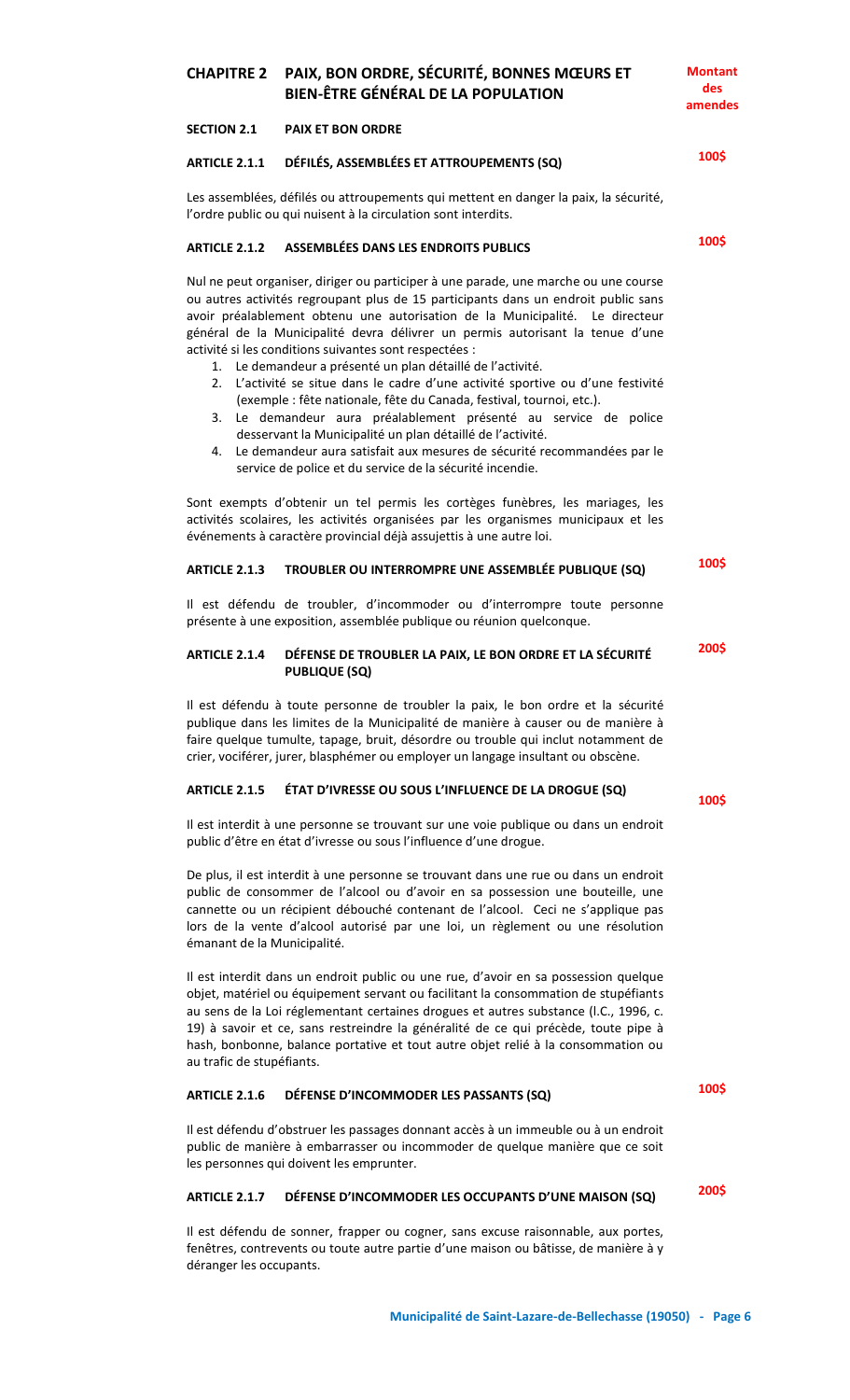|                                                                                                                                                                                                                                                                                                                                                                                                                                                                                                              | des              |
|--------------------------------------------------------------------------------------------------------------------------------------------------------------------------------------------------------------------------------------------------------------------------------------------------------------------------------------------------------------------------------------------------------------------------------------------------------------------------------------------------------------|------------------|
| Il est défendu de pénétrer dans les cours, jardins, hangars, garages ou remises,<br>de gravir des escaliers ou échelles, aux fins de surprendre une ou des personnes<br>ou de voir ce qui se passe à l'intérieur d'une propriété privée.                                                                                                                                                                                                                                                                     | amendes<br>200\$ |
| <b>ESCALADE (SQ)</b><br><b>ARTICLE 2.1.9</b>                                                                                                                                                                                                                                                                                                                                                                                                                                                                 | 200\$            |
| Il est défendu d'escalader toute clôture, ou structure, ou bâtiment dans les<br>endroits publics à l'exception des modules de jeux.                                                                                                                                                                                                                                                                                                                                                                          |                  |
| ARTICLE 2.1.10 ACCÈS À LA PROPRIÉTÉ (SQ)                                                                                                                                                                                                                                                                                                                                                                                                                                                                     | 100\$            |
| Il est défendu de pénétrer ou de circuler sur la propriété privée d'autrui de<br>quelque façon que ce soit, sans y avoir été préalablement autorisée par le<br>propriétaire ou le gardien des lieux.                                                                                                                                                                                                                                                                                                         |                  |
| ARTICLE 2.1.11 DOMMAGES À LA PROPRIÉTÉ PRIVÉE ET PUBLIQUE (SQ)                                                                                                                                                                                                                                                                                                                                                                                                                                               | 200\$            |
| Il est défendu de se livrer à un acte de vandalisme, tel que le fait de gâter, salir,<br>casser, briser, arracher, déplacer ou endommager de quelque manière que ce<br>soit, la propriété privée ou publique et tout objet d'ornementation, en quelque<br>endroit de la Municipalité. Par ailleurs, il est défendu d'effectuer des travaux sur<br>la propriété publique sans le consentement de la Municipalité ou du propriétaire<br>concerné.                                                              |                  |
| ARTICLE 2.1.12 FLÂNER OU VAGABONDER (SQ)                                                                                                                                                                                                                                                                                                                                                                                                                                                                     | 100\$            |
| Nul ne peut se coucher, se loger, mendier, ou flâner dans un endroit public. Il<br>est défendu à toute personne de gêner ou d'entraver la circulation en se tenant<br>immobile, en rôdant, en flânant, ou en participant à une activité sur la voie<br>publique et en refusant, sans excuse raisonnable, de circuler à la demande d'un<br>agent de la paix.                                                                                                                                                  |                  |
| ARTICLE 2.1.13 DÉFENSE DE MENACER ET/OU DE SE BATTRE (SQ)                                                                                                                                                                                                                                                                                                                                                                                                                                                    | 300\$            |
| Il est défendu à quiconque de menacer, poursuivre, assaillir, molester, frapper,<br>ou battre, de quelque manière que ce soit, une personne dans un endroit<br>publique ou sur une propriété privée, ou d'inciter ou de prendre part à une<br>bataille, rixe, attroupement, réunion tumultueuse ou désordonnée, émeute ou<br>rébellion.                                                                                                                                                                      |                  |
| ARTICLE 2.1.14 DÉFENSE DE LANCER DES PROJECTILES (SQ)                                                                                                                                                                                                                                                                                                                                                                                                                                                        | 100\$            |
| Il est défendu de lancer ou jeter sur le sol dans les endroits publics des pierres,<br>des bouteilles, des contenants de boissons gazeuses ou alcoolisées, des<br>emballages de produits alimentaires ou tout autre objet nuisible ou qui peut<br>causer des blessures.                                                                                                                                                                                                                                      |                  |
| ARTICLE 2.1.15 DÉFENSE DE JETER DES CLOUS, VERRES, ETC. (SQ)                                                                                                                                                                                                                                                                                                                                                                                                                                                 | 300\$            |
| Il est défendu de jeter, de placer, de déposer ou de laisser dans un endroit<br>ouvert au public des clous, des briquettes, des fragments de verre, des débris de<br>poterie, de fer ou de fer-blanc, de fil métallique, des bouteilles ou des tessons de<br>bouteille, des épines, des rognures ou autres objets ou choses susceptibles de<br>causer des dommages ou des blessures.                                                                                                                         |                  |
| ARTICLE 2.1.16 DÉFENSE D'ENDOMMAGER LA VOIE PUBLIQUE                                                                                                                                                                                                                                                                                                                                                                                                                                                         | 300\$            |
| Il est défendu à toute personne de briser, percer, endommager ou de peinturer<br>un pavage, un trottoir, une bordure de rue, un panneau de signalisation, une<br>borne fontaine, une traverse, un canal, un égout, de creuser des trous, fossés ou<br>égouts sur une voie publique. Il est également défendu de poser des conduits de<br>fils ou des poteaux dans une voie publique ou au-dessus de celle-ci, sans avoir<br>obtenu au préalable l'autorisation de la Municipalité ou d'un officier autorisé. |                  |
| ARTICLE 2.1.17 UTILISATION D'ARMES À FEU (SQ)                                                                                                                                                                                                                                                                                                                                                                                                                                                                | 300\$            |
| L'utilisation ou le tir d'une arme à feu, à air comprimé, d'un arc ou d'une<br>arbalète ou de tout autres systèmes pourvu de propulsion sont prohibés dans les                                                                                                                                                                                                                                                                                                                                               |                  |

**Montant** 

**ARTICLE 2.1.8 PROPRIÉTÉS PRIVÉES (SQ)**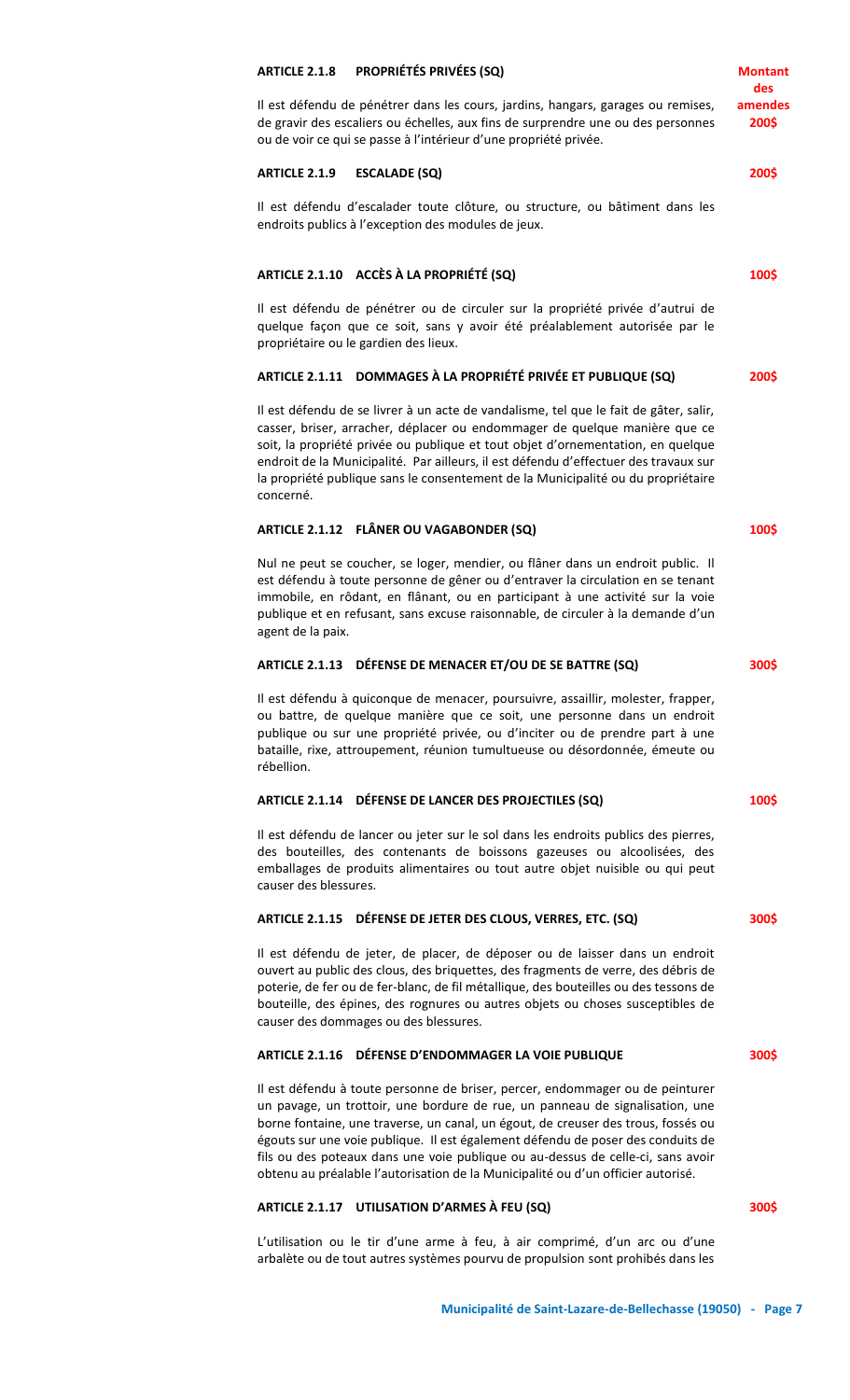endroits prévus par le règlement et tel qu'apparaissant à l'annexe A et dans un rayon de 150 mètres (150 m) d'une habitation ou d'un bâtiment servant à abriter des personnes, d'une piste cyclable et de tout chemin public sur l'ensemble du territoire de la Municipalité.

Toutefois, l'utilisation d'un arc ou d'une arbalète est autorisée pour l'entraînement si les exigences suivantes sont respectées :

- 1. Le tir doit être effectué dans un ballot capable d'arrêter définitivement la course de la flèche.
- 2. Le ballot doit avoir une dimension minimale de 61 cm par 61 cm.
- 3. Un écran protecteur (mur, structure) doit être installé à l'arrière du ballot à un maximum de 1,5 mètre de ce dernier. Cet écran doit être conçu de façon à arrêter définitivement la course de la flèche.
- 4. L'écran protecteur doit avoir une dimension minimale de 2,44 mètres et doit en tout temps excéder de 61 cm les côtés et le haut du ballot.

De plus, la même interdiction de tir vaut dans les limites de tout parc, ou endroit public identifié à l'annexe I. Ces interdictions peuvent être levées après autorisation d'un agent de la paix dans le cadre d'activités spéciales réalisées de façon suffisamment contrôlée et sécuritaire pour réduire au minimum tout risque d'accident.

#### **ARTICLE 2.1.18 JEUX D'ARMES (SQ)**

Il est défendu à quiconque étant en possession d'une arme à air comprimé, d'un lance-pierres, d'un arc ou d'un autre instrument semblable, de jouer, de rôder ou de flâner sur les endroits publics.

#### **ARTICLE 2.1.19 ARMES BLANCHES ET AUTRES (SQ)**

Il est interdit à toute personne de se trouver dans un parc ou une place publique, à pied ou dans un véhicule de transport public, en ayant sur elle ou avec elle un couteau, une épée, une machette ou un autre objet similaire, sans excuse raisonnable. Aux fins du présent article, l'autodéfense ne constitue pas une excuse raisonnable.

#### **ARTICLE 2.1.20 BRUIT DE NATURE À TROUBLER LA PAIX (SQ)**

Il est interdit de provoquer de quelque façon que ce soit, de faire ou d'inciter à faire u bruit de nature à troubler la paix et la tranquillité du public ou tout bruit nuisant au bien-être, à la tranquillité, au confort ou au repos des citoyens ou qui est de nature à empêcher l'usage et la jouissance paisible d'une personne.

# **ARTICLE 2.1.21 DÉFENSE DE FAIRE DE TAPAGE (SQ)**

Il est défendu de causer du trouble ou de faire un bruit de nature à troubler la paix à l'intérieur ou à l'extérieur d'une maison d'habitation, ou de tout autre bâtiment.

Il est aussi défendu de faire du tapage, de crier, jurer, blasphémer, se battre, faire du tumulte ou se conduire de façon à importuner un voisin ou un passant.

#### **ARTICLE 2.1.22 TRAVAIL BRYANT (SQ)**

Il est défendu à toute personne de faire tout travail ou d'utiliser tout appareil susceptible de troubler la paix et le bien-être d'une personne ou plusieurs personnes en exécutant tout genre de travaux entre vingt-deux heures (22 h) et sept heures (7 h), sauf s'il s'agit de travaux d'urgence visant à sauvegarder la sécurité des lieux ou des personnes.

Cependant, dans les cas d'urgence ou de la réalisation de travaux municipaux nécessaires ou autres, tels que des travaux de déneigement ou des travaux agricoles, ceux-ci peuvent être exécutés en dehors des heures mentionnées.

## **ARTICLE 2.1.23 TONDEUSE ET AUTRES APPAREILS MOTORISÉS (SQ)**

Il est interdit, entre vingt-deux heures (22 h) et sept heures (7 h) d'utiliser une tondeuse à gazon ou tout autre appareil fonctionnant à l'aide d'un moteur à explosion tel que souffleur à neige, scie à chaîne, moteur hors-bord ou une génératrice sauf lors de panne électrique pour protéger un bien ou la vie d'une personne.

**Montant des amendes**

**200\$**

**200\$**

**100\$**

**100\$**

**100\$**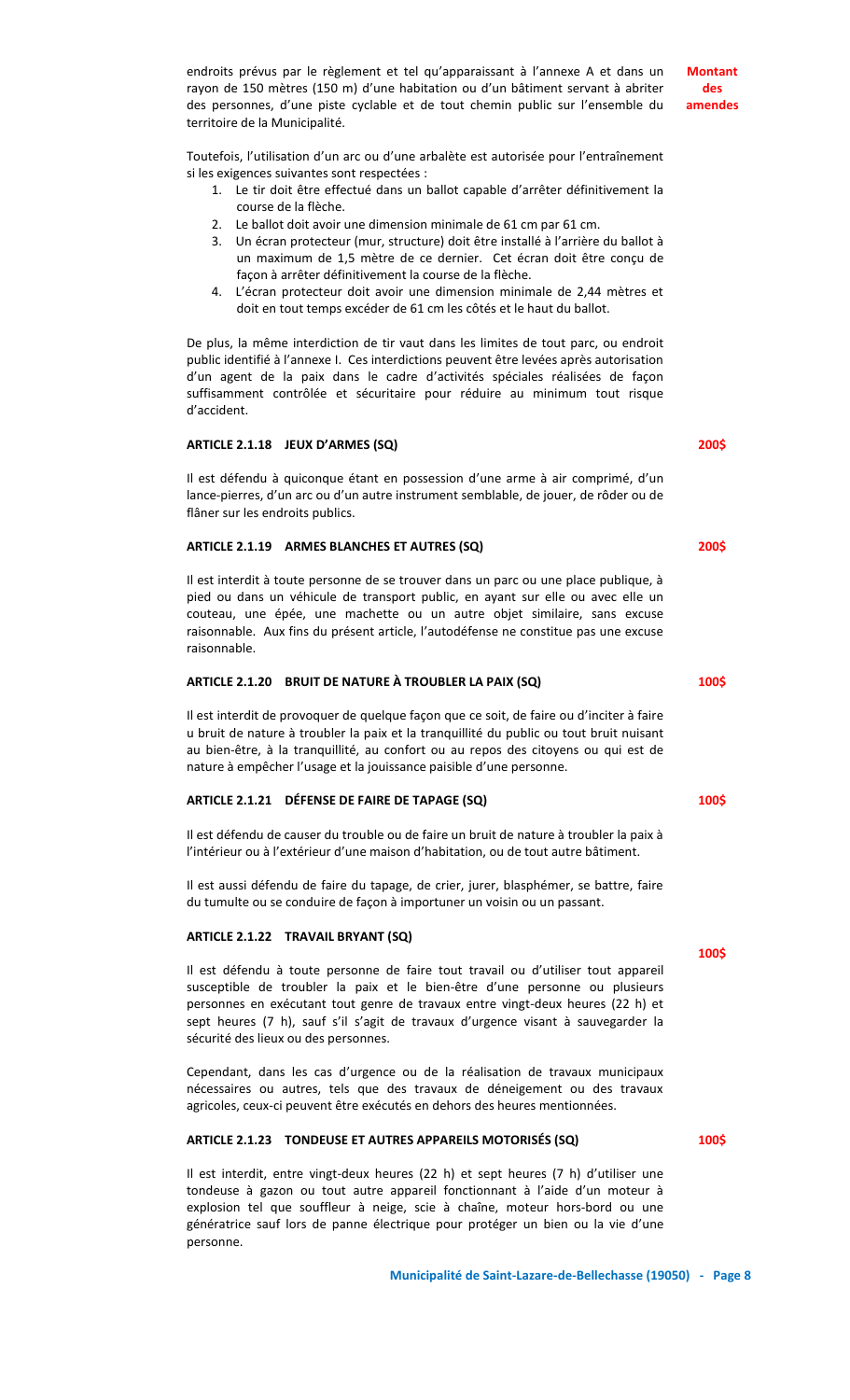Le présent article ne s'applique pas dans le cas de travaux de coupe de gazon sur un terrain de golf.

Le présent article ne couvre pas le cas de l'utilisation d'un appareil servant au déneigement de l'entrée principale d'une résidence privée lorsque l'accès à son stationnement est empêché à cause d'une accumulation de neige trop importante.

#### **ARTICLE 2.1.24 INSTRUMENTS SONORES (SQ)**

Il est défendu à toute personne de troubler la paix et la tranquillité du public en

faisant jouer, tout appareil ou instrument producteur de sons, dans un endroit public, à l'intérieur ou à l'extérieur d'un bâtiment.

# **ARTICLE 2.1.25 ŒUVRES MUSICALES (SQ)**

Il est interdit de présenter en plein air des œuvres musicales, instrumentales ou vocales ou des spectacles entre vingt-trois heures (23 h) et sept heures (7 h) de façon à ce que le bruit soit de nature à troubler la paix à moins d'avoir obtenu une autorisation telle que le prévoit l'article 2.1.2

#### **ARTICLE 2.1.26 BRUIT EXCESSIF ÉMIS PAR UN VÉHICULE AUTOMOBILE (SQ)**

Il est spécifiquement prohibé de circuler ou d'avoir la garde ou le contrôle d'un véhicule automobile qui émet les bruits suivants :

- Le bruit provenant du claquement d'un objet transporté sur le véhicule ou du claquement d'une partie du véhicule.
- Le bruit provenant de l'utilisation du moteur d'un véhicule à des régimes excessifs, notamment lors du démarrage ou de l'arrêt ou produit par des accélérations répétées.
- Le bruit causé par le fonctionnement d'un véhicule à une vitesse susceptible de causer un bruit de nature à nuire à la paix et à la tranquillité des occupants des maisons voisines.
- Le bruit provenant de l'utilisation inutile ou abusive d'un klaxon, d'un sifflet, d'une sirène ou d'un appareil analogue installé dans ou sur un véhicule automobile.
- Le bruit excessif ou insolite provenant de la radio ou d'un appareil propre à reproduire du son dans un véhicule automobile.
- Le bruit causé par le frottement accéléré ou le dérapage des pneus sur toute surface asphaltée ou bétonnée, soit par un démarrage, un dérapage ou une accélération rapide, soit par l'application brutale et injustifiée des freins, soit en faisant tourner le moteur à une vitesse supérieure à celle prévue lorsque l'embrayage est au neutre.
- Le bruit provenant de l'usage inutile ou abusif d'un système de frein moteur d'un véhicule produit par la compression du moteur festiné à augmenter le pouvoir de freinage du véhicule (communément appelé « Jacob » ou « Engine Brake Down ») ou provenant de la rétrogradation de la boîte de vitesse d'un véhicule de manière à causer un bruit nuisible. De façon non limitative, est inutile ou abusive l'utilisation d'un tel système à proximité d'une zone résidentielle sur un terrain relativement plat ou dans une pente ascendante.

#### **ARTICLE 2.1.27 VÉHICULE MUNI D'UN HAUT-PARLEUR (SQ)**

# **100\$**

**100\$**

Nul ne peut circuler avec un véhicule muni d'un haut-parleur dans le but de faire de l'annonce à des fins commerciales.

# **ARTICLE 2.1.28 FEUX D'ARTIFICE (SQ)**

Il est prohibé de faire usage ou de permettre de faire usage de pétards ou de feux d'artifice sans l'autorisation de la Municipalité. La Municipalité peut toutefois délivrer un permis autorisant l'utilisation de feux d'artifice aux conditions suivantes :

- 1. Le feu d'artifice est utilisé dans le cadre d'une festivité (exemple : fêtes nationales, festival, tournoi, etc.).
- 2. Le demandeur ou l'artificier détient une assurance responsabilité qui couvre les risques de sinistres liés à l'événement.
- 3. Le lieu d'artifice est sous la responsabilité d'un artificier reconnu.

**Montant des amendes**

**100\$**

**100\$**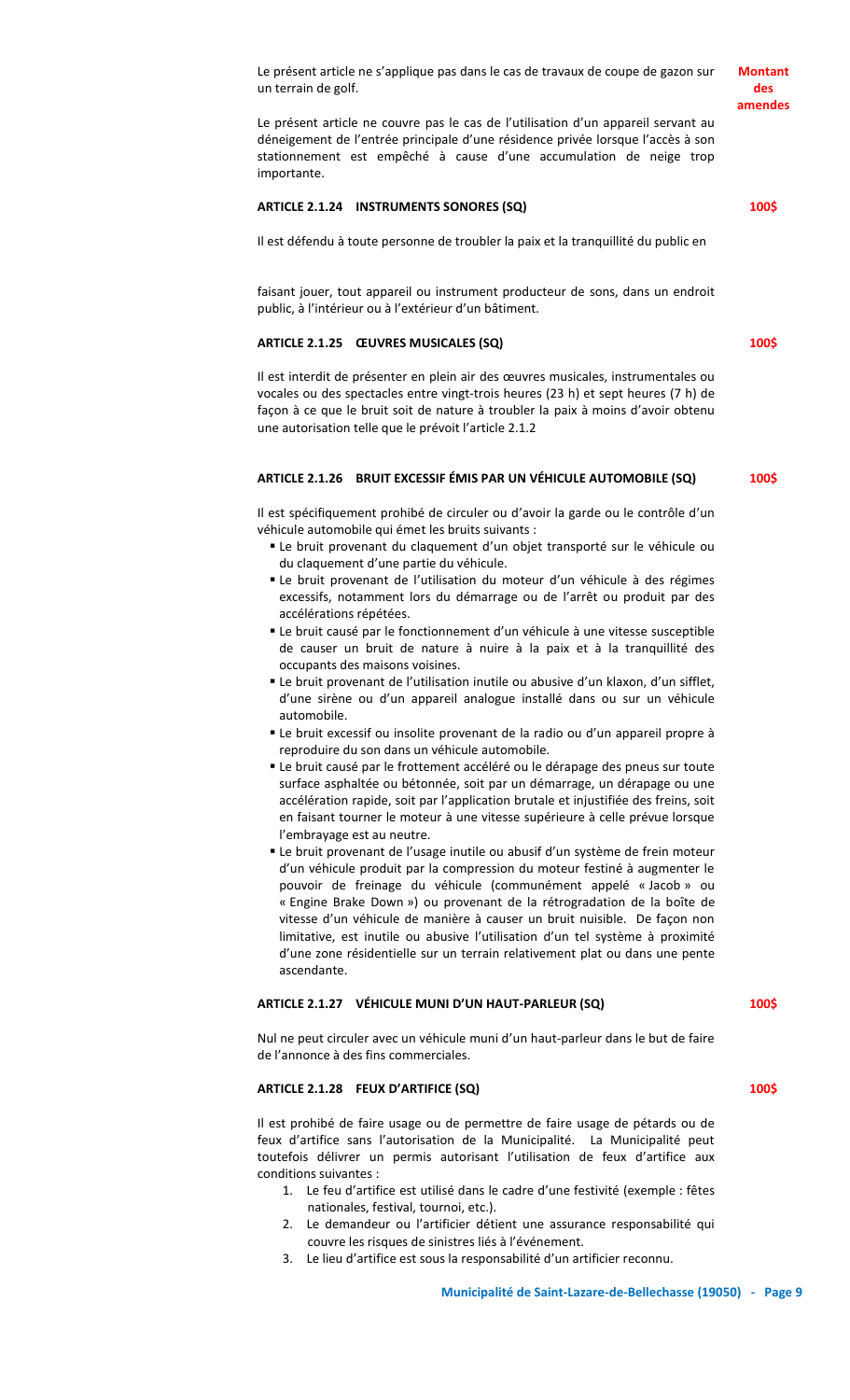4. Le demandeur ou l'artificier doit détenir, en tout temps lors de la tenue de l'activité, l'autorisation du service de sécurité incendie. **Montant des** 

# **SECTION 2.2 LA SÉCURITÉ DANS LES PARCS ET LES ÉCOLES**

## **ARTICLE 2.2.1 HEURE DE LA FIN DES ACTIVITÉS DANS LES PARCS (SQ)**

Toute activité dans les parcs de la Municipalité doit cesser à vingt-trois heures (23 h) et ne pas reprendre avant sept heures (7 h), sauf si l'affichage permet la prolongation de telle activité et que cet affichage est autorisé par la Municipalité en fonction du caractère particulier du parc.

Malgré le premier alinéa, la tenue d'activités dans les parcs et terrains de jeux jusqu'à une heure plus tardive peut être autorisée par la Municipalité.

Il est interdit de se trouver dans un parc lorsque ce dernier est fermé. Un parc est considéré fermé en dehors des heures où des activités peuvent y être tenues en fonction des paragraphes précédents. Quiconque refuse d'obéir immédiatement à l'ordre de l'agent de la paix de quitter les lieux d'un parc, alors qu'il n'est pas ouvert au public, commet une infraction.

# **ARTICLE 2.2.2 ÉCOLE (SQ)**

Nul ne peut se trouver sur le terrain d'une école ou tout autre terrain adjacent ouvert au public, du lundi au vendredi entre sept heures (7 h) et dix-sept heures (17 h), sans raison valable durant la période scolaire.

Aux fins du présent article, tout terrain séparé par une voie de circulation est assimilé à un terrain adjacent.

#### **ARTICLE 2.2.3 JEUX INTERDITS (SQ)**

Dans un parc, il est interdit de se livrer à un jeu de balle, à la pratique du golf ou à tout autre jeu utilisant des projectiles ailleurs qu'aux endroits prévus à cette fin.

#### **SECTION 2.3 DÉCENCE ET BONNES MŒURS**

#### **ARTICLE 2.3.1 CONDUITE INDÉCENTE (SQ)**

Il est défendu de paraître dans une place publique, dans un habillement indécent, d'exposer son corps de façon indécente, ou de commettre une action indécente.

#### **ARTICLE 2.3.2 DÉFENSE D'URINER OU DÉFÉQUER EN PUBLIC (SQ)**

Il est interdit d'uriner ou déféquer dans un endroit public ou privé, ailleurs qu'aux endroits aménagés à cette fin.

#### **ARTICLE 2.3.3 BOISSONS ALCOOLISÉES DANS LES ENDROITS PUBLICS (SQ) 100\$**

Il est interdit de consommer ou de se préparer à consommer ou d'avoir en sa possession pour consommation des boissons alcooliques dans un endroit public, dans tout véhicule se trouvant sur une voie publique et dans une propriété privée à moins d'avoir un droit de propriété ou de possession sur cet endroit ou d'être accompagné de quelqu'un détenant un tel droit ou d'en avoir obtenu la permission par le propriétaire.

Le présent article n'interdit pas la consommation de boissons alcooliques là où elle est permise par la loi ou par le présent règlement.

#### **ARTICLE 2.3.4 EXHIBITION / INDÉCENCE (SQ)**

Il est défendu à toute personne, d'exposer à la vue du public, sur une voie publique, un chemin, un endroit public, une fenêtre, une vitrine ou partie d'un magasin ou d'un édifice, toute impression, image, photo, gravure obscène ou érotique ou toute autre exhibition indécente.

# **CHAPITRE 3 COMPORTEMENTS RÉPRÉHENSIBLES**

#### **ARTICLE 3.1 APPEL OU ENQUÊTE INUTILE (SQ)**

Il est défendu, sans excuse raisonnable, d'appeler le Service de Sécurité incendie, la Sûreté du Québec ou composer le 9-1-1 inutilement.

**Municipalité de Saint-Lazare-de-Bellechasse (19050) - Page 10**

**100\$**

**200\$**

**100\$**

**100\$**

**100\$**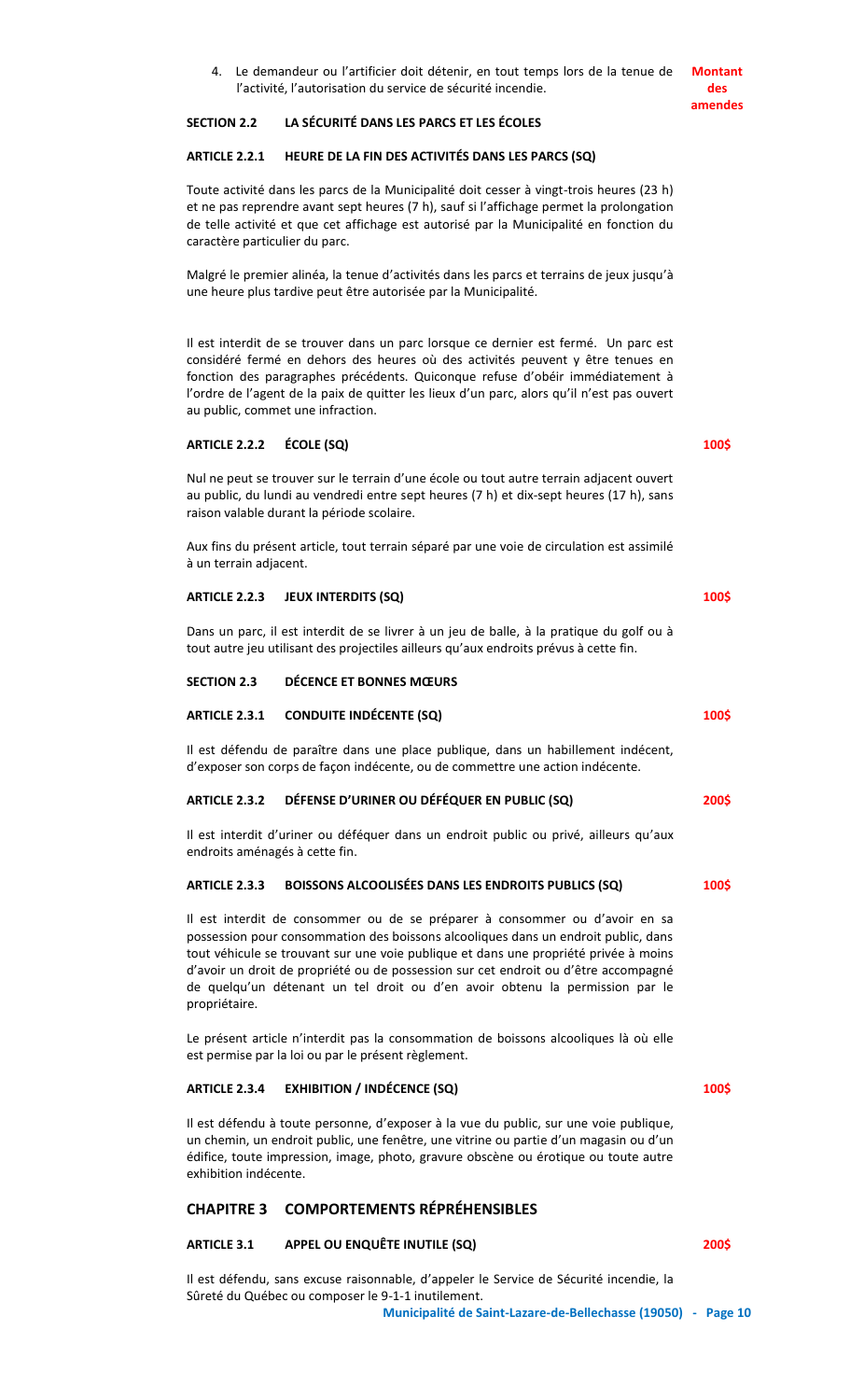# **ARTICLE 3.2 DÉFENSE D'INJURIER UN AGENT DE LA PAIX OU UN FONCTIONNAIRE MUNICIPAL (SQ)**

Il est interdit d'injurier tout agent de la paix ou fonctionnaire municipal dans l'exercice de ses fonctions ou de tenir, à son endroit, des propos blessants, diffamatoires, blasphématoires ou grossiers, de poser des gestes de même nature à son endroit ou encore d'encourager ou d'inciter toute autre personne à injurier ou à tenir, à son endroit, de tels propos. **300\$**

#### **ARTICLE 3.3 ENTRAVE À UN FONCTIONNAIRE MUNICIPAL ET À UN AGENT DE LA PAIX 300\$**

Il est défendu d'entraver, de gêner ou de molester un fonctionnaire municipal dans l'exercice de ses fonctions.

Il est défendu à toute personne d'entraver ou d'inciter à entraver un agent de la paix dans l'exercice de ses fonctions ou toute autre personne prêtant légalement main-forte à un agent de la paix, ainsi que de lui résister ou d'inciter quelqu'un à le faire.

### **ARTICLE 3.4 DÉSOBÉISSANCE À UN AGENT DE LA PAIX (SQ)**

Nul ne doit refuser de circuler, lorsque requis de le faire par un agent de la paix.

Plus particulièrement, toute personne doit se conformer immédiatement à l'ordre d'un agent de la paix de quitter les lieux d'une assemblée, d'un défilé ou d'un attroupement tenu en violation du présent règlement.

#### **ARTICLE 3.5 PÉRIMÈTRE DE SÉCURITÉ (SQ)**

**200\$**

**300\$**

**Montant des amendes**

Nul ne peut franchir ou se trouver à l'intérieur d'un périmètre de sécurité établi par la Sûreté du Québec ou par un des services de la Municipalité à l'aide d'une signalisation (ruban, indicateur, barrières, etc.) à moins d'y être expressément autorisé.

# **CHAPITRE 4 ALARMES NON FONDÉES**

#### **ARTICLE 4.1 APPLICATION (SQ)**

Le présent chapitre s'applique à tout système d'alarme, incluant les nouveaux systèmes et ceux déjà installés ou en usage le jour de l'entrée en vigueur du présent règlement.

#### **ARTICLE 4.2 CLOCHE OU AUTRE SIGNAL (SQ)**

**300\$**

Lorsqu'un système d'alarme est muni d'une cloche ou de tout autre signal sonore propre à donner l'alerte à l'extérieur des lieux protégés, ce système d'alarme doit être conçu de façon à ne pas émettre le signal sonore durant plus de dix (10) minutes consécutives.

# **ARTICLE 4.3 INTERRUPTION (SQ)**

Tout agent de la paix et officier désigné peut, dans l'exercice de ses fonctions, pénétrer dans un immeuble ou un véhicule pour y interrompre le signal sonore d'un système d'alarme. L'autorité qui procède à l'interruption n'est jamais tenue de le remettre en fonction.

De plus, les frais ou dommages occasionnés à l'immeuble, au véhicule ou au système d'alarme lors d'une interruption seront à la charge du propriétaire du système et la Municipalité et le service de police n'assumeront aucune responsabilité à l'égard des lieux ou des équipements après l'interruption du signal sonore.

Dans le cas d'un immeuble résidentiel, l'autorité qui procède à l'interruption peut cependant verrouiller les portes ou, si cela est impossible, utiliser tout autre moyen nécessaire afin d'assurer la protection de l'immeuble. Dans le cas d'un immeuble commercial, industriel ou d'une institution financière, elle peut faire surveiller l'endroit par un agent de sécurité jusqu'à ce qu'une personne autorisée par l'entreprise ou l'institution financière rétablisse le système d'alarme ou assure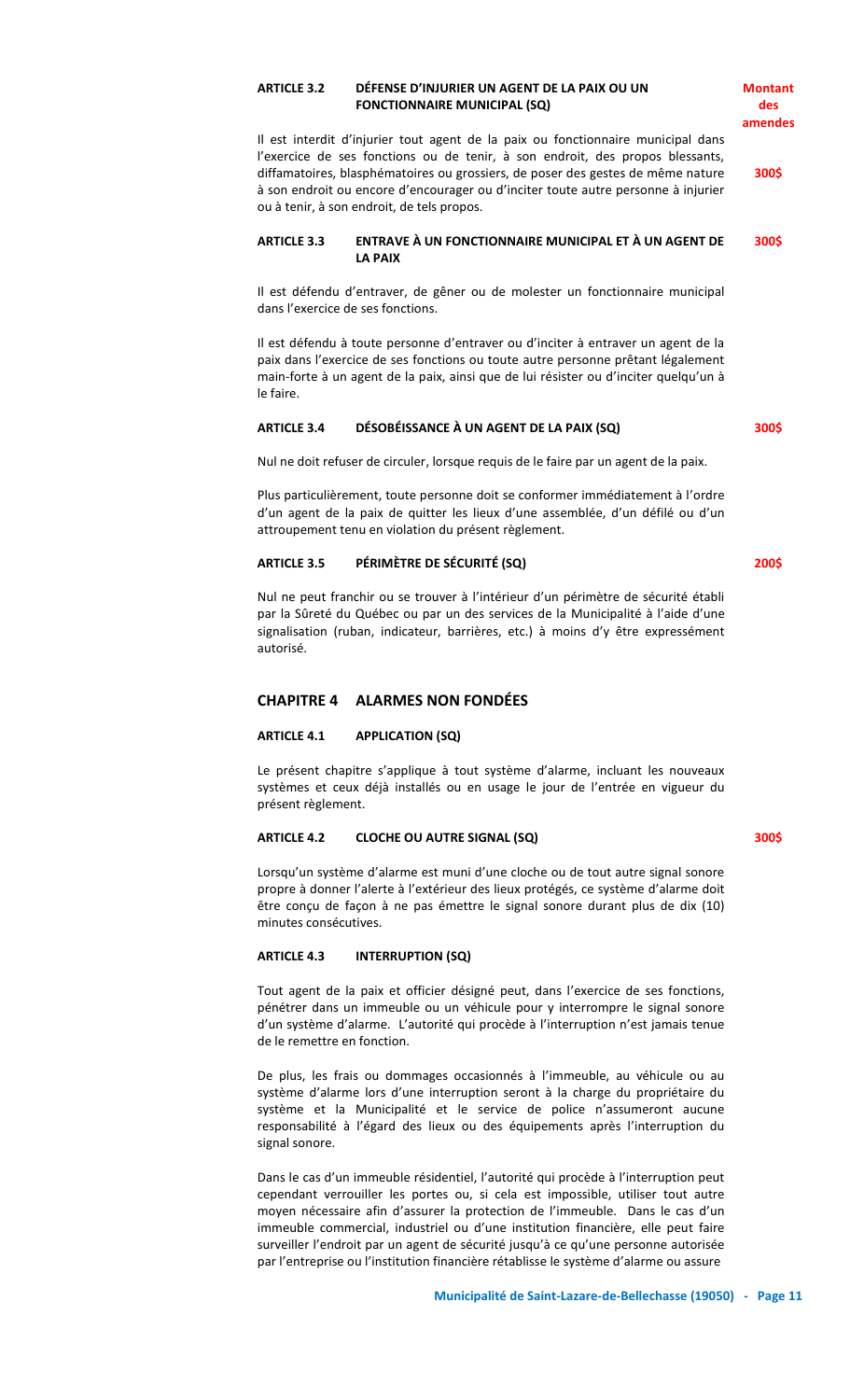la sécurité de l'immeuble. Les frais de surveillance ou les dommages occasionnés à l'immeuble seront à la charge du propriétaire du système. Dans le cas d'un véhicule, l'autorité qui procède à l'interruption doit verrouiller les portes ou, si cela est impossible, faire remorquer et remiser le véhicule dans un endroit approprié, aux frais du propriétaire. **Montant des** 

## **ARTICLE 4.4 PÉRIODE DE RÉFÉRENCE (SQ)**

Tout déclenchement au-delà du premier déclenchement du système d'alarme au cours d'une période consécutive de douze (12) mois, pour cause de défectuosité ou de mauvais fonctionnement ou lorsque le système est déclenché inutilement constitue une infraction au présent règlement.

#### **ARTICLE 4.5 PRÉSOMPTION (SQ)**

Le déclenchement d'un système d'alarme est présumé être pour cause de défectuosité, de mauvais fonctionnement ou déclenchement inutile, lorsqu'aucune preuve ou trace de la présence d'un intrus ou de la commission d'une infraction n'est constatée sur les lieux lors de l'arrivée de l'agent de la paix.

#### **ARTICLE 4.6 REFUS D'ACCÈS (SQ)**

Commet une infraction quiconque refuse l'accès aux personnes mentionnées à l'article 1.4.3, 1.4.4 et 4.3, agissant conformément au présent règlement.

#### **ARTICLE 4.7 PRÉSENCE REQUISE**

Commet une infraction tout propriétaire ou occupant qui refuse de se présenter ou de déléguer un représentant sans délai sur un lieu, à la demande d'un officier autorisé.

#### **ARTICLE 4.8 TRANSMISSION D'UNE ALARME**

Lorsqu'un système d'alarme est relié à une entreprise spécialisée dans la gestion des appels d'urgence, il est de la responsabilité de l'utilisateur d'établir avec cette entreprise un protocole de communication de façon à annuler sans délai toute fausse alerte déclenchée par le système d'alarme sans raison suffisante ou par erreur. Sont exclus de l'application du présent chapitre les écoles, les églises, les arénas, les mairies, les bibliothèques, les casernes, les centres récréatifs, les maisons de la culture et tout autre édifice municipal.

# **CHAPITRE 5 LES NUISANCES ET INSALUBRITÉ**

### **ARTICLE 5.1 NUISANCE ET INSALUBRITÉ, INTERDICTION GÉNÉRALE**

Les actes et états de choses ci-après mentionnés constituent des nuisances ou une insalubrité et sont prohibés dans les limites territoriales, à savoir :

### **ARTICLE 5.1.1 DÉCHETS ET FERRAILLES**

La présence, sur un terrain de ferrailles, véhicules délabrés, carcasses ou carrosseries d'automobiles, camions au autres véhicules-moteurs, pneus, détritus, papiers, bouteilles ou contenants, amoncellements de pierres, de terre, de briques ou de bois, de matières fécales, de substances nauséabondes, de cadavres d'animaux ainsi que la présence de déchets ou tout autres matières quelconques.

# **ARTICLE 5.1.2 LUMIÈRE (SQ)**

Le fait de projeter une lumière directe en dehors du terrain d'où elle provient sicelle-ci est susceptible de causer un danger pour le public ou un inconvénient pour une personne du voisinage.

# **ARTICLE 5.1.3 ENTRETIEN DES TERRAINS**

Le fait par le propriétaire d'un terrain situé à l'intérieur du périmètre urbain, de négliger son terrain en n'effectuant pas la tonte du gazon ou la végétation sauvage, c'est-à-dire l'herbe folle, les arbustes qui croissent de façon à ce que tel gazon, herbe folle ou arbustes ne soit jamais à une hauteur de 20 cm calculé à partir du sol.

Le fait par le propriétaire d'un terrain situé à l'extérieur du périmètre urbain

**200\$**

# **300\$**

**100\$**

**100\$**

**amendes**

**200\$**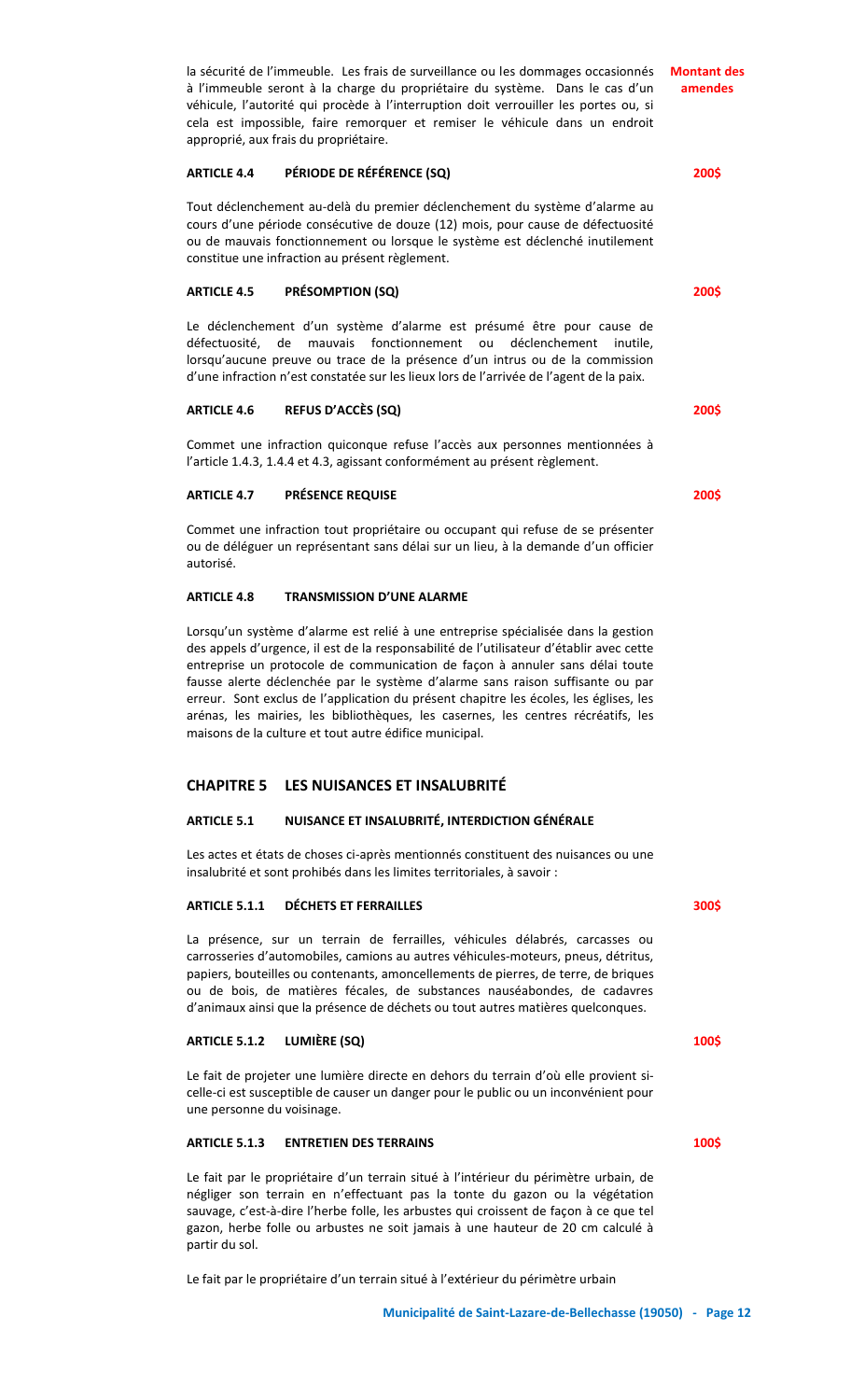**Montant des amendes**

**300\$**

**50\$**

**100\$**

**200\$**

**100\$**

**100\$**

spécifiquement dans les zones résidentielles, de villégiature ou récréotouristiques telles que définies par le règlement de zonage, de négliger son terrain en n'effectuant pas la tonte de gazon, si gazon il y a, ou en ne prenant pas les mesures nécessaires pour enlever la végétation sauvage, c'est-à-dire l'herbe folle et les arbustes qui croissent et ce, au moins une fois l'an, au plus tard le 15 juillet de chaque année.

Le fait par le propriétaire d'un terrain de laisser croître sur son terrain de l'herbe à poux et de l'herbe à puce excédant une hauteur de 15 cm.

#### **ARTICLE 5.1.4 VÉHICULES**

Le fait par le propriétaire ou l'occupant d'un terrain, d'y laisser plus de deux (2) véhicules non-immatriculés pour l'année courante ou remisés à la SAAQ pour l'année courante exception faite d'un lot occupé par un usage associé à un commerce de véhicules motorisés reconnu par le règlement de zonage.

# **ARTICLE 5.1.5 ARBRE MORT**

La présence d'arbre mot ou d'arbre malade dans le périmètre urbain de la Municipalité et dans les zones résidentielles et de villégiature situées à l'extérieur du périmètre urbain telles que définies au règlement de zonage.

## **ARTICLE 5.1.6 FUMÉE (SQ)**

Le fait de causer, provoquer ou permettre l'émission d'étincelles, de cendre, de suie ou de fumée provenant d'un foyer extérieur ou d'autres sources susceptibles d'incommoder le confort ou le bien-être des passants ou d'une personne du voisinage.

#### **ARTICLE 5.1.7 FEU (SQ)**

Dans le périmètre urbain, le fait d'allumer ou de maintenir allumé un feu sur une propriété privée à moins de trente (30) mètres de toute habitation voisine sans permis, sauf s'il s'agit d'un feu de bois allumé dans un foyer ou une installation conçue à cet effet, c'est-à-dire :

- À un feu dans les appareils de cuisson en plein air tels que les foyers, barbecues ou autres installations prévues à cette fin.
- À un feu dans des contenants en métal, tels que barils et contenants de même nature muni d'un pare-étincelle.
- À un feu confiné dans un aménagement fait de matériaux non combustibles, tels que pierres, briques ou autres installations de même nature muni d'un pare-étincelle.

# **ARTICLE 5.1.8 FEU DANS UN ENDROIT PUBLIC (SQ)**

Le fait d'allumer ou de maintenir allumé un feu dans un endroit public, sauf s'il a été autorisé par la Municipalité.

#### **ARTICLE 5.1.9 CLÔTURE, MURET OU MUR DE SOUTÈNEMENT DÉLABRÉ 100\$**

Le fait de laisser, en périmètre urbain, à la vue d'une personne du voisinage, toute clôture ou tout muret ou tout mur de soutènement délabré qui ne peut plus servir à l'usage auquel il était destiné.

# **ARTICLE 5.1.10 SALUBRITÉ DES BÂTIMENTS DESTINÉES À L'HABITATION**

Un bâtiment destiné à l'habitation doit en tout temps être maintenu dans un bon état de salubrité et les réparations nécessaires et les travaux d'entretien doivent être effectués afin de le conserver dans cet état. Tout logement doit être nettoyé périodiquement et, au besoin, on doit appliquer une couche de peinture ou autre fini de surface dans chacune des pièces afin de lui conserver un aspect de propreté.

Les causes d'insalubrité suivantes, à l'intérieur d'un bâtiment d'habitation ou d'une partie d'un bâtiment d'habitation, sont prohibées et doivent être supprimées :

1. la malpropreté, la détérioration ou l'encombrement d'un bâtiment principal, d'un logement, d'une chambre, d'une maison de chambres ;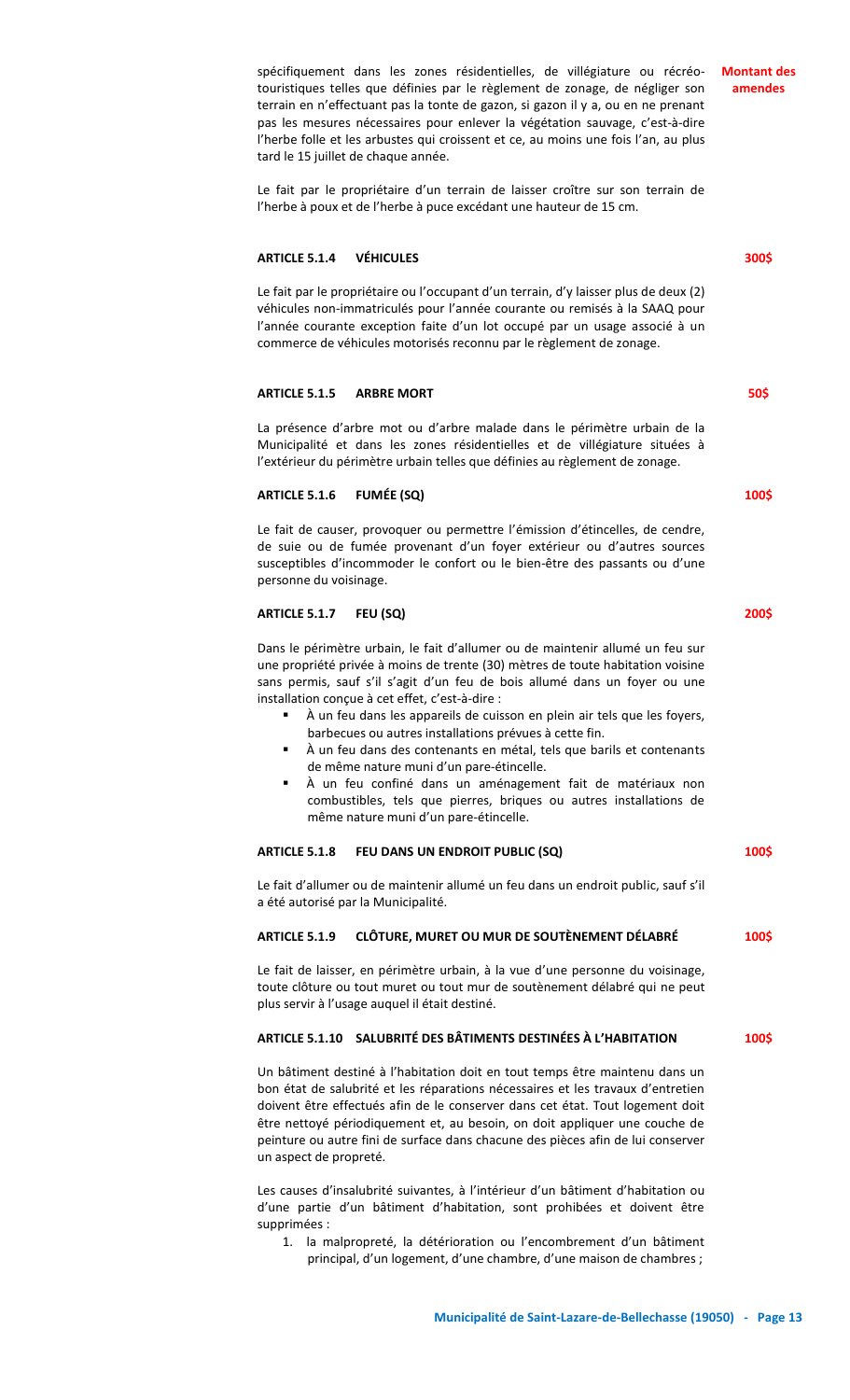2. la présence d'animaux morts ;

- 3. la présence, l'entreposage ou l'utilisation de produits ou de matières qui dégagent une odeur nauséabonde ou une vapeur toxique ;
- 4. l'accumulation d'ordures ménagères, de déchets ou de matières recyclables, ailleurs que dans des récipients, ou à l'intérieur du bâtiment dans un local non prévu à cette fin;
- 5. l'encombrement d'un moyen d'évacuation ;
- 6. la présence de glace ou de condensation sur une surface intérieure d'un bâtiment autre qu'une fenêtre ;
- 7. la présence d'accumulation d'eau ou d'humidité causant une dégradation de la structure des matériaux ou des finis ou la présence de moisissure ;
- 8. l'amas de débris, de matériaux, ou de matières gâtées ou putrides ;
- 9. la présence de vermine, de rongeurs, d'insectes ou de moisissure visible ainsi qu'une condition qui favorise la prolifération de ceux-ci ;
- 10. un élément de la structure, de son isolation et de ses finis qui est affecté par une infiltration d'eau ou de liquide ou par un incendie. Cet élément doit alors être nettoyé, asséché complètement ou remplacé de façon à prévenir et à éliminer la présence d'odeur ou de moisissure et leur prolifération. Les matériaux affectés par le feu qui ne respectent plus leur qualité première doivent être remplacés ;
- 11. l'absence de moyens de chauffage et d'éclairage, d'une source d'approvisionnement en eau potable ou d'un équipement sanitaire propre à assurer le confort et protéger la santé de ses occupants ;
- 12. la présence d'excréments d'animaux ou d'être humain ;
- 13. tout bâtiment ou logement qui est laissé dans un état apparent d'abandon.

#### **ARTICLE 5.2 LES PLANTES EXOTIQUES ENVAHISSANTES**

**100\$**

**100\$**

**100\$**

**100\$**

La présence de la berce de Caucase, de la Renouée japonaise ou de l'impatiente de l'Himalaya doit être signalée à la Municipalité.

Leur plantation, suite à la mise en vigueur du présent Règlement constitue une infraction. À l'intérieur du périmètre urbain et une bande de deux cents (200) mètres autour de celui-ci, le fait par le propriétaire de ne pas prendre les mesures suivantes pour empêcher la propagation de la Renouée japonaise constitue une infraction :

- 1. Arracher la plante ou la couper de manière à la maintenir à une hauteur maximale de quinze centimètres (15 cm) du sol.
- 2. Jeter les résidus de la plante (tiges, feuilles, racines, terre) dans des sacs à déchets et les disposer dans la collecte des déchets. Composter ou les disposer dans l'eau est interdit.

# **CHAPITRE 6 DISPOSITION DE LA NEIGE**

# **ARTICLE 6.1 OBSTRUCTION DE LA VISIBILITÉ (SQ)**

Nul ne peut créer un amoncellement de neige contigu à une voie publique, s'il obstrue la visibilité des automobilistes qui y circulent en véhicules routier, y compris les entrepreneurs en déneigement engagés pour cette fin par une autre personne.

#### **ARTICLE 6.2 GESTES INTERDITS (SQ)**

Nul ne peut projeter, souffler, déposer ou transporter la neige recouvrant un terrain privé sur le terrain d'autrui, un terre-plein, un îlot, dans un parc, dans un cimetière ou sur une borne d'incendie, sur une chaussée ou sur un trottoir.

# **ARTICLE 6.3 INTERDICTION DE DÉNEIGER UN ENDROIT PUBLIC (SQ)**

Nul ne peut déneiger un terre-plein, un trottoir, une voie de circulation ou une voie cyclable que la Municipalité choisit de ne pas déneiger.

Toutefois, le propriétaire ou l'occupant d'un bâtiment peut déneiger la partie donnant accès à une porte ou la partie d'un trottoir que la Municipalité ne déneige pas dans la mesure où il est situé en face de cette porte.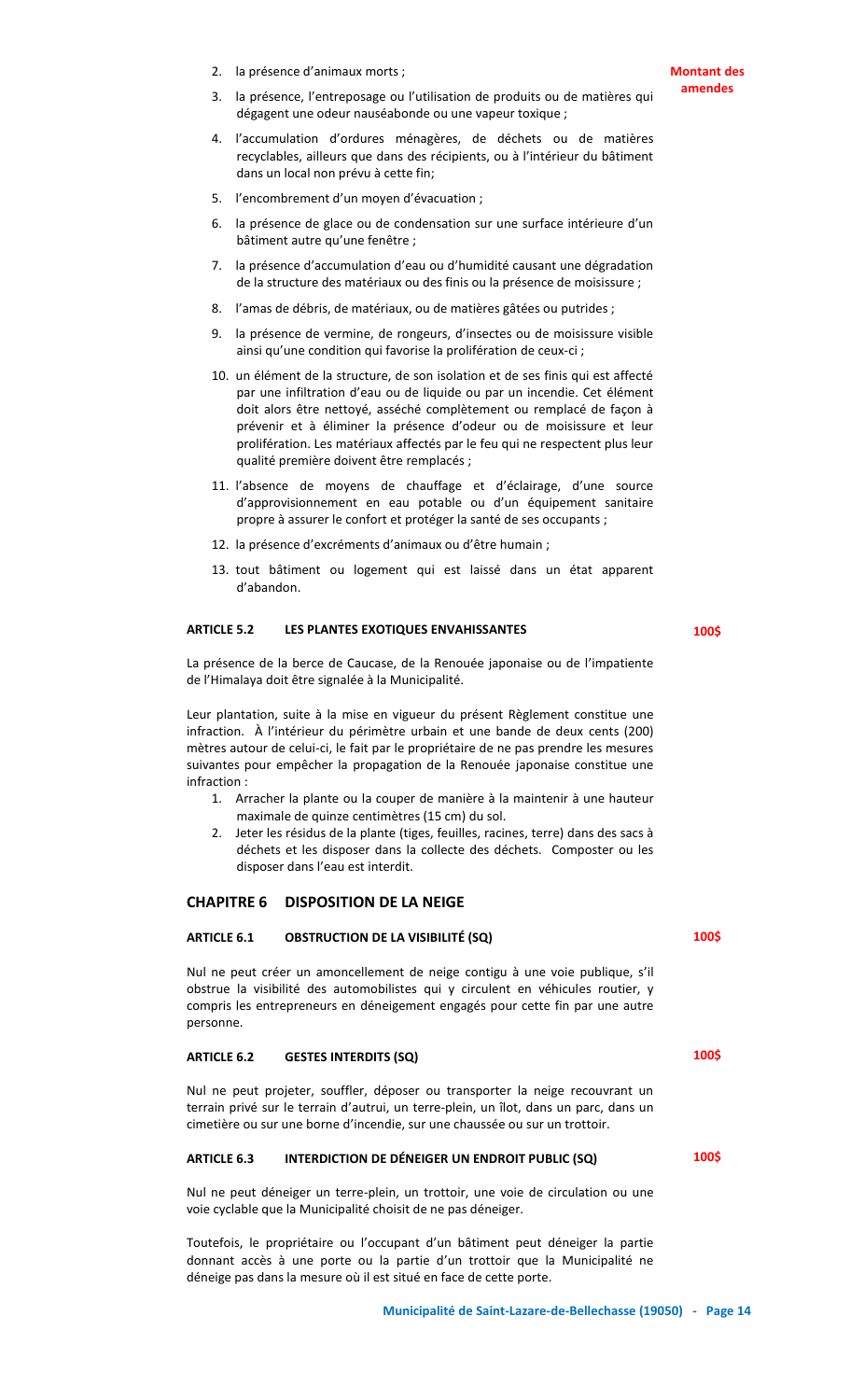# **CHAPITRE 7 LA CIRCULATION, LES LIMITES DE VITESSE ET LE STATIONNEMENT**

## **SECTION 7.1 AUTORITÉ COMPÉTENTE**

#### **ARTICLE 7.1.1 SIGNALISATION ROUTIÈRE**

À l'exception des terrains privés et des endroits sous la juridiction du ministère des Transports, seul le responsable des travaux publics ou tout officier autorisé peut installer et entretenir la signalisation routière sur tout le territoire de la Municipalité en conformité avec les nomes édictées par le *Règlement sur la signalisation routière* et par le présent règlement. De plus, pour des fins temporaires de travaux publics, il est autorisé à enlever, déplacer ou masquer un signal de circulation.

#### **ARTICLE 7.1.2 POUVOIR DE PROHIBER, LIMITER ET DÉTOURNER LA CIRCULATION**

Seul le directeur du Service de sécurité incendie, le responsable des travaux publics, tout agent de la paix ou toute autre personne dûment autorisée par la Municipalité peuvent autorisés, au moyen d'une signalisation mobile, limiter, prohiber ou faire détourner la circulation en cas de travaux routiers et/ou pour toute raison de nécessité ou d'urgence.

#### **ARTICLE 7.1.3 POUVOIR DE DIRIGER LA CIRCULATION (SQ)**

Il est défendu d'obstruer, de gêner ou de contrôler, sans raison, la circulation des véhicules sur un chemin public de quelque manière que ce soit à l'exception des personnes suivantes autorisées à le faire dans l'exercice de leur fonction :

- Les brigadiers scolaires.
- Les agents de la paix de la Sûreté du Québec.
- Les employés de la Municipalité désignés par le responsable des travaux publics présents sur les lieux où s'effectuent des travaux, notamment des travaux de voirie ou d'enlèvement de neige.
- Les membres du Service de sécurité incendie présents sur les lieux et à proximité d'un incendie ou d'un lieu d'intervention.
- Les employés ou tout officier autorisé de toute autre autorité compétente qui sont expressément autorisés à le faire.
- À titre préventif, toute autre personne présente sur les lieux d'un accident, et ce, uniquement jusqu'à ce qu'une des personnes ci-haut mentionnées arrive sur les lieux pour en prendre la relève.

Et à cette fin, les personnes autorisées à diriger la circulation peuvent placer sur le chemin public :

- Des affiches avisant des travaux en cours.
- Des barrières mobiles, des lanternes, des affiches ou tout autre moyen lumineux efficace selon les circonstances.

# **ARTICLE 7.1.4 POUVOIR DU DIRECTEUR DE LA SÛRETÉ DU QUÉBEC DE LIMITER ET PROHIBER LE STATIONNEMENT (SQ)**

Tout agent de la paix peut, au moyen d'une signalisation mobile, limiter et prohiber le stationnement pour toute raison de nécessité ou d'urgence. Il peut également faire remorquer ou remiser, aux frais du propriétaire, tout véhicule stationné illégalement ou stationné à un endroit où il nuit aux opérations. Il peut aussi prendre toute autre mesure qui s'impose en matière de circulation et de stationnement si des circonstances l'imposent. Le propriétaire d'un véhicule ainsi remorqué ou remisé ne peut en recouvrer la possession que sur paiement des frais réels de remorquage et de remisage.

# **ARTICLE 7.1.5 POUVOIR DU RESPONSABLE DES TRAVAUX PUBLICS DE LIMITER ET PROHIBER LE STATIONNEMENT (SQ)**

Le responsable des travaux publics ou tout officier autorisé est autorisé à faire remorquer les véhicules qui nuisent aux travaux de voirie, et ce, particulièrement lorsque la Municipalité doit procéder à une opération d'enlèvement et de déblaiement de la neige.

Le responsable des travaux publics ou tout officier autorisé peut également faire remorquer ou remiser, aux frais du propriétaire, tout véhicule stationné iilégale-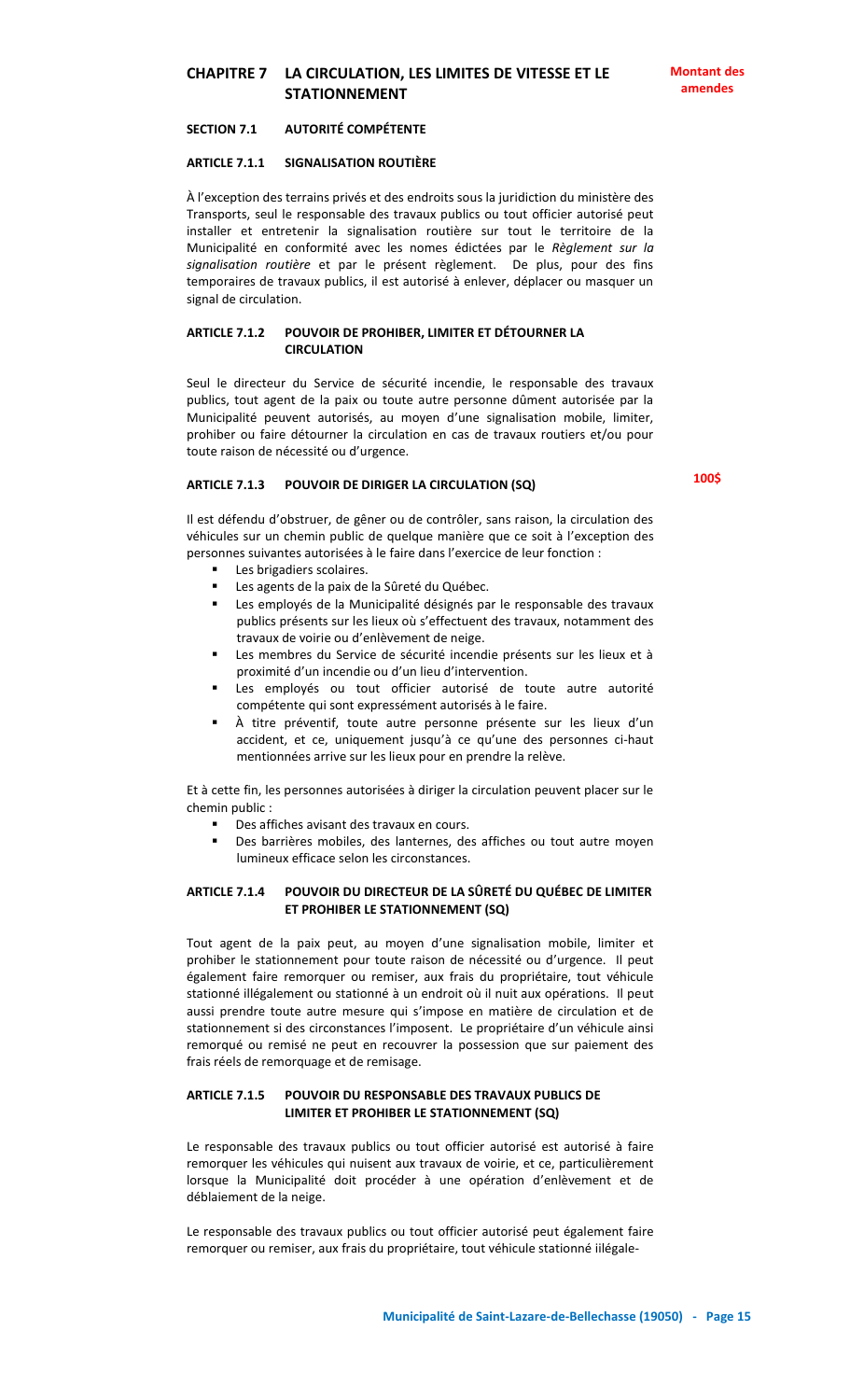ment. Le propriétaire d'un véhicule ainsi remorqué ou remisé ne peut en recouvrer la possession que sur paiement des frais réels de remorquage et de remisage. Dans l'exercice de ces pouvoirs, le responsable des travaux publics ou tout officier autorisé pourra demander l'assistance de la Sûreté du Québec. Tout agent de la paix dispose des mêmes pouvoirs que le responsable des travaux publics pour l'application du présent article. **SECTION 7.2 RÈGLES DE CIRCULATION ARTICLE 7.2.1 LIMITE DE VITESSE DE 30 KM/HEURE (SQ)** Nul ne peut conduire un véhicule routier à une vitesse excédant 30 km/heure sur toute partie des chemins publics énumérés à l'annexe B. **ARTICLE 7.2.1.1 LIMITE DE VITESSE DE 50 KM/HEURE (SQ)** Nul ne peut conduire un véhicule routier à une vitesse excédant 50 km/heure sur toute partie des chemins publics énumérés à l'annexe B. **ARTICLE 7.2.2 LIMITE DE VITESSE DE 60 KM/HEURE (SQ)** Nul ne peut conduire un véhicule routier à une vitesse excédant 60 km/heure sur toute partie des chemins publics énumérés à l'annexe B. **ARTICLE 7.2.3 LIMITE DE VITESSE DE 70 KM/HEURE (SQ)** Nul ne peut conduire un véhicule routier à une vitesse excédant 70 km/heure sur toute partie des chemins publics énumérés à l'annexe B le cas échéant. **ARTICLE 7.2.4 LIMITE DE VITESSE DE 80 KM/HEURE (SQ)** Nul ne peut conduire un véhicule routier à une vitesse excédant 70 km/heure sur toute partie des chemins publics énumérés à l'annexe B le cas échéant. **ARTICLE 7.2.5 CHEMIN PUBLIC À SENS UNIQUE (SQ)** Les chemins publics énumérés à l'annexe C sont décrétés chemins publics à sens unique. Sur un chemin public qui comporte une ou plusieurs voies de circulation à sens unique, le conducteur d'un véhicule routier doit circuler sans le sens autorisé par la circulation. **ARTICLE 7.2.6 FEUX DE CIRCULATION Montant des amendes CSR CSR CSR CSR CSR CSR**

Les endroits mentionnés à l'annexe D doivent être contrôlés par des systèmes de feux de circulation. Les feux de circulation installés pour le ministère des Transports du Québec ne sont pas assujettis à cet article.

# **ARTICLE 7.2.7 LES PANNEAUX D'ARRÊTS**

La signalisation appropriée d'arrêts obligatoires doit être installée aux endroits énumérés à l'annexe E.

# **ARTICLE 7.2.8 PARCS, TERRAINS DE JEUX ET VOIES CYCLABLES (SQ)**

À moins d'autorisation contraire, la circulation des véhicules est prohibée en tout temps et à tout autre endroit que ceux prévus à cette fin par une signalisation dans les parcs, terrains de jeux, voies cyclables et piétonnières, ou autre endroit décrété comme tel pas résolution du Conseil.

La circulation des véhicules est prohibée sur les terrains privés sans l'autorisation du propriétaire. La circulation des véhicules motorisés est également prohibée sur les rives et le littoral du fleuve. Dans ce dernier cas, l'amende indiquée dans la marge double.

# **ARTICLE 7.2.9 CIRCULATION SUR LA PEINTURE FRAÎCHE (SQ)**

Il est défendu à tout véhicule ou piéton de circuler sur les lignes fraîchement peintes sur la chaussée lorsque celles-ci sont indiquées par des dispositifs appropriés.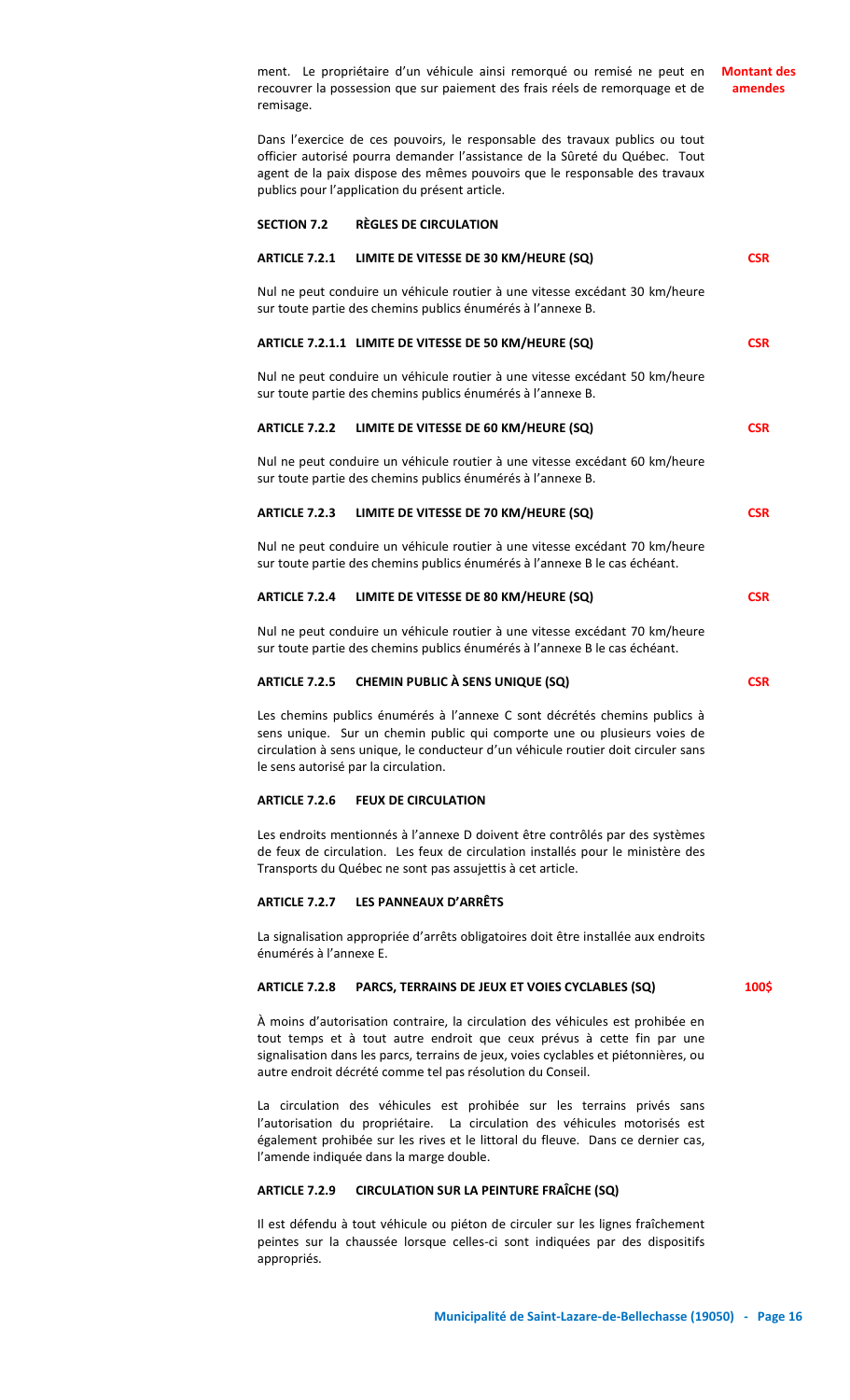# **ARTICLE 7.2.10 EMPIÈTEMENT SUR L'EMPRISE DE LA VOIE PUBLIQUE (SQ)**

Il est prohibé tout empiètement, sauf pour les entreprises de services publics, sur ou sous les emprises des chemins publics que ce soit pour y empiler des objets, du bois ou y déposer tout matériel ou équipement que ce soit ou mettre en place une canalisation.

# **ARTICLE 7.2.11 PRÉSENCE DE MATIÈRE VÉGÉTALE OU MINÉRALE SUR LA VOIE PUBLIQUE (SQ)**

Il est défendu de souiller ou tacher la voie publique ou d'y laisser quelques amoncellements de terre, pierres, sable, gravier, glaise, copeaux, sciures de bois, branches, matières fécales, lisiers ou fumiers ou autres matières à moins d'avoir obtenu au préalable une autorisation de la Municipalité.

Le propriétaire ou l'occupant d'un terrain ou un bâtiment d'où sortent des véhicules dont les pneus, les garde-boues, la carrosserie ou la boîte de chargement sont souillés par les matières décrites au premier alinéa doit prendre les mesures nécessaires :

 pour débarrasser les pneus, les garde-boues, la carrosserie ou l'extérieur de la boîte de chargement de son véhicule de toute trace de ces matières susceptibles de s'échapper et tomber sur la voie publique.

#### **ARTICLE 7.2.12 BOYAU (SQ)**

Il est interdit au conducteur d'un véhicule routier de circuler sur un boyau non protégé qui a été étendu sur un chemin public ou un terrain privé en vue de servir à éteindre un incendie, sauf s'il y a consentement d'un agent de la paix ou d'un pompier responsable desdits boyaux.

## **ARTICLE 7.2.13 BRANCHES NUISIBLES**

Le propriétaire ou l'occupant d'un terrain ne peut laisser pousser les branches d'un arbre qui empiètent sur l'emprise d'un chemin public et qui sont de nature à nuire à la visibilité des panneaux de signalisation, à l'éclairage public, au passage des véhicules d'entretien ou aux piétons. Sur un avis d'un représentant de la Municipalité, le propriétaire doit procéder aux travaux d'émondage des branches nuisibles dans un délai de quinze (15) jours. À l'expiration de ce délai, la Municipalité est autorisée à faire exécuter les travaux d'émondage et d'en recouvrer les frais au propriétaire concerné.

# **SECTION 7.3 CHEMINS EXCLUS DE L'ENTRETIEN HIVERNAL**

# **ARTICLE 7.3.1 CHEMINS EXCLUS DE L'ENTRETIEN D'HIVER**

La Municipalité décrète que les chemins suivants sont exclus de l'entretien hivernal, et ce, du 1<sup>er</sup> novembre au 15 avril inclusivement, de chaque année, tel qu'identifié au plan joint en annexe F.

# **ARTICLE 7.3.2 APPLICATION**

Nonobstant le présent règlement, les articles 1127.1 à 1117.5 du *Code municipal du Québec* (RLRQc.C.-27.1) traitant de l'exonération de responsabilité en matière de voirie, continuent à s'appliquer.

## **SECTION 7.4 CIRCULATION DES VÉHICULES LOURDS**

# **ARTICLE 7.4.1 INTERDICTION DE CIRCULATION POUR LES VÉHICULES LOURDS (SQ)**

La circulation des camions et des véhicules-outils est interdite sur les chemins suivants, lesquels sont indiquées à l'annexe G au présent règlement.

# **ARTICLE 7.4.2 EXCEPTION POUR CERTAINS VÉHICULES LOURDS (SQ)**

L'article 7.4.1 ne s'applique pas aux camions et aux véhicules-outils qui doivent effectuer une livraison locale.

En outre, il ne s'applique pas :

 Aux véhicules hors-normes circulant en vertu d'un permis spécial de circulation autorisant expressément l'accès au chemin interdit.

**100\$**

**100\$**

**Montant des amendes**

**100\$**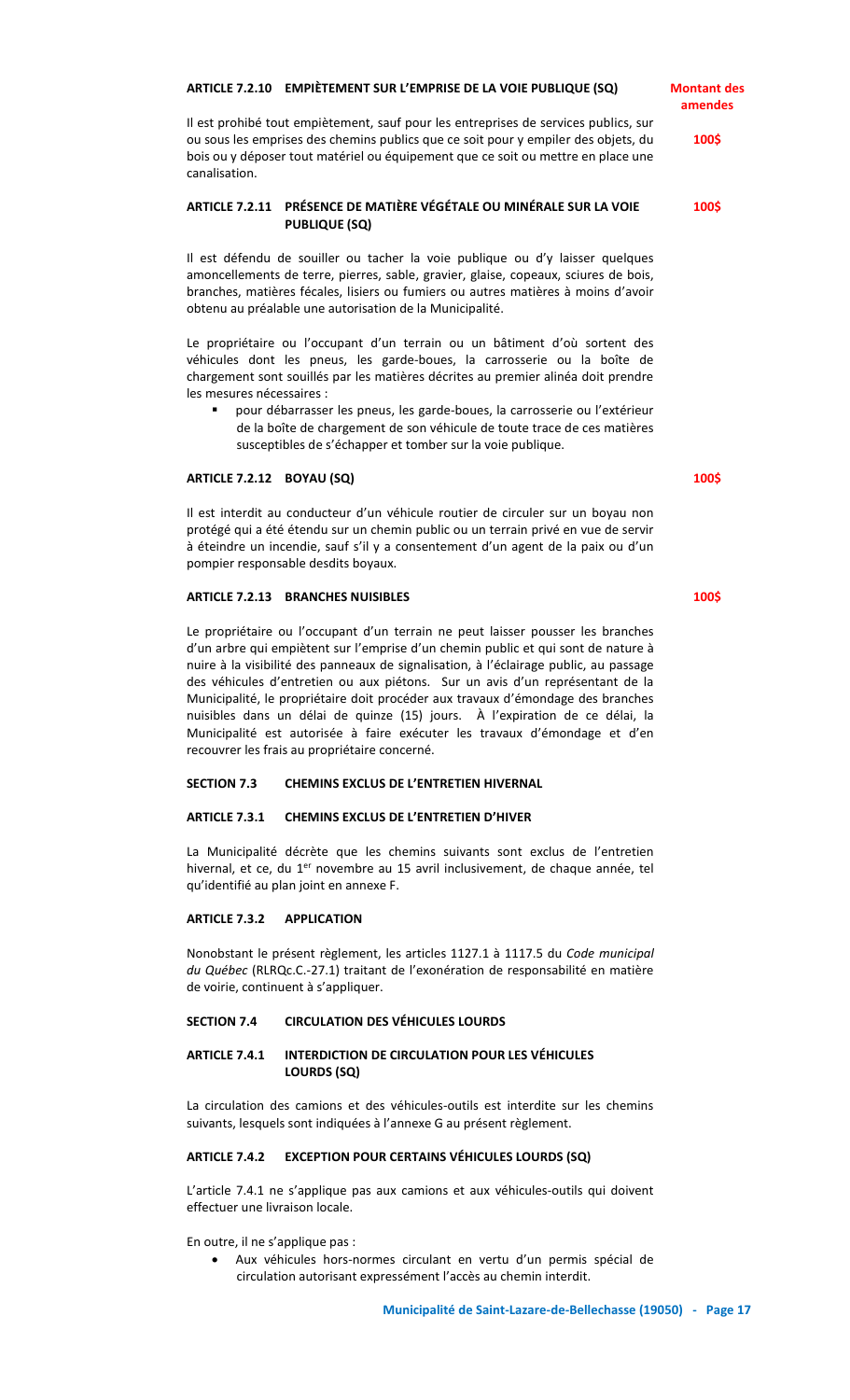| À la machine agricole, aux tracteurs de ferme et aux véhicules de<br>٠<br>ferme.<br>Aux dépanneuses.<br>Aux véhicules d'urgence.                                                                                                                                                                                                                                       | <b>Montant des</b><br>amendes |
|------------------------------------------------------------------------------------------------------------------------------------------------------------------------------------------------------------------------------------------------------------------------------------------------------------------------------------------------------------------------|-------------------------------|
| Aux véhicules d'utilité publique.<br>٠                                                                                                                                                                                                                                                                                                                                 | 40\$                          |
| <b>SECTION 7.5</b><br>LE STATIONNEMENT                                                                                                                                                                                                                                                                                                                                 |                               |
| <b>ARTICLE 7.5.1</b><br><b>STATIONNEMENT INTERDIT (SQ)</b>                                                                                                                                                                                                                                                                                                             |                               |
| Il est interdit de stationner ou d'immobiliser un véhicule aux endroits<br>spécifiés à l'annexe J. La signalisation appropriée doit être installée à ces<br>endroits.                                                                                                                                                                                                  |                               |
| PÉRIODE PERMISE (SQ)<br><b>ARTICLE 7.5.2</b>                                                                                                                                                                                                                                                                                                                           | 40S                           |
| Il est interdit de stationner ou d'immobiliser un véhicule au-delà de la<br>période autorisée par une signalisation.                                                                                                                                                                                                                                                   |                               |
| STATIONNEMENT INTERDIT AUX VÉHICULES LOURDS<br><b>ARTICLE 7.5.3</b><br>ET AUX VÉHICULES-OUTILS (SQ)                                                                                                                                                                                                                                                                    | 40\$                          |
| Il est interdit aux véhicules lourds, aux véhicules-outils, remorques, aux<br>véhicules récréatifs, roulottes et tentes-roulottes de se stationner ou de<br>s'immobiliser sur un chemin public pendant une période de plus de soixante<br>(60) minutes, sauf pour effectuer une livraison ou un travail.                                                               |                               |
| ARTICLE 7.5.4 VENTE OU ABANDON DE VÉHICULES (SQ)                                                                                                                                                                                                                                                                                                                       | 50\$                          |
| Il est prohibé de stationner un véhicule sur un chemin public dans le but de le<br>vendre ou de l'échanger ou dans le but de mettre en évidence des annonces,<br>des affiches ou des biens qui s'y trouvent à vendre.                                                                                                                                                  |                               |
| <b>ARTICLE 7.5.5</b><br><b>CASE DE STATIONNEMENT (SQ)</b>                                                                                                                                                                                                                                                                                                              | 40\$                          |
| Tout véhicules doit être stationné de façon à n'occuper qu'un seul espace à<br>l'intérieur d'une des cases de stationnement peintes à cet effet sur la<br>chaussée, sans empiéter sur l'espace voisin.                                                                                                                                                                 |                               |
| Dans les rues où le stationnement à angle est permis, le véhicule doit être<br>stationné à l'intérieur des marques sur la chaussée à moins d'une<br>signalisation contraire.                                                                                                                                                                                           |                               |
| <b>ARTICLE 7.5.6</b><br><b>PROHIBITION DE STATIONNER DANS CERTAINS ENDROITS</b><br>(SQ)                                                                                                                                                                                                                                                                                | 40\$                          |
| Il est interdit de stationner un véhicule :<br>Sur la propriété d'autrui sans en avoir eu l'autorisation du<br>propriétaire ou de l'occupant.<br>Sauf sur permission du propriétaire, en face d'une entrée donnant<br>٠<br>accès à une propriété.                                                                                                                      |                               |
| Sur la pelouse d'une propriété privée ou publique.<br>٠<br>Dans un espace de verdure, sur les bordures, bandes médianes,<br>٠<br>plates-bandes ou sur tout espace qui sert de division à deux ou<br>plusieurs voies de circulation.                                                                                                                                    |                               |
| Sur la chaussée, à côté d'un véhicule routier déjà stationné près de<br>٠<br>la bordure (arrêt, stationnement en double).<br>Sur un terrain, entretenu et géré par la Municipalité, qui n'a pas été<br>٠<br>décrété stationnement public sauf pour l'usage du lieu public qui en<br>fait (exemple : stationnement de la bibliothèque utilisé par d'autres<br>usagers). |                               |
| <b>ARTICLE 7.5.7</b><br>STATIONNEMENT INTERDIT LA NUIT DURANT L'HIVER (SQ)                                                                                                                                                                                                                                                                                             | 40\$                          |
| Il est interdit de stationner ou d'immobiliser un véhicule sur un chemin public<br>entre vingt-trois heures (23 h) et sept heures (7 h) du $1er$ novembre au 15<br>avril inclusivement, et ce, sur tout le territoire de la Municipalité.                                                                                                                              |                               |
| L'application du présent article est suspendue durant la période comprise                                                                                                                                                                                                                                                                                              |                               |

entre le 23 décembre et le 3 janvier inclusivement, sauf pour une période de déneigement en cours.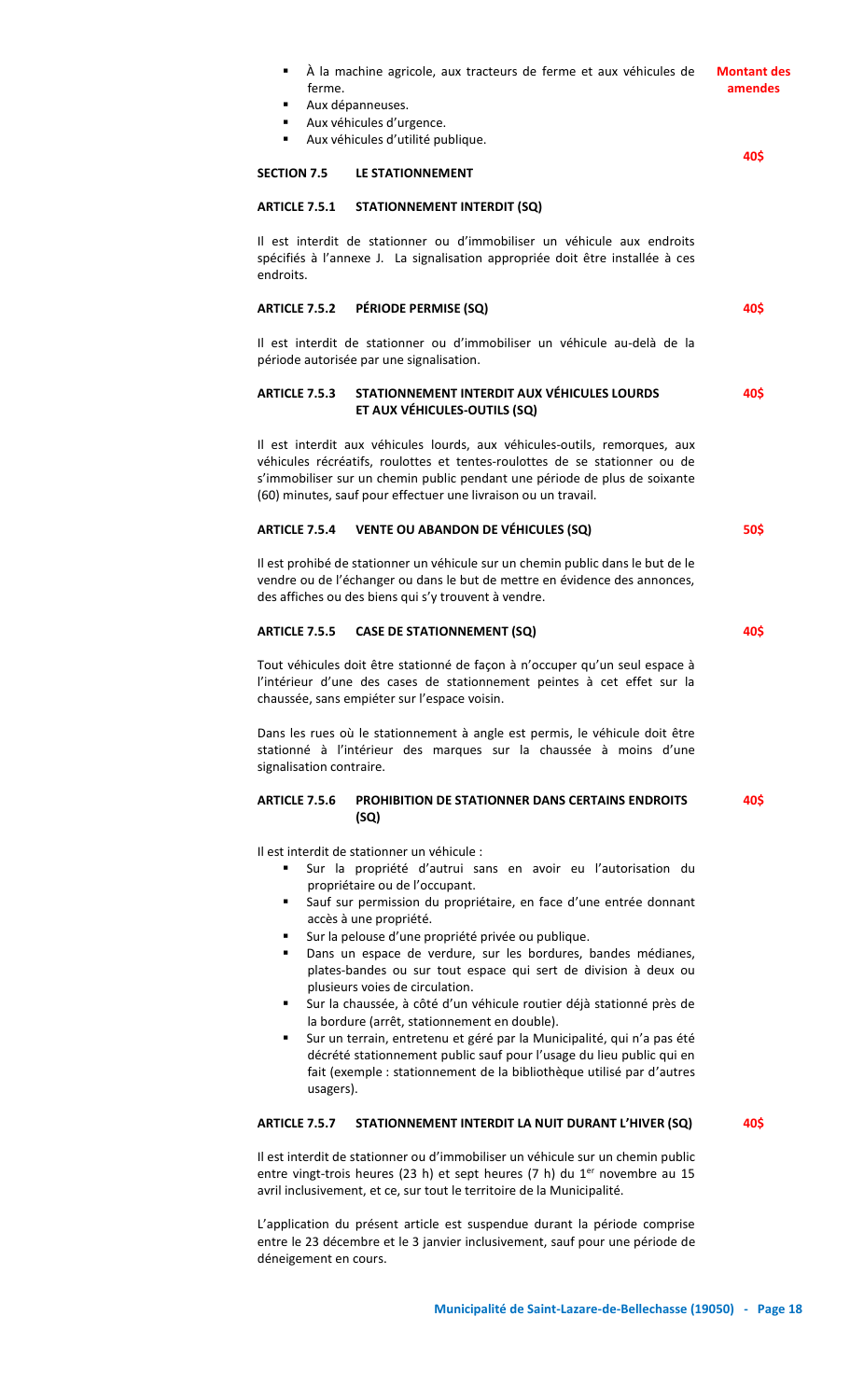# **ARTICLE 7.5.8 SOLLICITATION – NETTOYAGE ET RÉPARATION DES VÉHICULES AUTOMOBILES (SQ)**

Il est défendu à toute personne de se tenir sur un chemin public ou dans un stationnement public dans le but d'offrir ses services pour réparer, nettoyer, essuyer ou polir un véhicule sans une autorisation obtenue de la Municipalité pour la tenue d'une telle activité.

# **ARTICLE 7.5.9 PASSAGES POUR PIÉTONS**

La Municipalité autorise les services techniques à installer une signalisation appropriée identifiant des passages pour piétons à chacun des endroits indiqués à l'annexe H du présent règlement.

#### **ARTICLE 7.5.10 STATIONNEMENT RÉSERVÉ AUX PERSONNES HANDICAPÉES**

Nul ne peut immobiliser un véhicule routier dans un espace de stationnement réservé à l'usage exclusif des personnes handicapées et identifié au moyen d'une signalisation conforme aux normes établies par le ministère des Transports situé à l'un des endroits prévus à l'annexe J du présent règlement, à moins que ce véhicule ne soit muni de l'une des vignettes ou plaques spécifiquement prévues à l'article 388 du Code de la sécurité routière du Québec (LRQ,c.C.-24.2).

# **CHAPITRE 8 COLPORTAGE OU COMMERCE ITINÉRANT**

## **ARTICLE 8.1 PROHIBITION (SQ)**

Il est interdit à toute personne ou entreprise d'exercer des activités de colportage sur le territoire de la Municipalité.

Il est interdit à toute personne ou entreprise d'exercer des activités de commerces itinérants sur le territoire de la Municipalité sauf si un permis ou une autorisation a été délivré par la Municipalité.

#### **ARTICLE 8.2 EXCEPTIONS**

Ne sont pas visées par le présent règlement les personnes qui vendent ou colportent des produits et services dans le cadre d'une campagne de financement d'une œuvre de charité autorisée à émettre des reçus aux fins d'impôts, d'une association sportive, sociale ou culturelle ou d'un établissement scolaire à la condition expresse que les activités ainsi financées de ces organismes s'exercent sur le territoire de la Municipalité ou desservent celle-ci.

Ne sont pas visés par le présent règlement, les personnes ou les commerçants qui visitent leur clientèle de façon régulière ou sur rendez-vous.

# **CHAPITRE 9 LES ANIMAUX**

# **SECTION 9.1 DISPOSITION GÉNÉRALES RELATIVES AUX ANIMAUX DOMESTIQUES**

# **ARTICLE 9.1.1 NOMBRE**

Sous réserve d'un chenil légalement opéré, nul ne peut garder, dans un logement, dans un bâtiment ou sur le terrain où est situé ce logement ou ce bâtiment ou dans les dépendances de ce logement ou ce bâtiment, plus de trois (3) animaux domestiques incluant un maximum de deux (2) chiens.

Malgré l'article 1.1.3, en cas d'incompatibilité entre les dispositions du règlement de zonage de la Municipalité et le présent règlement, ce sont les dispositions les plus sévères qui s'appliquent.

# **ARTICLE 9.1.2 MISE BAS**

Non applicable.

**40\$**

**100\$**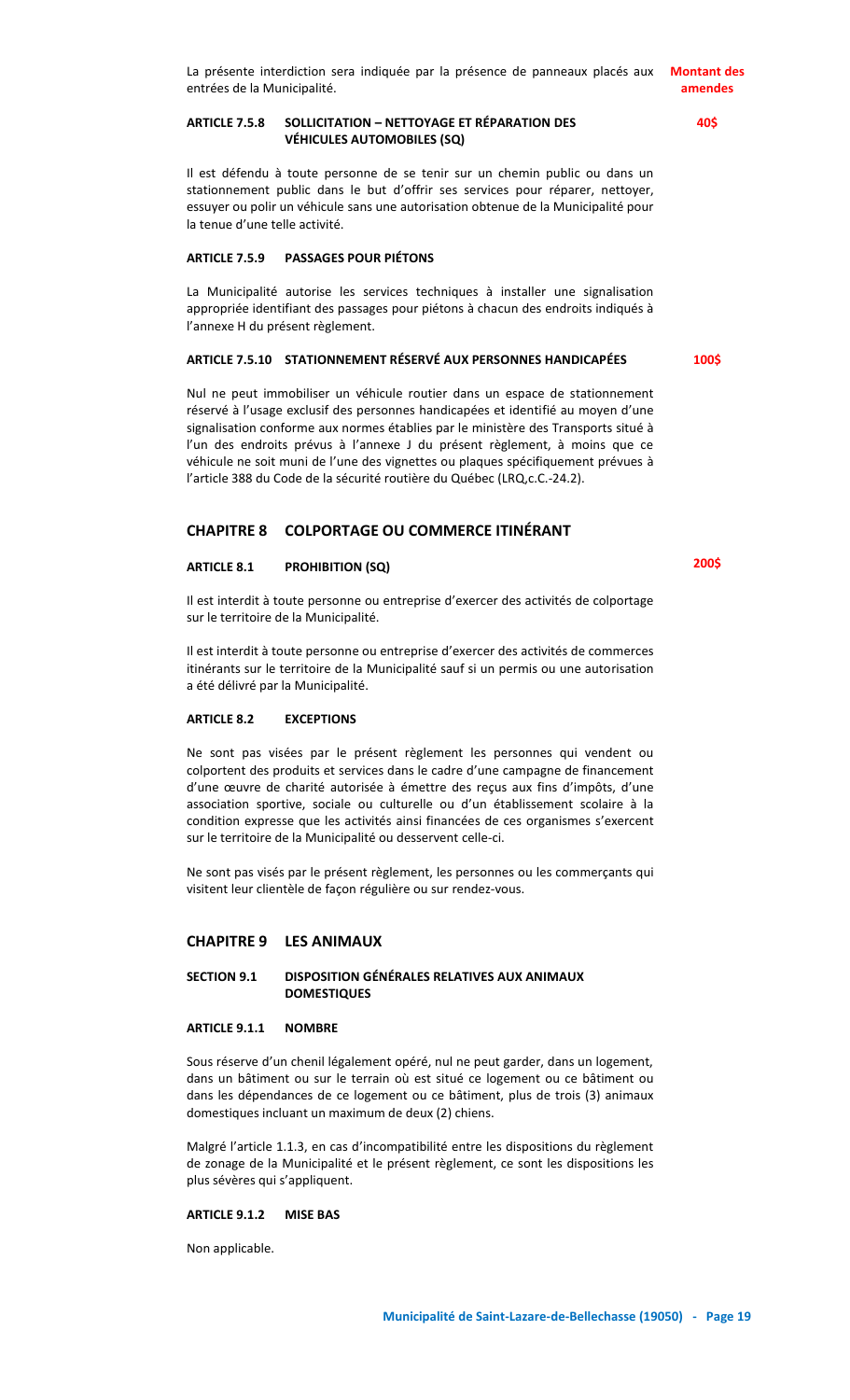| <b>ARTICLE 9.1.3</b>                  | <b>NOURRITURE ET BONS SOINS</b>                                                                                                                                                                                                                                                                                                                                                                                                                                                       | <b>Montant des</b><br>amendes |
|---------------------------------------|---------------------------------------------------------------------------------------------------------------------------------------------------------------------------------------------------------------------------------------------------------------------------------------------------------------------------------------------------------------------------------------------------------------------------------------------------------------------------------------|-------------------------------|
|                                       | Le gardien doit fournir à l'animal sous sa garde la nourriture, l'eau, l'abri et<br>les soins nécessaires et appropriés à son espèce et à son âge.                                                                                                                                                                                                                                                                                                                                    | 100\$                         |
| <b>ARTICLE 9.1.4</b>                  | <b>BON ÉTAT SANITAIRE</b>                                                                                                                                                                                                                                                                                                                                                                                                                                                             | 100\$                         |
|                                       | Le gardien doit tenir en bon état sanitaire l'endroit où est gardé un animal.                                                                                                                                                                                                                                                                                                                                                                                                         |                               |
| <b>ARTICLE 9.1.5</b>                  | ANIMAL GARDÉ À L'EXTÉRIEUR                                                                                                                                                                                                                                                                                                                                                                                                                                                            | 100\$                         |
| ٠<br>٠                                | Le gardien d'un animal gardé à l'extérieur doit lui fournir un abri approprié<br>à son espèce et aux conditions de température. L'abri doit rencontrer les<br>normes minimales suivantes :<br>Il ne doit pas être situé dans un endroit trop ensoleillé, ni être trop<br>exposé au vent, à la neige ou à la pluie.<br>Il doit être étanche, être isolé du sol et être construit d'un<br>matériau isolant.                                                                             |                               |
| <b>ARTICLE 9.1.6</b>                  | <b>LONGUEUR MINIMALE DE LA LONGE</b>                                                                                                                                                                                                                                                                                                                                                                                                                                                  | 100\$                         |
|                                       | La longe d'un animal attaché à l'extérieur, sur le terrain du propriétaire ou<br>de son gardien, doit avoir une longueur minimale de trois mètres (3 m).                                                                                                                                                                                                                                                                                                                              |                               |
| <b>ARTICLE 9.1.7</b>                  | <b>ANIMAL BLESSÉ OU MALADE</b>                                                                                                                                                                                                                                                                                                                                                                                                                                                        | 100\$                         |
|                                       | Un gardien sachant que son animal est blessé ou atteint d'une maladie<br>commet une infraction s'il ne prend pas les moyens pour faire soigner son<br>animal ou pour le soumettre à l'euthanasie.                                                                                                                                                                                                                                                                                     |                               |
| <b>ARTICLE 9.1.8</b>                  | <b>ABANDON</b>                                                                                                                                                                                                                                                                                                                                                                                                                                                                        | 100\$                         |
|                                       | Un gardien ne peut abandonner un ou des animaux. Il doit remettre le ou<br>les animaux à une autorité compétente qui en disposera par adoption ou<br>par euthanasie. Dans ce dernier cas, les frais sont à la charge du gardien.                                                                                                                                                                                                                                                      |                               |
| <b>SECTION 9.2</b>                    | <b>DISPOSITIONS RÉGISSANT LES LICENCES POUR LES</b><br><b>CHIENS</b>                                                                                                                                                                                                                                                                                                                                                                                                                  |                               |
| <b>ARTICLE 9.2.1</b>                  | RENOUVELLEMENT DE L'ENREGISTREMENT D'UN CHIEN                                                                                                                                                                                                                                                                                                                                                                                                                                         |                               |
|                                       | L'enregistrement délivré en vertu de l'article 16 du règlement provincial est<br>valide pour la période du 1 <sup>er</sup> janvier au 31 décembre de chaque année. Il<br>doit être renouvelé avant le 15 avril de chaque année.                                                                                                                                                                                                                                                       |                               |
| <b>ARTICLE 9.2.2</b>                  | <b>COÛT DE L'ENREGISTREMENT</b>                                                                                                                                                                                                                                                                                                                                                                                                                                                       |                               |
| $(25,00 \text{ } $)$ avant les taxes. | Le coût de l'enregistrement pour chaque chien est de vingt-cinq dollars                                                                                                                                                                                                                                                                                                                                                                                                               |                               |
| <b>ARTICLE 9.2.3</b>                  | <b>PAIEMENT DE L'ENREGISTREMENT</b>                                                                                                                                                                                                                                                                                                                                                                                                                                                   |                               |
|                                       | Le paiement de l'enregistrement est indivisible et non remboursable.                                                                                                                                                                                                                                                                                                                                                                                                                  |                               |
| <b>ARTICLE 9.2.4</b>                  | <b>MÉDAILLE</b>                                                                                                                                                                                                                                                                                                                                                                                                                                                                       | 100\$                         |
|                                       | Il est défendu à toute personne de modifier, d'altérer ou de retirer la<br>médaille remise par la Municipalité de façon à empêcher son identification.<br>La médaille est valide jusqu'à ce que l'animal soit mort, vendu ou que le<br>gardien en ait autrement disposé.                                                                                                                                                                                                              |                               |
| <b>ARTICLE 9.2.5</b>                  | <b>CONDITIONS DE GARDE D'UN CHIEN SUR UNE</b><br><b>PROPRIÉTÉ PRIVÉ</b>                                                                                                                                                                                                                                                                                                                                                                                                               | 100\$                         |
| ٠<br>٠                                | Sur le terrain sur lequel est situé le bâtiment occupé par son gardien ou sur<br>tout autre terrain privé où il se trouve avec l'autorisation du propriétaire ou<br>de l'occupant de ce terrain, tout chien doit être gardé, selon le cas :<br>Dans un bâtiment d'où il ne peut sortir.<br>Sur un terrain clôturé de tous ses côtés. La clôture doit être d'une<br>hauteur suffisante, compte tenu de la taille de l'animal, pour<br>l'empêcher de sortir du terrain où il se trouve. |                               |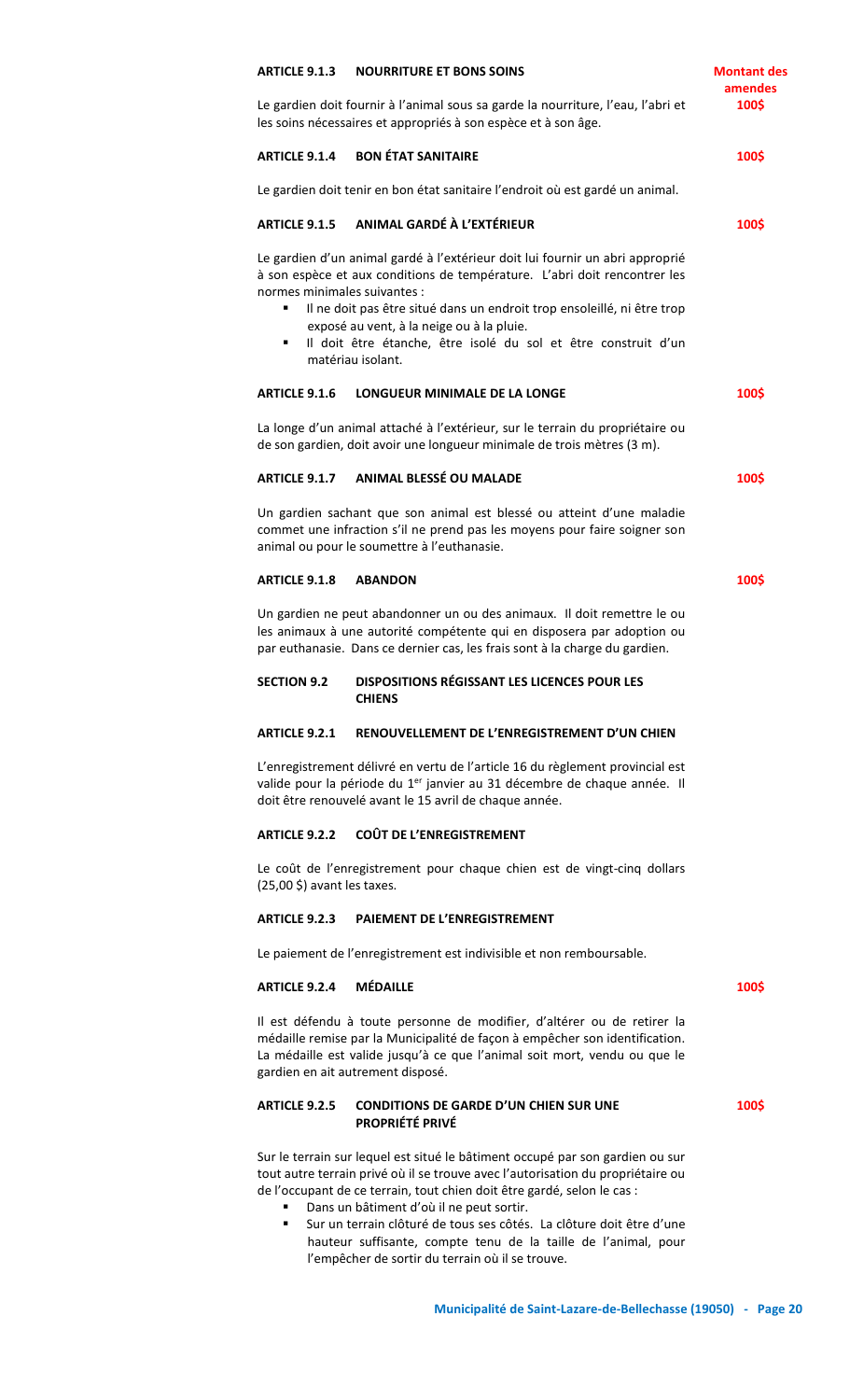- Sur un terrain sous le contrôle direct du gardien. Celui-ci doit avoir une maîtrise constante de l'animal.
- Aux fins de l'application de la présente disposition, lorsqu'un chien est gardé sur un terrain clôturé ou un enclos, la clôture ou l'enclos doit être dégagé de toute accumulation de neige ou tout autre élément de manière à ce que les hauteurs prescrites soient respectées.

#### **SECTION 9.3 DISPOSITIONS PARTICULIÈRES APPLICABLES AUX CHIENS**

# **ARTICLE 9.3.1 CHIEN EN LIBERTÉ (SQ)**

Il est défendu de laisser un chien en liberté hors du bâtiment, du logement ou des limites du terrain de son gardien.

# **ARTICLE 9.3.2 MATIÈRES FÉCALES DES CHIENS**

L'omission pour le gardien d'un chien d'enlever et de nettoyer immédiatement par tous les moyens appropriés, d'une propriété publique ou privée, les matières fécales de son chien constitue une infraction.

# **ARTICLE 9.3.4 ABOIEMENT OU HURLEMENT (SQ)**

Le fait qu'un chien aboie ou hurle et que ces aboiements ou hurlements sont susceptibles de troubler la paix et le repos de toute personne, constitue une infraction.

# **SECTION 9.4 CHIEN DE GARDE**

Non applicable.

#### **SECTION 9.5 CHIENS DANGEREUX ET AUTRES COMPORTEMENTS**

Non applicable.

**SECTION 9.6 CHENIL**

# **ARTICLE 9.6.1 OPÉRATION D'UN CHENIL**

Toute personne qui garde deux (2) chiens ou plus doit obtenir un permis de l'inspecteur en bâtiment de la Municipalité l'autorisant à garder des animaux, à faire un élevage, à opérer un chenil, une fourrière, un commerce de vente d'animaux ou pour d'autres fins.

Dans le cas où il s'agit d'un chenil, les normes des ministères de l'Agriculture, des Pêcheries et de l'Alimentation (MAPAQ) ainsi que du Développement durable, de l'Environnement et de la Lutte contre les changements climatiques (MDDELCC) devront être respectées pour l'établissement d'un tel bâtiment.

Malgré ce qui précède, les normes minimales à respecter pour l'opération d'un élevage, un chenil, une fourrière ou un autre commerce de vente d'animaux sont celles prescrites par le règlement de zonage de la Municipalité.

L'obtention des permis prévus par le présent article n'exempte pas le propriétaire à se procurer les licences prévues à la section 9.2.

#### **SECTION 9.7 ANIMAL SAUVAGE**

## **ARTICLE 9.7.1 GARDE INTERDITE**

**100\$**

Sous réserve des articles suivants, nul ne peut garder un ou des animaux sauvages sur le territoire de la Municipalité.

#### **Montant des amendes**

**100\$**

**100\$**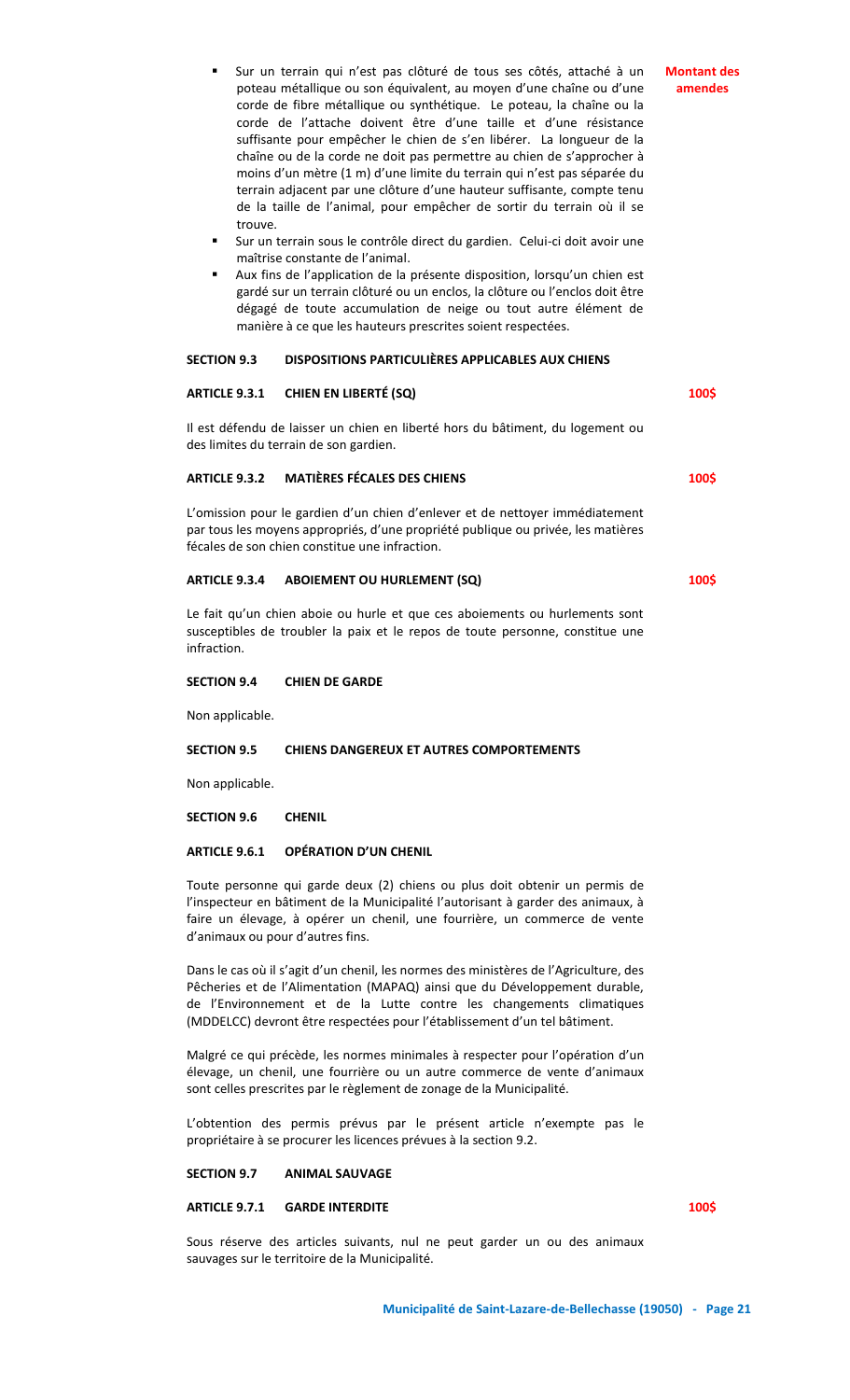# **ARTICLE 9.7.2 GARDE AUTORISÉE**

Malgré l'article précédent, une personne peut garder, en captivité, un animal sauvage à la condition de se conformer aux lois fédérales ou provinciales applicables.

#### **ARTICLE 9.7.3 CONDITIONS DE GARDE**

Toute personne qui possède ou garde un animal sauvage visé à l'article précédent doit le garder dans un environnement sain et propice au bienêtre de l'animal. L'animal sauvage doit être gardé dans la résidence principale de cette personne ou de son gardien ou sur sa propriété, à l'intérieur d'une cage ou d'un terrarium, et cette dernière doit donner accès au lieu pour toute inspection, lorsque requise par toute autorité compétente.

#### **SECTION 9.8 ANIMAL EXOTIQUE**

#### **ARTICLE 9.8.1 PETITS ANIMAUX EXOTIQUES NON VENIMEUX PERMIS**

Seuls les petits animaux exotiques non venimeux dont le poids est inférieur à 1 kg et qui ne représentent aucun danger pour la vie et la sécurité des personnes peuvent être gardés sur le territoire de la Municipalité.

#### **ARTICLE 9.8.2 ANIMAUX EXOTIQUES VENIMEUX**

Sous réserve des articles suivants, nul ne peut garder un ou des animaux exotiques venimeux sur le territoire de la Municipalité sauf s'il a obtenu les autorisations requises du gouvernement provincial ou fédéral.

#### **ARTICLE 9.8.3 ÉVÉNEMENTS SPÉCIAUX**

Malgré l'article précédent, la présence d'animaux exotiques sur le territoire de la Municipalité sera permise lors d'événements spéciaux tels que cirque, exposition, kermesse et autres événements de même nature.

#### **ARTICLE 9.8.4 CONDITIONS DE GARDE**

Toute personne qui possède ou garde un animal exotique visé aux articles précédents de la présente section doit le garder dans un environnement sain et propice au bien-être de l'animal. L'animal exotique doit être gardé dans la résidence principale de cette personne ou de son gardien ou sur sa propriété, à l'intérieur d'une cage ou d'un terrarium, et cette dernière doit donner accès au lieu pour toute inspection lorsque requise par toute autorité compétente.

#### **ARTICLE 9.8.5 ANIMAL EXOTIQUE À L'EXTÉRIEUR DE LA PROPRIÉTÉ PRIVÉE (SQ) 100\$**

Malgré l'article précédent, nulle personne ne peut se trouver à l'extérieur de sa propriété privée ou dans un endroit public avec un animal exotique sans l'équipement approprié et sécuritaire afin de le contrôler et de le retenir.

# **SECTION 9.9 ANIMAL DANGEREUX (EXCLUANT LES CHIENS)**

# **ARTICLE 9.9.1 ANIMAL DANGEREUX (SQ)**

Dans les limites de la Municipalité un animal qui :

- Mord, tente de mordre ou attaque une personne ou un autre animal lui causant une blessure, une lésion ou autre.
- Manifeste de l'agressivité à l'endroit d'une personne en grondant, en montrant les crocs ou en agissant de toute autre manière qui indique que l'animal pourrait mordre ou attaquer une personne.
- N'obtempère pas aux ordres répétés de son gardien et a un comportement d'agressivité ou est en mode offensif ou défensif de telle sorte qu'il est prêt à attaquer toute personne ou tout animal.

est considéré dangereux et sa garde constitue une infraction.

**100\$**

**100\$**

**100\$**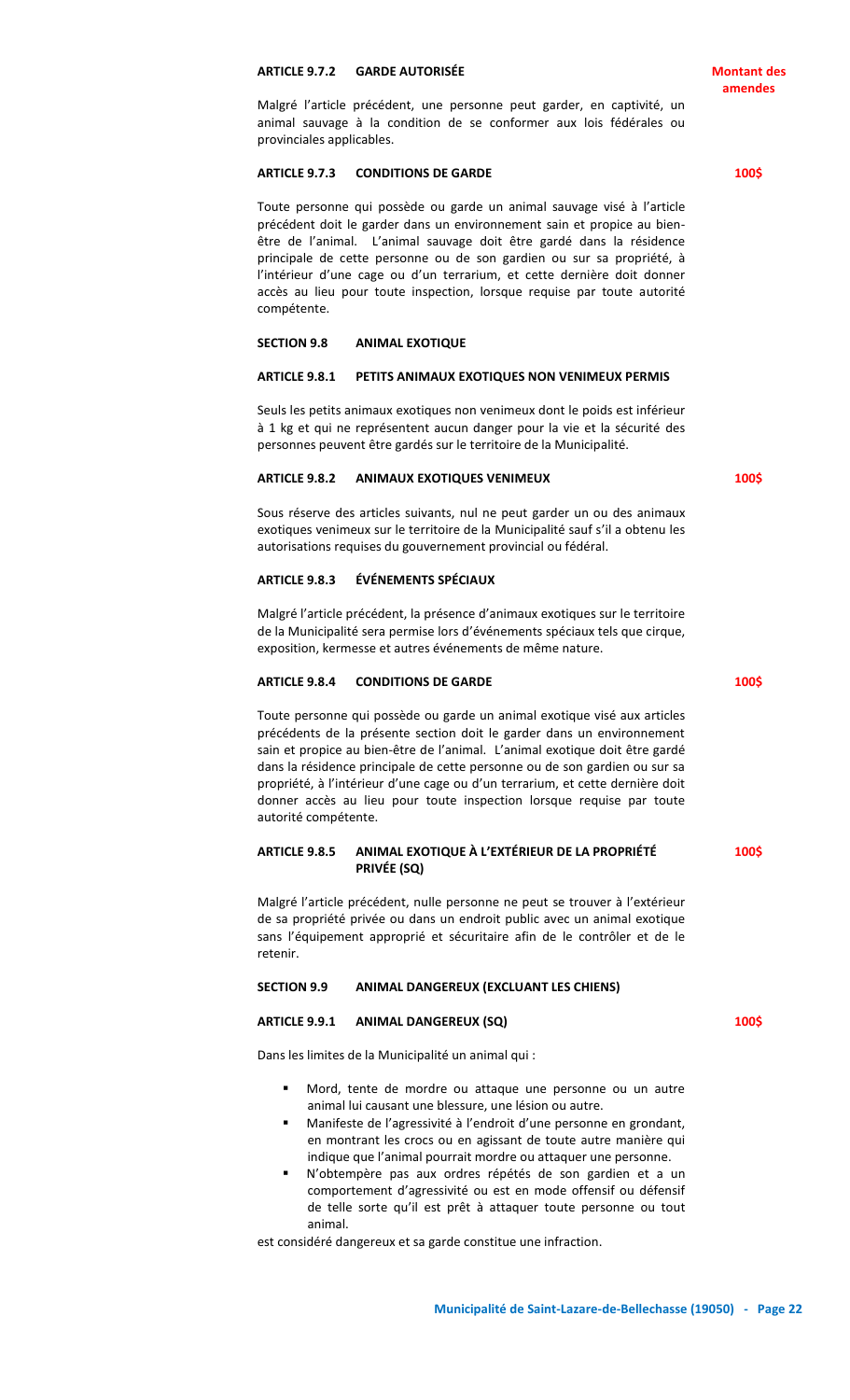**Montant des amendes**

L'autorité compétente peut obliger le gardien de l'animal à l'attacher, à le museler ou à le mettre dans un enclos sécuritaire si l'animal est considéré comme dangereux ou fait l'objet de récidive eu égard aux dispositions du présent règlement.

## **ARTICLE 9.9.3 POUVOIR DE L'AUTORITÉ COMPÉTENTE (SQ)**

**100\$**

**100\$**

Tout animal dangereux présentant un danger immédiat, réel ou apparent peutêtre abattu sur-le-champ et à tout endroit de la Municipalité par un agent de la paix, le contrôleur ou par tout officier autorisé.

# **SECTION 9.10 FOURRIÈRE**

## **ARTICLE 9.10.1 MISE EN FOURRIÈRE**

L'autorité compétente peut faire mettre en fourrière tout animal errant ou tout animal qui contrevient ou dont le gardien contrevient à l'une quelconque des dispositions du présent règlement. Le représentant de la fourrière doit, dans le cas d'un animal dûment licencié et mis en fourrière, informer sans délai le propriétaire dudit animal que ce dernier a été mis en fourrière.

# **ARTICLE 9.10.2 POUVOIRS SPÉCIAUX – ANIMAL BLESSÉ, MALADE OU MALTRAITÉ**

L'autorité compétente peut entrer dans tout endroit où se trouve un animal blessé, malade ou maltraité. Elle peut le capturer et le mettre en fourrière ou le placer chez un vétérinaire jusqu'à son rétablissement ou jusqu'à ce que l'endroit approprié à la garde de l'animal soit disponible. Les frais sont à la charge du gardien.

# **ARTICLE 9.10.3 POUVOIRS SPÉCIAUX – MALADIE CONTAGIEUSE**

L'autorité compétente peut entrer dans tout endroit où se trouve un animal soupçonné de maladie contagieuse. Elle peut le capturer et le mettre en fourrière. Si l'animal est atteint de maladie contagieuse, il doit être isolé jusqu'à guérison complète et, à défaut de telle guérison, il doit être soumis à l'euthanasie. Si la maladie n'est pas attestée par un vétérinaire, l'animal est remis au gardien. Les frais sont à la charge du gardien.

# **ARTICLE 9.10.4 DÉLAI DE GARDE EN FOURRIÈRE SANS IDENTIFICATION DE L'ANIMAL**

Tout animal mis en fourrière non réclamé et non identifié est conservé pendant une période minimale de quarante-huit heures (48 h) à moins que sa condition physique ne justifie l'euthanasie avant l'expiration de ce délai.

# **ARTICLE 9.10.5 DÉLAI DE GARDE EN FOURRIÈRE AVEC IDENTIFICATION DE L'ANIMAL**

Si l'animal mis en fourrière est un chien et qu'il porte un collier avec la licence requise en vertu du présent règlement ou s'il s'agit de tout autre animal, s'il porte un médaillon d'identification ou toute autre méthode permettant de contacter par des efforts raisonnables le gardien ou le propriétaire, le délai de conservation sera de cinq (5) jours.

Si à l'expiration de ce délai le gardien n'en recouvre pas la possession, l'autorité compétente pourra en disposer.

# **ARTICLE 9.10.6 EUTHANASIE OU VENTE POUR ADOPTION D'UN ANIMAL MIS EN FOURRIÈRE**

Après les délais prescrits aux articles précédents, l'animal peut être soumis à l'euthanasie, donné ou vendu pour adoption, le tout sous réserve des autres dispositions du présent chapitre.

# **ARTICLE 9.10.7 REPRISE DE POSSESSION PAR LE GARDIEN**

Le gardien peut reprendre possession de son animal, à moins qu'il ait disposé, en payant les frais de pension de la fourrière, le tout sans préjudice aux droits de la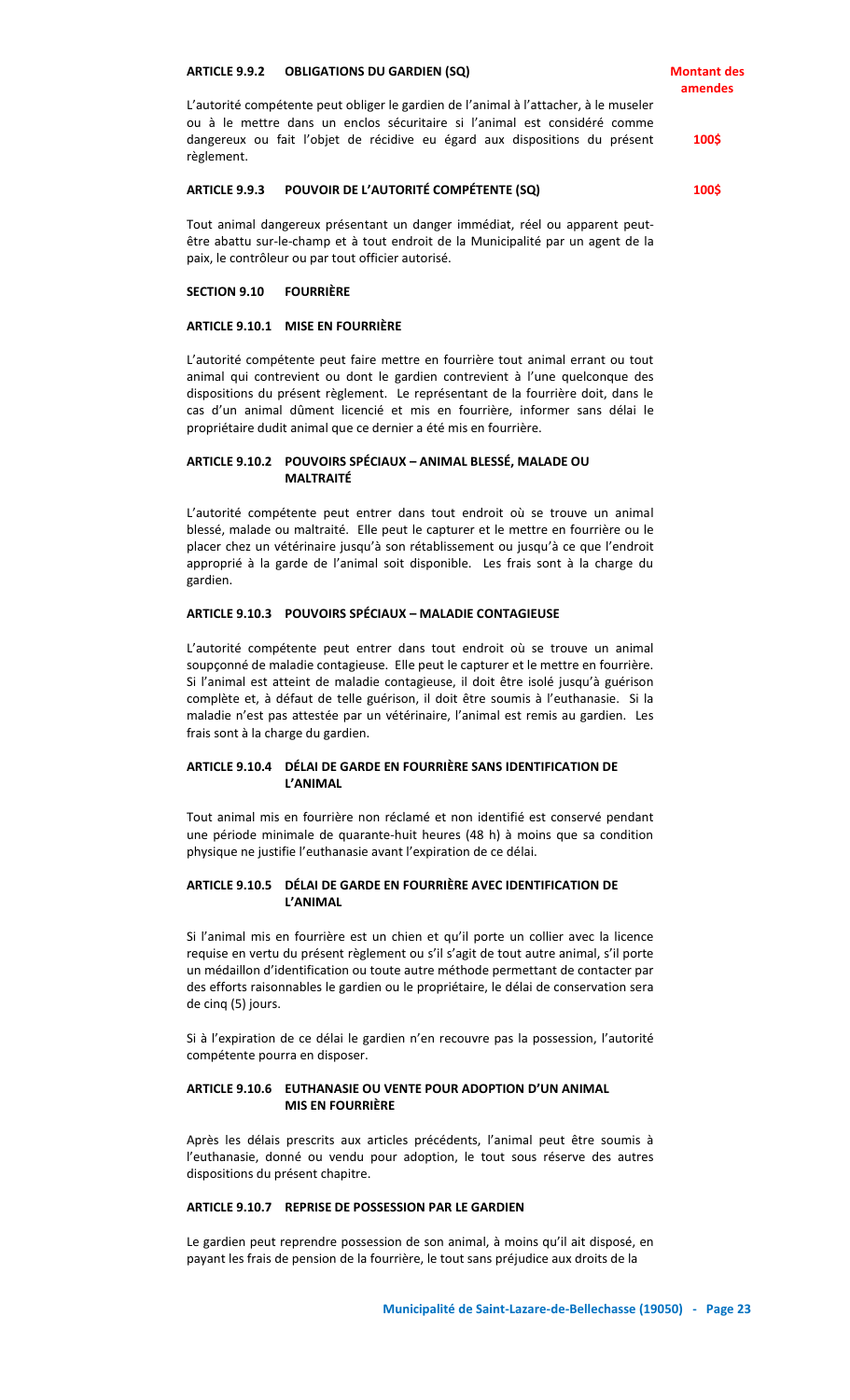# **SECTION 9.11 DISPOSITIONS DIVERSES**

# **ARTICLE 9.11.1 AUTRES DISPOSITIONS (SQ)**

Les faits, circonstances, gestes et actes ci-après énoncés constituent des infractions et rendent tout gardien passible des sanctions prévues au présent règlement soit que l'animal est ou ait été sous la garde, égaré ou échappé :

- Organiser, participer, encourager ou assister au déroulement d'un combat d'animaux.
- Maltraiter, molester, harceler ou provoquer un animal.
- Utiliser ou permettre que soit utilisé du poison pour la capture d'animaux.
- Se retrouver avec un animal sous sa garde dans un lieu identifié par une affiche « Interdit aux animaux » sauf pour un chien guide.
- Nuire, entraver ou empêcher l'autorité compétente de faire son devoir ou refuse de se conformer aux ordonnances de cette autorité.

# **ARTICLE 9.11.2 AUTORITÉ COMPÉTENTE**

En plus des personnes habilitées à appliquer le présent règlement, la Municipalité peut mandater toute personne pour exercer un contrôle des animaux domestiques. L'ensemble de ces personnes constitue l'autorité compétente pour l'application du présent chapitre.

#### **ARTICLE 9.11.3 EXONÉRATION**

L'autorité compétente ne peut être tenue responsable des dommages ou des blessures causés aux animaux lors de ramassage, de la capture ou de la mise à la fourrière.

#### **ARTICLE 9.11.4 PERCEPTION**

Rien dans ce chapitre ne doit être interprété comme restreignant en aucune façon les droits et pouvoirs de la Municipalité de percevoir, par tous les moyens que la loi met à sa disposition, le coût d'une licence exigible en vertu de la section 9.2 et les frais relatifs à la mise à la fourrière et les frais d'évaluation de l'expert de la Municipalité ou du vétérinaire.

# **CHAPITRE 10 DISPOSITION RELATIVES AUX INFRACTIONS, AMENDES ET PÉNALITÉS**

#### **ARTICLE 10.1 INFRACTION ET AMENDES**

Quiconque contrevient au présent règlement commet une infraction et est passible en plus des frais des amendes suivantes :

- A. L'amende minimale apparaissant dans la marge de droite de l'article concerné et du double de ce montant pour l'amende maximale. Les amendes minimales et maximales doublent si l'infraction est commise par une personne morale.
- B. En cas de récidive, le double des montants indiqués à l'alinéa A.
- C. L'amende prévue au Code de la sécurité routière du Québec lorsque l'indication (CRS) apparaît dans la marge de droite de l'article concerné.

#### **ARTICLE 10.2 PÉNALITÉS**

Si une infraction dure plus d'un jour, l'infraction commise à chacune des journées constitue une infraction distincte et les pénalités édictées pour chacune des infractions peuvent être imposées pour chaque jour que dure l'infraction.

# **CHAPITRE 11 ABROGATIONS ET MISE EN VIGUEUR**

#### **ARTICLE 11.1 ABROGATIONS**

Le présent règlement abroge les règlements suivants :

**amendes**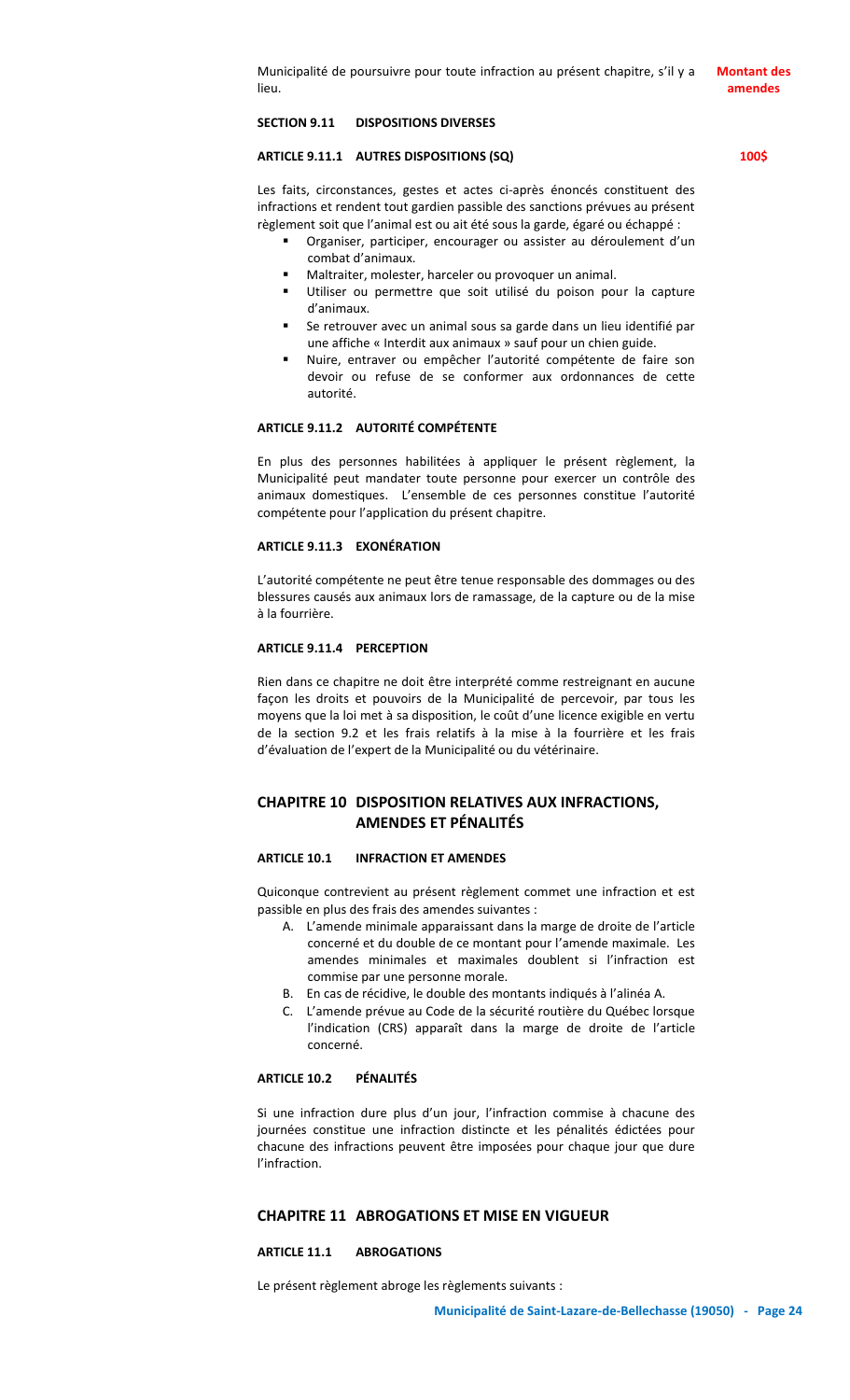**Reglement nº 209-2008 concernant la gestion des alarmes non fondées – Montant des** intrusion (ainsi que ses amendements).

**amendes**

- Règlement nº 210-2008 concernant la sécurité, la paix et l'ordre dans les endroits publics.
- Règlement nº 185-2004 concernant les animaux (ainsi que ses amendements).
- Règlement nº 196-2005 sur le colportage (ainsi que ses amendements).
- Règlement nº 161-98 sur les nuisances (ainsi que ses amendements).
- Règlement nº 203-2007 sur la sécurité, paix le bon ordre, les bonnes mœurs et le bien-être général de la population (ainsi que ses amendements).
- Règlement nº 206-2007 sur les limites de vitesse et le stationnement (ainsi que ses amendements).
- Règlement nº 157-98 sur la circulation des véhicules lourds.
- Règlement visant à exclure certains chemins municipaux de l'entretien hivernal par la Municipalité. N/A.
- Ainsi que tout autre règlement de la Municipalité portant sur les mêmes matières que les articles du présent règlement.

# **ARTICLE 11.2 ENTRÉE EN VIGUEUR**

Le présent règlement entre en vigueur conformément à la loi.

Martin J. Côté, maire

Patrick Côté, directeur général

Avis de motion de la component de la 15 décembre 2014 Résolution adoptant le règlement 14 janvier 2015 Avis public d'adoption du règlement 15 janvier 2015

Patrick Côté, directeur général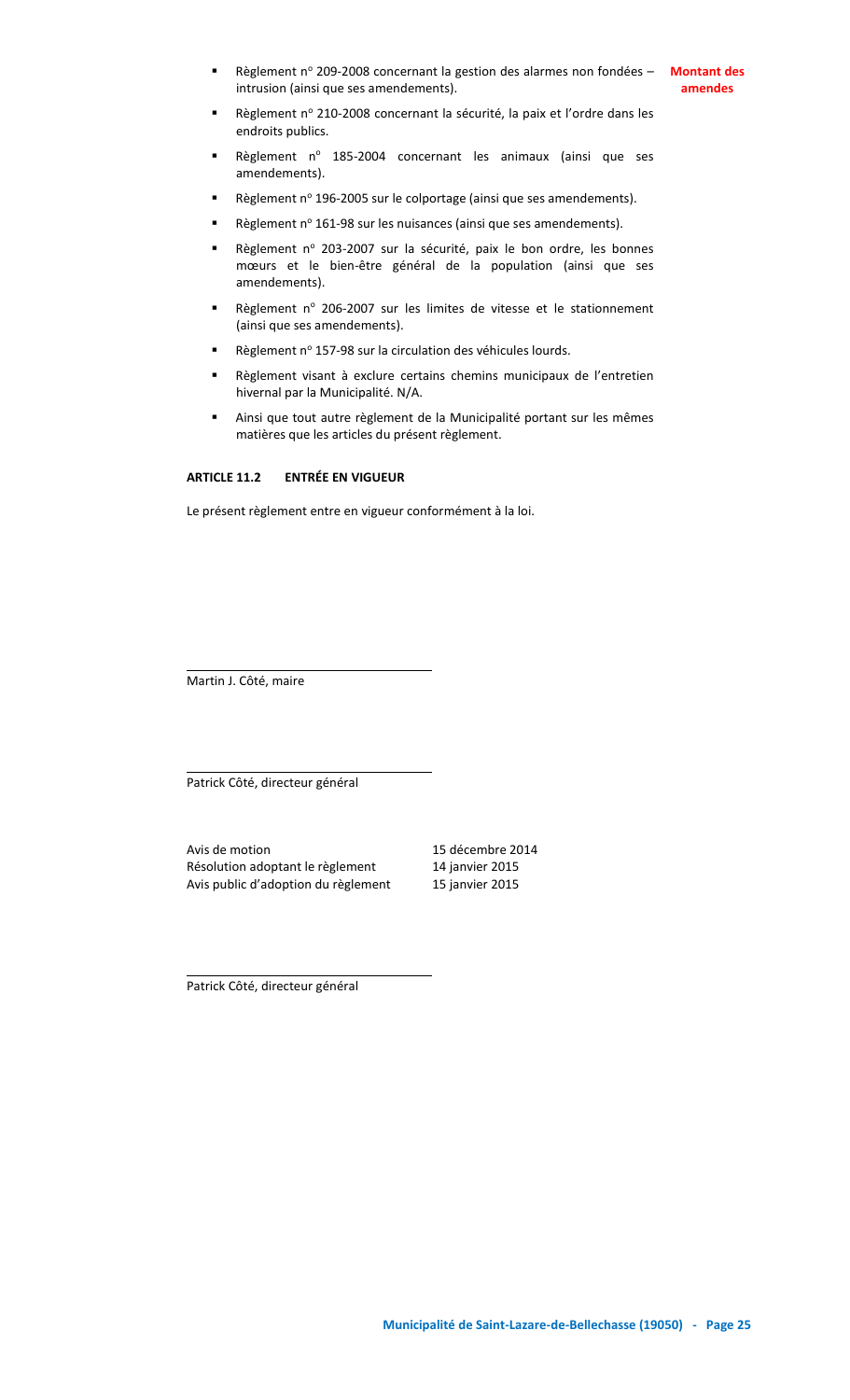# **ANNEXE « A » LOCALISATION OÙ L'UTILISATION D'ARMES EST INTERDITE**

Non applicable

# **ANNEXE « B » LIMITE DE VITESSE SUR LES CHEMINS PUBLICS**

Chemin sur lequel nul ne peut conduite un véhicule routier à une vitesse excédant 30 km/h :

- Rue de la Fabrique.
	- Rue Commerciale.

Chemin sur lequel nul ne peut conduite un véhicule routier à une vitesse excédant 50 km/h :

- Rue Principale.
- Rue Saint-Louis.
- Rue Leroux.
- Rue Aubin.
- Rue Aubé.
- Rue Saint-Georges.
- Rue Mgr Bilodeau.
- Côte John 5<sup>e</sup> rang (lots 3 586 916, 3 587 900, 3 586 934, 3 586 933, 3 586 935).
- Route François-Turgeon.
- Route Ferdinand-Roy.
- Route « Y ».

Chemin sur lequel nul ne peut conduite un véhicule routier à une vitesse excédant 70 km/h :

- **5<sup>e</sup>** rang Ouest.
- $\blacksquare$  5<sup>e</sup> rang Est.
- $\blacksquare$  6<sup>e</sup> rang Est.
- 7<sup>e</sup> rang Ouest.
- 8<sup>e</sup> rang Est.
- $\blacksquare$  9<sup>e</sup> rang Est.
- Rang Petit-Buckland.

Chemin sur lequel nul ne peut conduite un véhicule routier à une vitesse excédant 80 km/h :

- **4<sup>e</sup>** rang Ouest.
- $\blacksquare$  4<sup>e</sup> rang Est.
- **6<sup>e</sup> rang Ouest.**

# **ANNEXE « C » CHEMINS À CIRCULATION À SENS UNIQUE**

Non applicable.

# **ANNEXE « D » FEUX DE CIRCULATION ET AUTRES SIGNAUX LUMINEUX DE LA CIRCULATION**

Non applicable.

# **ANNEXE « E » LES ARRÊTS OBLIGATOIRES**

Côté Sud au coin de la route 279.

Côté Nord au coin de la route 279.

Côté Ouest au coin du 4<sup>e</sup> rang Est.

Côté Ouest au coin du 5<sup>e</sup> rang Est.

Côté Sud au coin de la route 279.

Côté Nord au coin de la route 279.

Côté Sud au coin de la route 279.

Côté Sud au coin de la route 279.

Côté Nord au coin de la route 279.

Côté Est coin 6<sup>e</sup> rang Est.

Côté Ouest coin 8<sup>e</sup> rang Est.

Côté Est au coin du 4<sup>e</sup> rang Est.

Côté Est au coin du 5<sup>e</sup> rang Est.

- 1.  $4^e$
- 2.  $4^e$
- 3. Route François-Turgeon Côté Ouest au coin du 4<sup>e</sup>
- 4. Route François-Turgeon
- 5. Route François-Turgeon
- 6. Route François-Turgeon
- 7. Route François-Turgeon
- 8.  $5^e$
- 9. 5 e
- 10.  $6^e$
- 11. Route Ferdinand-Roy
- 12. Route Ferdinand-Roy
- 13.  $7^e$
- 14.  $8^e$
- 15.  $9^e$ rang Est **Côté Est au coin du 8<sup>e</sup> rang Est**.

<sup>e</sup> rang Est.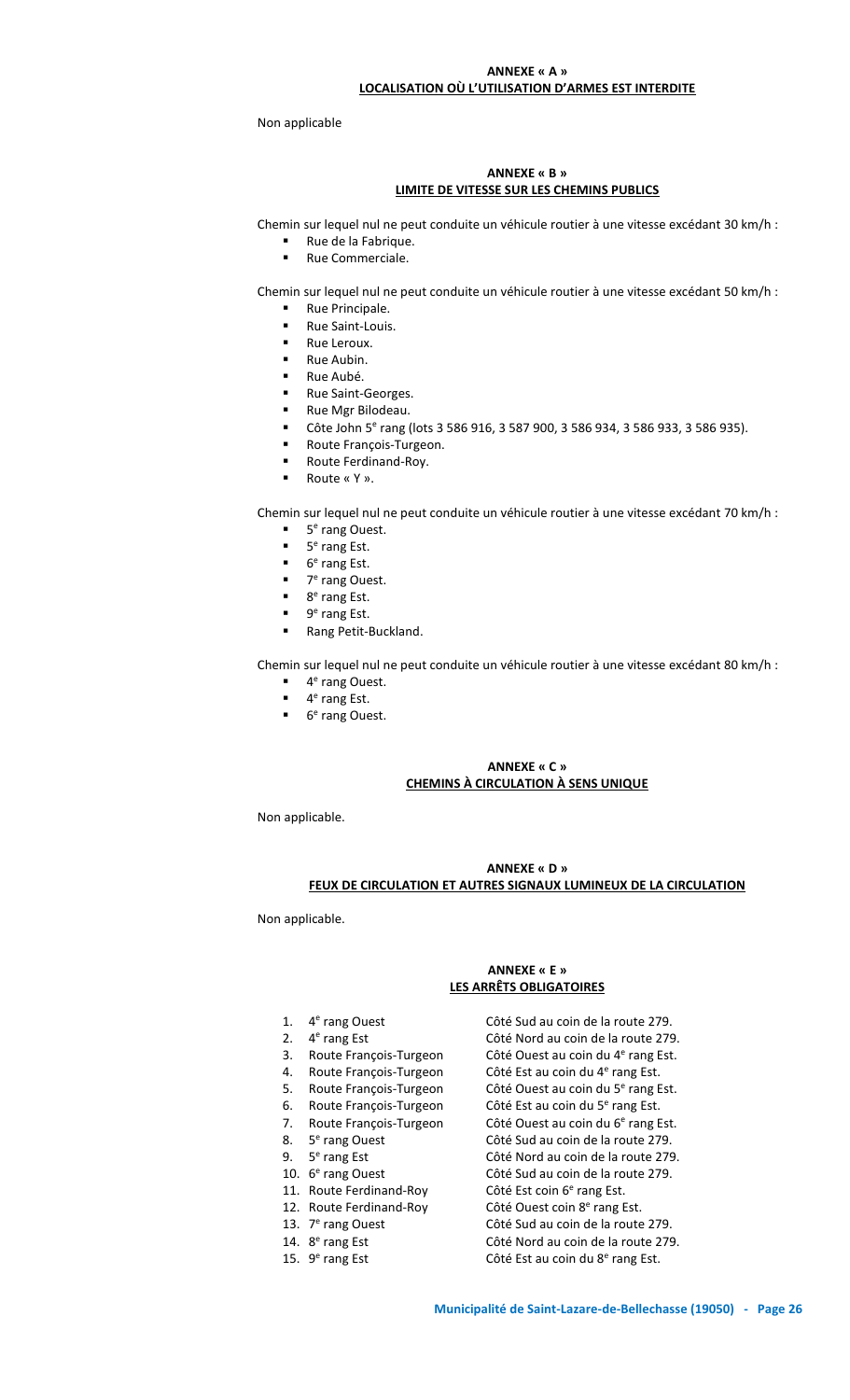16. Rang Petit-Buckland Côté Sud au coin de la route 279. 17. Route « Y » Côté Ouest au coin du rang Petit-Buckland. 18. Route « Y » Côté Est au coin de la route Abénaquis. 19. Rue Saint-Georges Côté Nord au coin de la route 279. 20. Rue Saint-Georges Côté Sud à la l'Est du 115 rue Saint-Georges. 21. Rue Saint-Georges Côté Nord au coin de la rue du Plateau. 22. Rue Saint-Georges Côté Sud au coin de la rue de la Fabrique. 23. Rue Saint-Georges Côté Nord au coin de la rue de la Fabrique. 24. Rue Saint-Georges Côté Sud au coin du carré Saint-André. 25. Rue Saint-Georges Côté Est au coin de la rue Principale. 26. Rue Aubin Côté Ouest au coin de la rue Saint-Georges.<br>27. Rue Leroux Côté Ouest au coin de la rue Saint-Georges. Côté Ouest au coin de la rue Saint-Georges. 28. Rue de la Fabrique Côté Est au coin de la rue Saint-Georges. 29. Rue de la Fabrique Côté Ouest au coin de la rue Saint-Georges. 30. Rue de la Fabrique Côté Est au coin de la rue Principale. 31. Rue Principale Côté Nord au coin de la rue Saint-Georges.<br>32. Rue Principale Côté Sud au coin de la rue Saint-Georges. Côté Sud au coin de la rue Saint-Georges. 33. Rue Principale Côté Nord au coin de la route 279. 34. Rue Principale Côté Nord au coin de la rue Aubé.<br>35. Rue Principale Côté Sud en face du 131 rue Princ Côté Sud en face du 131 rue Principale. 36. Rue Mgr Bilodeau Côté Est au coin de la rue Principale. 37. Rue Mgr Bilodeau Côté Ouest au coin de la rue Principale. 38. Rue Mgr Bilodeau Côté Nord au coin de la route 279. 39. Rue Mgr Bilodeau Côté Ouest au coin de la rue Commerciale. 40. Rue Mgr Bilodeau Côté Est au coin de la rue Commerciale. 41. Rue Commerciale Côté Nord au coin de la rue Mgr Bilodeau.<br>42. Rue Commerciale Côté Sud au coin de la rue Aubé. 42. Rue Commerciale Côté Sud au coin de la rue Aubé.<br>43. Rue Aubé Côté Nord au coin de la rue Mgr Côté Nord au coin de la rue Mgr Bilodeau. 44. Rue Aubé Côté Ouest au coin de la rue Principale. 45. Rue Saint-Louis Côté Sud au coin de la rue de la Fabrique. 46. 7<sup>e</sup> 46.  $7^e$  rang Est Côté Nord au coin de la route 279.<br>47. Carré Saint-André Côté Nord au coin de la rue Saint-C Côté Nord au coin de la rue Saint-Georges. 48. Rue du Plateau Côté Ouest au coin de la rue Saint-Georges. 49. Rue du Plateau Côté Sud au coin de la rue du Plateau. 50. Rue Bellevue Côté Ouest au coin de la rue du Plateau. 51. Rue Chabot Côté Nord au coin de la rue Mgr Bilodeau. 52. Rue du Menuisier Côté Ouest au face du bassin de rétention.<br>53. Rue du Menuisier Côté Est au coin de la rue Saint-Georges. Côté Est au coin de la rue Saint-Georges. 54. Rue du Sous-Bois Côté Est au coin de la rue du Menuisier.

# **ANNEXE « F » CHEMINS EXCLUS DE L'ENTRETIEN HIVERNAL**

- 1. Route Ferdinand-Roy.
- 2. Route François-Turgeon (sauf 200 mètres au Nord du 4<sup>e</sup> rang Est).
- 3. Route « Y ».
- 4. Route-du-Lac.

# **ANNEXE « G » LISTE DES CHEMINS INTERDITS À LA CIRCULATION DES VÉHICULES LOURDS**

- 1.  $4^e$  rang Est.
- 2. 4<sup>e</sup> rang Ouest.
- 3. 5<sup>e</sup> rang Est.
- 4. 6<sup>e</sup> rang Ouest.
- 5. 9<sup>e</sup> rang Est.
- 6. Rang Petit-Buckland.
- 7. Route François-Turgeon.
- 8. Route Ferdinand-Roy.
- 9. Route « Y ».

# **ANNEXE « H » PASSAGE POUR PIÉTONS**

- 1. Rue Principale à la hauteur du lot 4 731 807 (en face de La Villa sous le Clocher).
- 2. Rue de la Fabrique à la hauteur du lot 3 588 537 (en face de l'école).